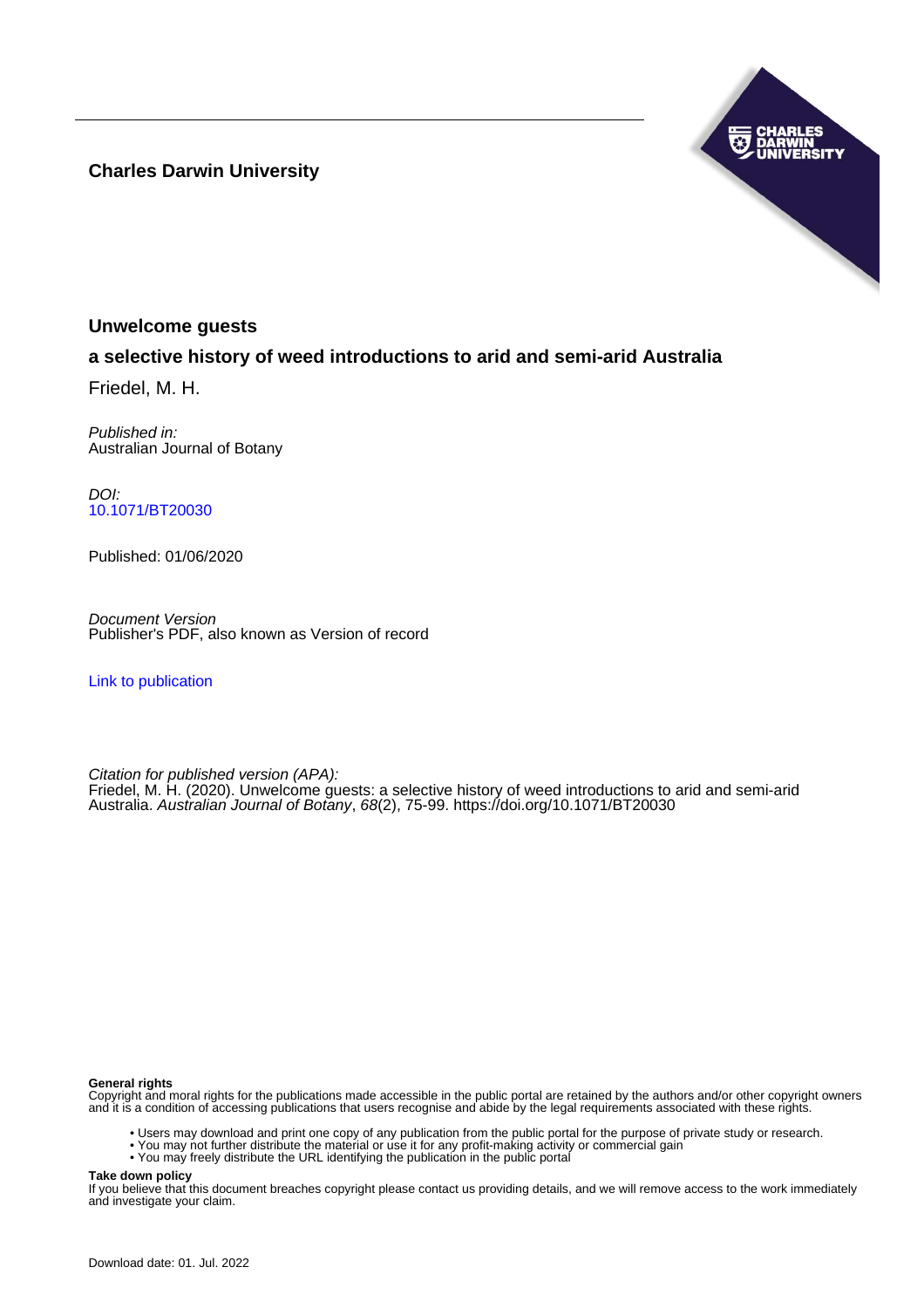Australian Journal of Botany, 2020, <sup>68</sup>, 75–<sup>99</sup> Turner Review No. 24 https://doi.org/10.1071/BT20030

# Unwelcome guests: a selective history of weed introductions to arid and semi-arid Australia

 $M. H.$  Friedel  $\blacksquare$  [A](https://orcid.org/0000-0002-8350-636X), B

AResearch Institute for the Environment and Livelihoods, Charles Darwin University, Grevillea Drive, Alice Springs, NT 0870, Australia. Email: [mhfriedel@outlook.com](mailto:mhfriedel@outlook.com)

<sup>B</sup>Formerly CSIRO Land and Water, Alice Springs, NT 0870, Australia.

Abstract. Following European settlement of Australia, numerous plant species were deliberately introduced for use in crops, pastures, gardens and horticulture, and others arrived by chance. Many subsequently escaped and became weedy. Of the 54 weed species of natural environments of arid and semi-arid Australia that are considered here, 27 were apparently accidentally introduced, 20 were intentionally introduced and 7 were probably introduced both accidentally and intentionally. Livestock including camels and their harness, and contaminated seed and hay were the most common vectors for accidental introduction. Amongst intentional introductions, rather more ornamental species appear to have invaded successfully than pasture species, but the former generally occupy niche habitats. Recent new introductions are few due to pre-border, border and post-border protections, but many current arid zone weeds continue to spread. Understanding the history of weed invasions can help to guide current and future management by clarifying pathways for introduction.

Additional keywords: camel harness, contaminants of seeds, invasive plants, livestock, vectors.

Received 19 March 2020, accepted 12 May 2020, published online 9 June 2020

### Introduction

Introduced plants were recorded in Australia very soon after European settlement in 1788, when Governor King provided Lord Hobart with 'Lists of Plants in the Colony of New South Wales that are not Indigenous' (King [1803\)](#page-19-0). The species included many types of grains, vegetables, fruits and ornamentals. In amongst them were species that escaped and became weedy, and some eventually established far afield in arid and semi-arid Australia (Parsons and Cuthbertson [2001](#page-20-0)). Since settlement, over 27 000 plant species have been imported into Australia and ~10% have become established in the environment (Groves et al. [2005\)](#page-19-0). Of these, over 400 are now part of the arid and semi-arid flora (Scott et al. [2018](#page-20-0)).

The historical context of plant introductions into arid and semi-arid Australia can help to guide current and future management, but historical information is scattered and remains unsynthesised (Scott et al. [2018\)](#page-20-0). In this paper I investigate the complex history of plant introductions to arid and semi-arid Australia and provide evidence for the means of arrival for 54 widespread invasive alien species that affect its natural environments. I do not attempt to provide detailed information on the subsequent distribution and spread of species.

### Methods

Arid and semi-arid regions were delineated in accordance with Department of Agriculture, Water and the Environment ([2020](#page-18-0)a) definitions: the arid zone is that which receives an average annual rainfall of 250 mm or less, and the semi-arid zone is that which receives an average annual rainfall of 250–350 mm. The area encompassed by the arid and semiarid regions (hereafter simply 'arid') follows fig. 1(a) in Scott et al. [\(2018](#page-20-0)).

The number of invasive alien species with more than local impact in arid Australia is debatable. Fifty-four species were identified as belonging in this category from Buckley ([1981\)](#page-18-0), Scott et al. [\(2018](#page-20-0)), Northern Territory Weed Management Branch (unpubl. data) and advice from experts. However, I was unable to identify a common definition of 'impact' or determine whether the concept was used consistently amongst the sources, although impact was commonly environmental. Scott et al. ([2018\)](#page-20-0) considered impacts could be environmental, economic or social and argued that their importance was 'ultimately subjective'.

To identify pathways and actual or potential points of entry into Australia, I undertook extensive web-based searches of grey literature including Lucid and archived newspaper articles, as well as searches of published articles and books.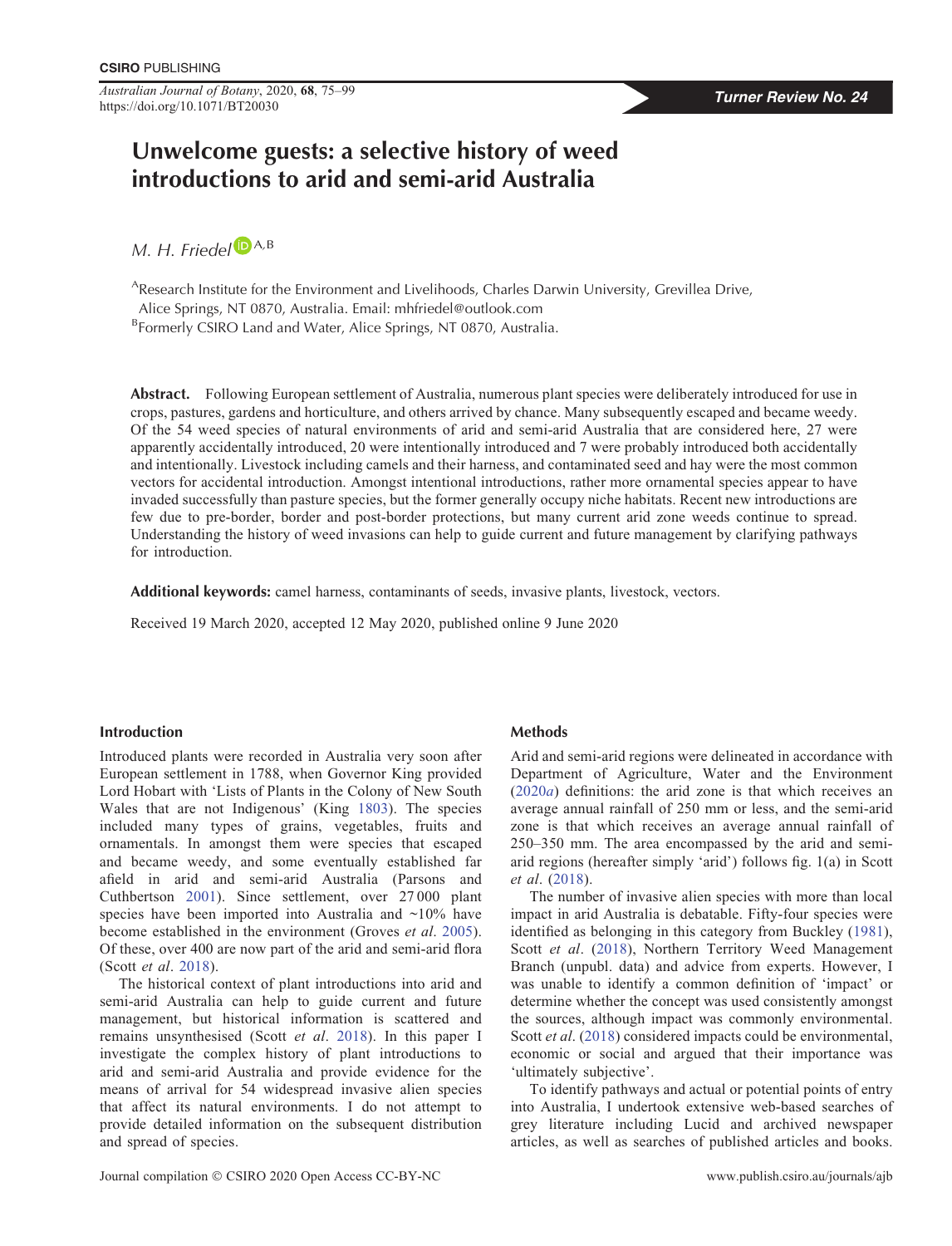Distributions of species within Australia and dates of early records were identified from the Australasian Virtual Herbarium (AVH) and Atlas of Living Australia (ALA), the latter including some records not accessible through AVH in early (2016) searches. The species names given in early records and cited in [Appendix](#page-22-0) 1 may not match the species names in current use, due to taxonomic revisions or misidentification. Such cases are noted in the main text. Readers are referred to the Australian Plant Name Index (APNI) for the history of nomenclature changes. Abbreviations and acronyms (e.g. ALA, APNI, AVH, Lucid) used in the main text and [Appendix](#page-22-0) 1 are listed and identified at the start of [Appendix](#page-22-0) 1, with web addresses.

#### Earliest mode(s) of arrival

In total 54 species were investigated, of which 27 were accidentally introduced, 20 were intentionally introduced and 7 were probably introduced both accidentally and intentionally ([Appendix](#page-22-0) 1). In some instances, where evidence for intentional introduction could not be found, introductions were presumed to be accidental and thus the 'accidental' category henceforth includes cases with supporting evidence plus cases for which this mode of introduction is presumed.

#### Accidental introduction

#### Acetosa vesicaria (L.) A.Löve

Camel harness was almost certainly the source of this species, which was native to the homeland of the cameleers. From the 1860s camels were brought into South Australia (SA) via Port Augusta to service communities, pastoral properties and mines in South Australia, the Northern Territory (NT), New South Wales (NSW) and Queensland (Qld) (McKnight [1969\)](#page-20-0). From the 1880s, camels were imported via Fremantle (near Perth) in Western Australia (WA) predominantly, and other coastal ports to the north, to service Western Australia (McKnight [1969\)](#page-20-0). Acetosa vesicaria (synonymous with Rumex vesicarius) was first collected near Perth in 1892, and subsequently on camel routes throughout the interior. It was later planted in domestic gardens due to its showy flowers. For example it was introduced to a garden in Alice Springs (NT) by lawyer Beecher Webb's wife, who brought it from her family home in Broken Hill (NSW) (the location of an earlier camp or 'Ghantown' of the cameleers) between 1932 and 1935. It subsequently colonised the surrounding region (M. Hall, D. Nelson, pers. comm.). The species was considered early on as a potentially useful introduction: 'Another spinach, the Rumex vesicarias [sic], is one that might be grown here to advantage', The Argus reported in 1868 (Anon. [1868\)](#page-17-0), regarding the growing of plants in 'the portion of the [Melbourne] Botanic garden devoted to the experimental culture of useful productions', although I found no evidence that it was ever planted.

### Aerva javanica (Burm.f.) Juss. ex Schult.

Camel harness was also almost certainly the source of 'kapok bush'. Petheram and Kok [\(2003\)](#page-20-0) reported that it was

introduced into the north-west of Western Australia by accident in the 1880s, probably in camel harness or fodder. For ~25 years after 1880, camels were off-loaded at Geraldton, Port Hedland and Wyndham in addition to Fremantle (WA) to service the pastoral industry and mines both inland and along the Western Australian coast (McKnight [1969\)](#page-20-0). Nunn and Suijendorp [\(1954](#page-20-0)) observed that Aerva javanica had grown near homesteads and campsites in the north-west for many years and was thought to have come in camel saddles or fodder or that the crews of the pearling luggers had brought it in mattresses and pillows. The fluffy flower heads were known to have been used in Dhofar, as elsewhere in the Middle East, 'in stuffing material for pillows and bolsters, and padding for pack saddles for donkeys or camels' (Miller and Morris [1988\)](#page-20-0). This 'kapok' continued to be used in bedding on station properties in Western Australia for some time, which aided spread (Nunn and Suijendorp ([1954\)](#page-20-0). The Ord River Regeneration Project (WA) was undertaken from the 1960s, using seed sourced from existing populations of Aerva javanica on Anna Plains station in the Pilbara and at Geike Gorge (near Fitzroy Crossing) in the West Kimberley. These populations were understood at the time to have come from camel harness (Alan Payne, pers. comm.). Surprisingly the species does not appear in AVH until 1937, on the de Grey River (WA), which was on the early camel routes.

### Alternanthera pungens Kunth

'Khaki weed' was first recorded in New South Wales in 1898 according to Parsons and Cuthbertson ([2001\)](#page-20-0), but how it was introduced is unknown. Subsequently it appears that it may have arrived a second time with returning soldiers from the Boer War (1899–1902). Maiden [\(1920](#page-20-0)) cited the following from the Agricultural Journal of the Cape of Good Hope, December 1909, p. C58:

In the September issue of the New South Wales Agricultural Gazette, the noxious weed Alternanthera echinata Sm., known in Cape Colony as the 'Amarantus [sic] Weed,' and in the Transvaal as 'Khaki Weed,' is credited as being a South African plant. This is not so. It was introduced during the war, probably in forage from the Argentine, the plant being of tropical American origin. This plant has been proclaimed under the Noxious Weed Act.

According to Maiden [\(1920](#page-20-0)) South Africans commonly thought it was an Australian plant, and soldiers brought it back to Australia after the war as a curiosity, although he was cautious about asserting this was the source of the weed. Parsons and Cuthbertson ([2001\)](#page-20-0) suggested alternatively an association with horses returning from the Boer War, but this was not possible since quarantine regulations in Australia ensured that even those horses that did survive could not return home (Australian War Memorial [2020\)](#page-17-0).

### Argemone ochroleuca Sweet subsp. ochroleuca

'Mexican poppy' was growing in Sydney Cove (NSW) in 1844 and in George Street Sydney in 1845 according to Parsons and Cuthbertson [\(2001](#page-20-0)). Maiden ([1920\)](#page-20-0) observed: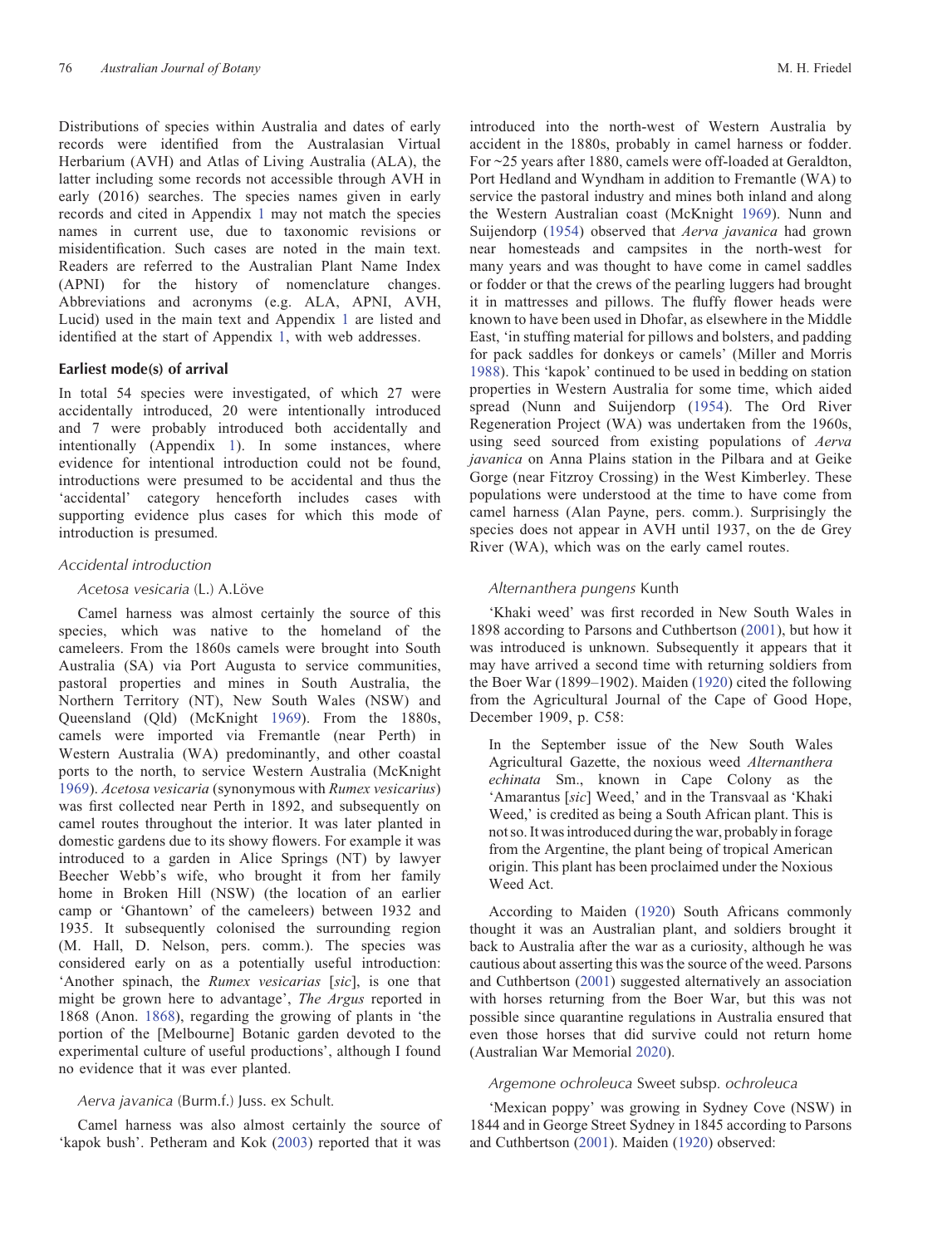It is an old resident of New South Wales, the French botanist Verraux having collected it in George-street, Sydney, in the year 1845!

It is unclear whether this is *Argemone ochroleuca*, which has a creamy white to yellow flower, or A. mexicana L., which has a yellow to pale orange flower. There is less doubt as to its identity in Bailey's [\(1885](#page-17-0)) report:

This plant has become wild in the neighbourhood of Brisbane [Qld]. Two forms are to be found, one with paler petals than the commoner sort.

Soon after, in 1886, Maiden collected Argemone ochroleuca at the junction of the Nepean and Warragamba Rivers in NSW (AVH). Holtze [\(1887](#page-19-0)) reported Argemone mexicana growing in the Government Botanical Garden at Port Darwin (NT) and it was presented to the Centennial International Exhibition in Melbourne in 1888 by the Queensland Commission as an economic plant of Queensland, being a replacement for castor oil (Bailey [1888\)](#page-17-0). Parsons and Cuthbertson ([2001\)](#page-20-0) suggested that Mexican poppy arrived as a contaminant of wheat and, somewhat puzzlingly, that 'there is some doubt as to whether or not Argemone mexicana is present.'

### Calotropis procera (Aiton) R.Br. ex W.T.Aiton

The first collection of 'rubber bush' reported in AVH was from Mungana, near Chillagoe, west of Cairns (Qld) in 1935. A railway operated from Mareeba to Mungana to service the nearby copper mines from c. 1900, and camel teams linked the railhead at Mungana to the mines for  $\sim$ 6 years (McKnight [1969\)](#page-20-0). This is a likely source of Calotropis procera, especially since '[e]lsewhere in the Middle East, the silk of the fruit has been used to stuff bolsters and cushions' (Miller and Morris [1988\)](#page-20-0). Petheram and Kok ([2003](#page-20-0)) also referred to '...seeds each with silky tufts at one end' and '[t]his silky material is believed to have been imported from Asia and Africa as padding in camel saddles'. Parsons and Cuthbertson [\(2001](#page-20-0)) mention naturalisation of Calotropis procera around Chillagoe and Georgetown (Qld) c. 1935, while noting that it '...had been present much earlier'. AVH is silent on Georgetown at that time although gold mining had begun at Georgetown in the 1860s. Meadly [\(1971](#page-20-0)) suggested that early records may have confused Calotropis procera with Calotropis gigantea (L.) W.T. Aiton, an early introduction as an ornamental which did not spread from seed but was propagated by cuttings. C. gigantea was present in 1885 in the Brisbane Botanic Garden (Qld) (Bailey [1885](#page-17-0)) and in 1887 in the Government Botanical Garden at Port Darwin (NT) (Holtze [1887](#page-19-0)).

### Carrichtera annua (L.) DC.

There is little doubt about the source of'Ward's weed'. Quinn and Andrew ([1915\)](#page-20-0) reported that:

the plant must have originated from packing material dumped down on the side of the Three Chain Road leading to Butler's Bridge, about four miles [~6.4 km] from Port Pirie [SA], where the plant now extends over 100 to 200 acres [~40.5–80.9 ha] of land; and further, the plant was not noticeable more than a couple of years ago... This plant, if not exterminated in the near future, is likely to become very widespread.

As well as co-authoring the report, Andrew collected the first herbarium specimen in 1915 (AVH).

### Carthamus lanatus L.

Parsons and Cuthbertson [\(2001](#page-20-0)) considered King's 1803 record of 'Carthamus, Bastard saffron' to be a possible first record of Carthamus lanatus in Australia. Maiden [\(1895](#page-19-0)) believed early records were likely due to confusion with Carthamus tinctorius L., the safflower of India, which was subsequently confirmed by Kloot ([1983](#page-19-0)), who reported that bastard saffron was indeed C. tinctorius. Maiden [\(1895](#page-19-0)) considered the earliest written record of Carthamus lanatus to be in South Australian legislation in 1887 aimed at preventing further spread. AVH records show that it was first collected in Stawell, Victoria (Vic.) in 1872. Peirce ([1992\)](#page-20-0) cited speculation by several authors about its entry into Australia, including as a possible medicinal plant, as a contaminant of bullock fodder, and as a contaminant of wheat seed.

### Cenchrus echinatus L.

Not much supporting information could be gleaned about the introduction of Cenchrus echinatus to Australia. Parsons and Cuthbertson [\(2001](#page-20-0)) suggested possible introduction during the Queensland gold rushes of the 1860s and Johnson [\(1995](#page-19-0)) stated that:

...the introduction of Mossman River grass (Cenchrus echinatus) is associated with the movement of humans to the goldfields of north Queensland [by attachment to humans and their clothes].

Townsville (Qld) was a shipping point for Queensland mines at the time (McKnight [1969\)](#page-20-0) and visiting ships were known to dump contaminated ballast there (Johnson [1995\)](#page-19-0), although no dates were given for this. I note that the first AVH collections were in Townsville in 1901 and 1908. According to The Queenslander (Anon. [1929](#page-17-0)), the Government Botanist C. T. White said that Cenchrus echinatus had been naturalised in Queensland for over 40 years and the article ended with the grass's 'Objectionable Features'!

### Chloris virgata Sw.

According to CABI ([2019](#page-18-0)a) the native range of Chloris virgata is not clear because the species is so widespread, but it is possibly native to the Americas. Evidence from early AVH records suggest that it occurred in the homelands of cameleers, since the earliest collections beginning in 1875 were closely associated with the route of the overland telegraph line from Adelaide (SA) to Darwin (NT), the mid-portion of which was built using Beltana camels to supply the construction parties (McKnight [1969\)](#page-20-0). An anomaly would appear to be an 1882 record from Mount Gambier, in south-east South Australia, but an owner of the Moorak run nearby had been Dr W.J. Browne, who took up numerous pastoral properties in South Australia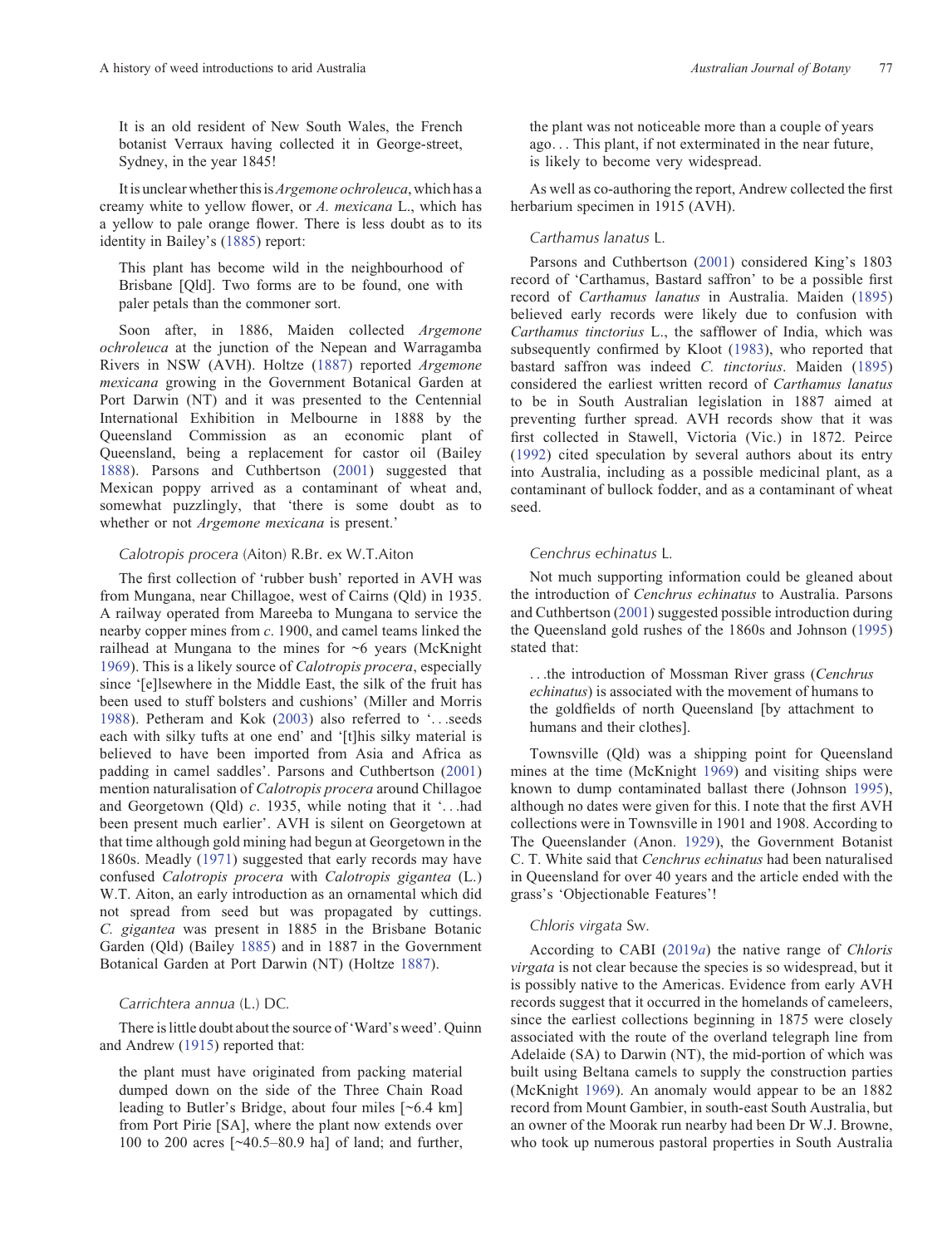and experimented with grasses (Anon. [1969\)](#page-17-0). It may be that he encountered Chloris virgata on one of his northern South Australian properties, where two camels from the Burke and Wills expedition had strayed (Anon. [2016](#page-17-0)). In 1886, Lieutenant Herbert Dittrich, a plant collector on David Lindsay's central Australian expedition (Jones [2007](#page-19-0)), collected Chloris virgata 'N of MacDonnell Range' and 'From the Herbert River to Carpentaria' in 1886 (AVH). Poeppel, Carruthers and Wells, during their 1885–86 survey of the Queensland–Northern Territory border using camels, were working in the vicinity of the Herbert River at Lake Nash Station in July 1885 (Steele and Steele [1978](#page-20-0)), where Lindsay was surveying in April 1886 (Lindsay [1889](#page-19-0)). Dittrich may have encountered *Chloris virgata* where it escaped Carruthers' and Wells' camel harness in the Lake Nash area.

### Citrullus colocynthis (L.) Schrad.

There seems little doubt 'colocynth' was introduced in ship's ballast, because it was first collected by C. T. White in Townsville (Qld) in January 1923 and was reported to be 'naturalised and common on ballast near wharves' (AVH). However, gene sequencing by Shaik et al. [\(2015](#page-20-0)) suggested two separate introductions of colocynth, one in the west and one in the east, from two different source populations. Combining their analyses with Dane et al.'s ([2007\)](#page-18-0) sequencing, Shaik *et al.* ([2015\)](#page-20-0) proposed that the eastern population [e.g. Townsville's] was probably introduced from Morocco (potentially via Greece, Cyprus or Turkey) whereas the western population likely originated from Algeria, Chad or Sudan. Citrullus colocynthis featured in the 'List of Useful Plants Grown in the Government Botanical Garden at Port Darwin' (Holtze [1887](#page-19-0)), so may have derived from this latter region. Since botanical gardens in Australia were active in acclimatisation and exchange of non-native species (e.g. Anon. [1868;](#page-17-0) Bailey [1910;](#page-17-0) Willis [1961](#page-21-0); Morris [1974](#page-20-0)), I speculate that the Darwin 'coloquint' could have originated with returning soldiers from the Sudan in 1885.

### Citrullus lanatus (Thunb.) Matsum. & Nakai

Gene sequencing indicates that Citrullus lanatus in Australia is genetically homogeneous and probably derived from a single source population and a single introduction event (Shaik et al. [2015](#page-20-0)). Shaik et al. ([2015\)](#page-20-0) suggested that this melon could have come from Africa via India with camels, citing Barker [\(1964](#page-17-0)), but Barker does not mention melons. Moreover, Parsons and Cuthbertson [\(2001](#page-20-0)) gave the earliest record for this melon as 1836, on Kangaroo Island (SA). This was the year that the island was formally settled by the South Australian Co. and well before camels reached Australia. However, Kangaroo Island had previously been 'settled' from c. 1806 by 'semi-lawless men who were escaped convicts, ships' deserters and sealers' (Marsden [1991\)](#page-20-0) so it seems far more likely that Citrullus lanatus was brought by sealers or other seafarers directly from southern Africa, which supports Dane and Liu's ([2007](#page-18-0)) hypothesis of a southern African origin. Parsons and Cuthbertson [\(2001](#page-20-0)) also mentioned that Citrullus lanatus was being offered for sale

by a Tasmanian nursery in 1845. Although an extensive search of Tasmanian newspapers from that era did not locate such an advertisement, it was clear that nurserymen in Launceston and Hobart were advertising a wide variety of exotic and native plants in 1845.

The earliest AVH record is that of Amalie Dietrich, who made her living in Australia as a collector 1863–72 (Gilbert [1972\)](#page-19-0), and collected Citrullus lanatus in 1866 in the Rockhampton area. This area had been settled by the Archer family in 1855 (O'Keeffe [1966](#page-20-0)), and they may have brought the species with them. The next specimen was collected by Lieutenant Dittrich (see Chloris virgata) on Lindsay's expedition in 1886 and his record was as vague as for the earlier species: 'From the Herbert River to Carpentaria' (AVH). However, since Lake Nash Station was stocked in 1879 (Anon. [1879\)](#page-17-0) with cattle from the Rockhampton area (Cawarral), he may have collected it in the Lake Nash area.

### Conyza bonariensis (L.) Cronquist

Ludwig Leichhardt collected Conyza bonariensis at Telligerry Creek (NSW) [vicinity of modern-day Port Stephens] in 1842 (AVH). Kloot's [\(1983](#page-19-0)) examination of Bentham's Flora Australiensis showed that Behr, Mueller and others had collected it 'near Adelaide and other places about St Vincent's Gulf' (SA) in 1848. Kloot [\(1983](#page-19-0)) concluded that it was a 'very common weed found around settlements and probably introduced accidentally and very early.' It is likely that Conyza bonariensis arrived as a contaminant of seeds and grain (CABI  $2017a$  $2017a$ ) and was readily dispersed by wind (Wu [2007;](#page-21-0) CABI [2017](#page-18-0)a).

### Cucumis myriocarpus Naudin

Like Citrullus lanatus, Cucumis myriocarpus is genetically homogeneous, suggesting a single 'genetically impoverished founder event' and a single source population (Shaik et al. [2015\)](#page-20-0). However, it and 'all invasive populations across the globe' share the same genetic profile but differ from that of the native African source populations, which are more genetically diverse (Shaik et al. [2015\)](#page-20-0). This led Shaik et al. [\(2015](#page-20-0)) to propose a shared origin developed via a 'stepping-stone pathway'. There were numerous opportunities for contaminated livestock to reach Australia, starting with the arrival of the First Fleet in Sydney Cove (NSW) in 1788, bringing ~6 (accounts vary on numbers) draft Zebu cattle and 70 'fat tail' sheep from the Cape of Good Hope (Burrenuick [1932;](#page-18-0) Pearson and Lennon [2010\)](#page-20-0). Several more lots of cattle, including Zebu and Bengali, were brought to Sydney during the 1790s from the Cape of Good Hope, Calcutta or the west coast of America (Pearson and Lennon [2010;](#page-20-0) Campbell et al. [2014\)](#page-18-0). Similarly, a 'slow trickle' of Cape sheep arrived from 1791 and, in 1792, Bengali sheep were delivered as well as Spanish sheep from California (Pearson and Lennon [2010\)](#page-20-0).

The earliest collection of Cucumis myriocarpus in Australia appears to be that of Mueller on the River Torrens, near Adelaide (SA) in 1847 (Kloot [1983\)](#page-19-0); South Australia's livestock industries had begun in 1838 with cattle and sheep being driven overland from New South Wales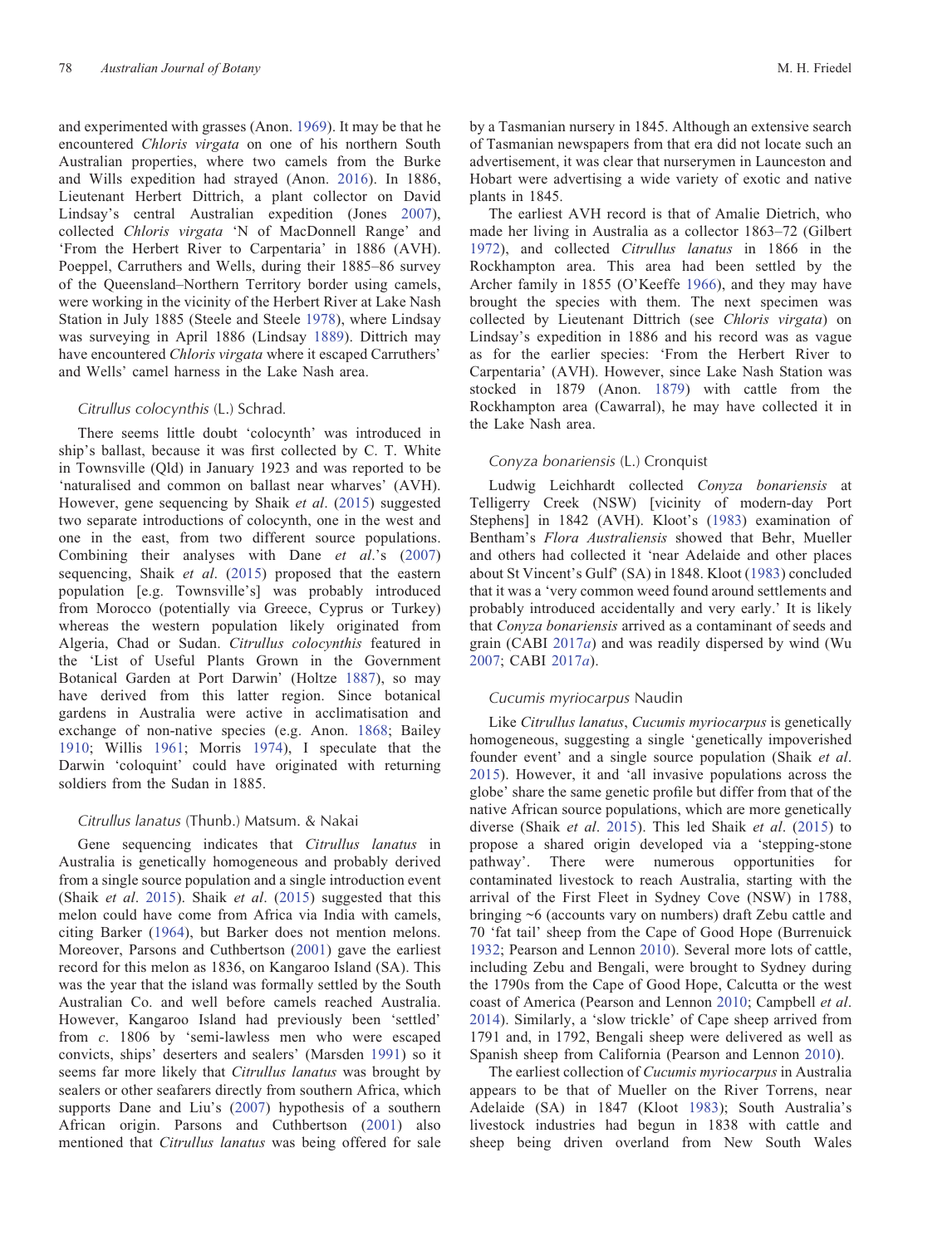(Primary Industries and Regions SA [2017\)](#page-20-0), which may have been the immediate source of the species. Subsequently it was recorded from widely different areas. An AVH record from 1874 reported 'fruit found on sheep brought to Melbourne [Vic.] from up the country.' And explorer Ernest Giles collected the species 'between Spencer Gulf and Mt Eba' (SA, west of Beltana) according to an ALA record (MEL. 0593027A) located 28 July 2016. This record could not be accessed subsequently, but Giles' location dates his find to 1875.

### Eragrostis barrelieri Daveau

The first AVH records, at the State Herbarium of South Australia, date from August 1883 when Tate collected Eragrostis barrelieri between Lake Torrens and modern-day Leigh Creek (SA) ('Depot Creek to Mt Parry'), and again somewhat to the north of this location in the same month ('Mt Parry') (AVH). Both were within ~60 km north of Beltana, where Thomas Elder had his camel stud, and on the major camel train route north from Port Augusta (McKnight [1969\)](#page-20-0). Five years later, Tate again collected the species, this time in 'Lake Torrens Basin, E. Depot Creek' (AVH), on the same camel route and ~40 km north of Port Augusta. The next collections were made at Alice Springs (NT) (1896), Mt Lyndhurst (SA) (1898) and Broken Hill (NSW) (1912), all places associated with camels (McKnight [1969](#page-20-0)). Since Eragrostis barrelieri is native to the home of the cameleers ([Appendix](#page-22-0) 1, and see McKnight [1969](#page-20-0) for origins of cameleers), it is probable that it arrived in camel harness.

### Eragrostis cilianensis (All.) Vignolo ex Janch.

There are few clues to the source of *Eragrostis cilianensis*, common name 'stink grass'. It was first recorded at Manly (NSW) in 1885 (AVH). Manly had been visited at the time of Sydney Cove settlement in 1788 and settlers subsequently eked out a living fishing and farming (Manly Council [2019\)](#page-20-0). In the intervening years to 1885 it became a popular holiday destination. Records for the next 25 years were largely from New South Wales (AVH), although this may reflect where collectors were active, but it is now widely naturalised throughout most of Australia (Lucid). The species is regarded as native to all continents except the Americas, and is likely to have been an accidental contaminant, since it is not palatable:

### sheep refuse to eat it [AVH; Cowra, NSW, 1907]

and it 'stinks':

[i]ts scent drew my particular attention [AVH: Port Jackson district, NSW, 1906].

### Eragrostis minor Host

AVH records of Eragrostis minor were largely confined to Queensland, from the first collection at Rockhampton in 1907 until the 1960s. Collections in the 1930s by Hubbard note the occurrence of the species along railway lines but this reflects Hubbard's sampling route, although it is also possible that the species was distributed by rail traffic. Despite Eragrostis minor being a species native to the home of cameleers ([Appendix](#page-22-0) 1), there was no evidence of camels in the Rockhampton area following pastoral settlement in 1860 (Bird [1904\)](#page-18-0), so the source remains unknown. Another 'odorous' and weedy Eragrostis (AusGrass[2 2010](#page-17-0)a), it is likely to have been an accidental contaminant.

### Eragrostis trichophora Coss. & Durieu, also known as E. cylindriflora Hochst.

First collected in 1971 on a research farm in Alice Springs (NT) (AVH), Eragrostis trichophora was reported in 2010 by Simon as 'introduced fairly recently into Australia and ... becoming widespread along roadsides...' (AusGrass[2 2010](#page-17-0)b). Its occurrence at a research farm and '[a]round weighbridge at Tangaratta Stockfeeds Pty. Ltd., north west of Tamworth [NSW]' in 1997 (AVH) suggests it may have been a contaminant of hay. Whether this is the case or not, it presumably arrived in Australia from its African origin as a contaminant, with goods or people.

### Neurada procumbens L.

'Neurada' was detected for the first time in 2000, along a remote roadside ~150 km south-east of Alice Springs (NT) (Albrecht et al. [2002\)](#page-17-0). These authors pointed out that, although Neurada procumbens is native to the region which provided camels to Australia, importation of camels ceased in 1907, making it unlikely that they were the vector, but not completely impossible without further knowledge of how long the spiny fruit persists. Albrecht et al. ([2002](#page-17-0)) considered it more likely that the species was introduced by overseas visitors arriving with fruit adhering to clothing or equipment, especially since the known population, 'a single linear metapopulation approximately 13 km long following the road alignment' was largely restricted to the roadside when first detected.

### Parthenium hysterophorus L.

The earliest record of Parthenium hysterophorus in AVH is dated 1950, although most literature on the species states that it was first recorded in 1955 (e.g. Haseler [1976;](#page-19-0) Watson [1979;](#page-21-0) Auld et al. [1982](#page-17-0); Navie et al. [1996](#page-20-0); Parsons and Cuthbertson [2001\)](#page-20-0). The location of the 1950 and 1955 records was Toogoolawah, ~100 km north-west of Brisbane (Qld). Parsons and Cuthbertson ([2001](#page-20-0)) proposed that movement of aircraft and machinery during the Second World War was responsible. A second, more aggressive, introduction was detected in 1964 in central Queensland (AVH; Everist [1976](#page-18-0)) and was attributed by Everist (cited in Haseler [1976](#page-19-0)) to the importation of contaminated seed from the United States of America in 1958. According to AVH (BRI AQ0249996) it was:

[p]ossibly introduced with Kleberg's blue grass seed imported from Texas and aerially sown 1959–60.

### Passiflora foetida L.

Although the species is largely a weed of tropical environments, it has invaded favourable microhabitats in arid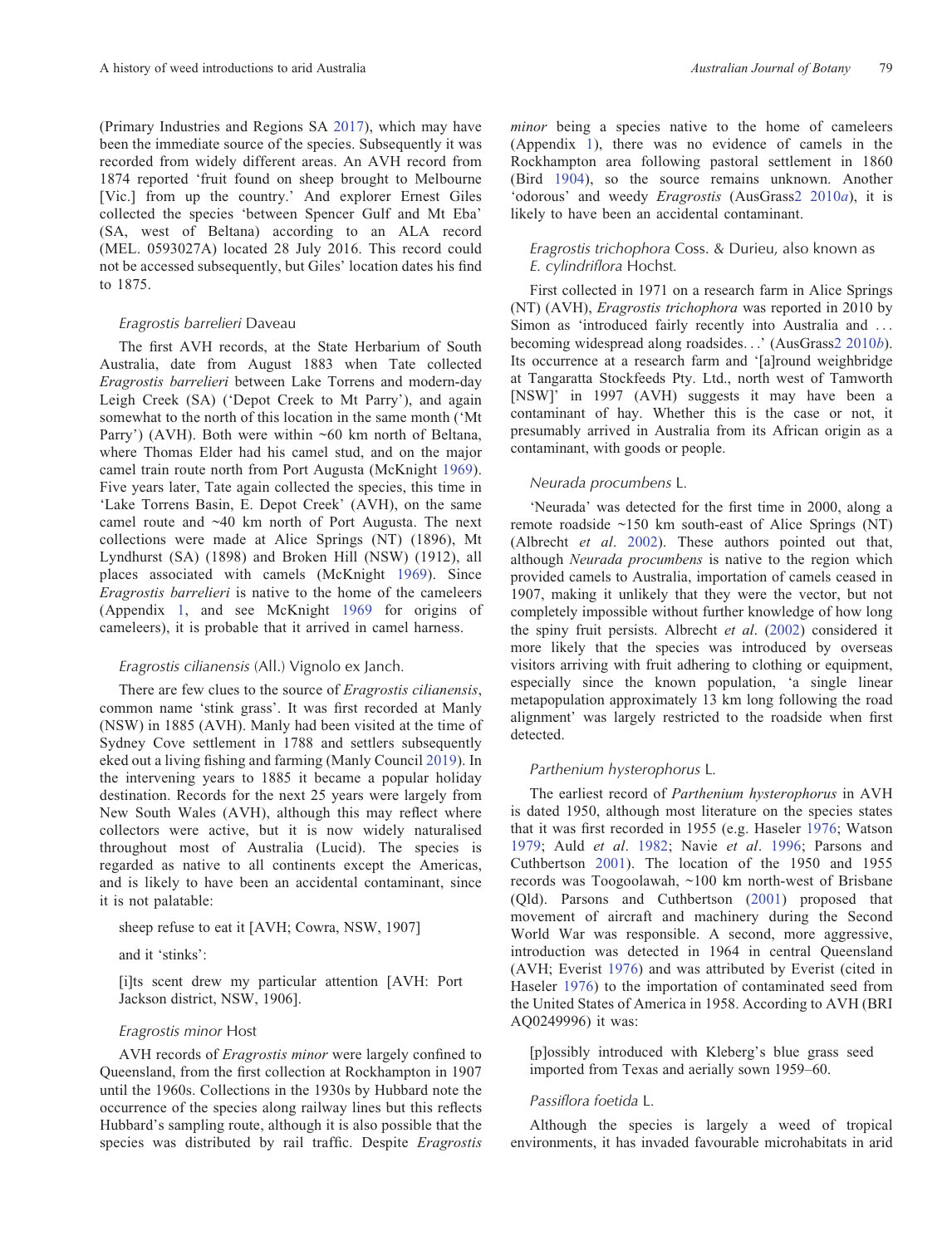Australia such as Millstream in Western Australia (Webber et al. [2014\)](#page-21-0). The earliest located record of 'stinking passion flower' was from NSW in 1854, where Passiflora foetida was reported at a Sydney flower show (Anon. [1854](#page-17-0)). This may account for the 1875 AVH record 'in gardens of Queensland' if the species proved popular. There are subsequent records at Cooktown and later Port Douglas and Cairns in the 1880s and '90s, right through to 1920 at Yeppoon (AVH). These records may simply reflect when plant collectors were active, but they suggest a gradual expansion of Queensland populations from 1875. How it arrived in Australia could not be determined, but web searches revealed its widespread use for medicinal purposes in Asia, so it is possible it arrived in Cooktown when the Palmer goldfields were active in the 1870s (see also Senna occidentalis below). Additionally, it may have been introduced as an ornamental. Holtze [\(1892\)](#page-19-0) was concerned that it was suffocating the native vegetation around Fannie Bay, Darwin (NT) only 10 years after its introduction, but he did not say from where or how it was introduced, although he referred to its potential for spread by birds and Aboriginal people ('natives'). There is some taxonomic uncertainty regarding the origins of 'stinking passion flower' invasions in Western Australia (Webber et al. [2014\)](#page-21-0), but it appears to have originated from central or south America. The first AVH record outside Queensland was for Western Australia near Derby in 1921. American whalers were active on Western Australia's Pilbara coast in the 1840s (McDonald et al. [2019](#page-20-0)), and presumably northward to the Kimberley, providing a potential source for Western Australian populations, other than those suggested above.

#### Senna occidentalis (L.) Link

The seeds of 'coffee senna' were reputed to be used as a coffee substitute but also as a treatment for ringworm in Oman (Miller and Morris [1988](#page-20-0); Parsons and Cuthbertson [2001\)](#page-20-0). In several other countries parts of the plant have been used for a diversity of medicinal purposes and the seeds for making coffee, and yet it is also considered to be poisonous (Wikipedia [2019](#page-21-0)a). Perhaps it was as a coffee substitute that it was carried to the Endeavour River near Cooktown (Qld), to be discovered in 1883. Otherwise it may have arrived accidentally in mud attached to footwear, equipment or livestock, or in hay or grain, once Cooktown became the port for the export of gold from the Palmer goldfields in the 1870s (Wikipedia [2019](#page-21-0)b).

### Solanum nigrum L.

'Black nightshade' was first recorded in 1847 (AVH), collected at Settlement Point, Flinders Island, Tasmania (Tas.) by the resident surgeon Joseph Milligan. Milligan was also a geologist, a recorder of Aboriginal language and 'one of the most indefatigable and able of Tasmanian botanists' according to J.D. Hooker (Hoddinott [1967](#page-19-0)). Mueller collected specimens in the Adelaide (SA) area in 1848 and 1850 (AVH) and Waterhouse collected it on Kangaroo Island (SA) in 1861 (Kloot [1983](#page-19-0); Kellermann [2007\)](#page-19-0). Kloot [\(1983\)](#page-19-0) thought Solanum nigrum was 'Of uncertain introduction, probably as a garden weed', but it is

also possible it arrived with the sealers and other seafarers (see Citrullus lanatus), since it had been used for thousands of years for food and medicinal purposes, despite its known toxicity (Wikipedia [2019](#page-21-0)c).

### Sonchus oleraceus L.

The first record of Sonchus oleraceus in AVH was collected in 1838 in Fremantle (WA), the port for the Swan River colony that had been newly established in 1829 and that later became Perth, the capital of Western Australia. Almost certainly it was carried as a contaminant in the crops of the early settlers, as it was elsewhere in the world (CABI [2014](#page-18-0)). There may have been multiple points of entry, since the species was recorded by Ludwig Leichhardt in 1844 some 250 km south-west of modern-day Gladstone (Qld) (Leichhardt [1847](#page-19-0)) and it was already considered a weed around Adelaide (SA) in 1847 (Kloot [1983](#page-19-0)).

#### Tribulus terrestris L. (non-native)

Morrison and Scott ([1996](#page-20-0)a, [1996](#page-20-0)b) established that populations of Tribulus terrestris from Queensland and the Northern Territory were genetically different to southern Australian and northern Western Australian populations, and that the latter two were similar to those from the United States of America, southern Africa, the Mediterranean and the Middle East. Morrison and Scott ([1996](#page-20-0)a, [1996](#page-20-0)b) concluded that the former two were probably native, the latter two were introduced and that at least two separate introductions were likely; they also considered that the southern populations were most likely to have originated in the Mediterranean or West Asian regions. The first record of Tribulus terrestris in AVH is that of Mueller, who collected it on the Murray River in Victoria in 1853. Although this could be associated with the movement of livestock, the same could not be said for the second record, also Mueller's, which was collected from 'Gilbert River. N.E. Australia'. This places the record at the base of Cape York (Qld), and suggests it is the native form. The third record is also potentially native, since it was collected by Beckler, the botanist on the Burke and Wills expedition of 1860, in far western New South Wales [some 150 km south-east of modern-day Tibooburra], well before pastoral settlement of the area. The date of the fourth record, 1863, of Maitland Brown's collection at Nickol Bay (WA) appears to be incorrect, as he was a member of Francis Gregory's expedition to the area in 1861 (Waterson [1972](#page-21-0)). Livestock were introduced to the area after Gregory's expedition, when de Grey Station was established from c. 1862, so it seems that this collection was either a native specimen or arguably could have originated from maritime explorers who were known to have visited the west coast of Australia before 1769 (Bean [2007](#page-18-0), especially fig. 4).

### Vachellia farnesiana (L.) Wight & Arn

Vachellia farnesiana is native to central America, but it had arrived in Australia before 1788, via the Philippines according to Kodela and Tindale [\(2001](#page-19-0)). Bean [\(2007](#page-18-0)) argued more plausibly that it came from Taiwan with the Dutch explorers, given that 'popinac (Acacia farnsiana [sic]) ...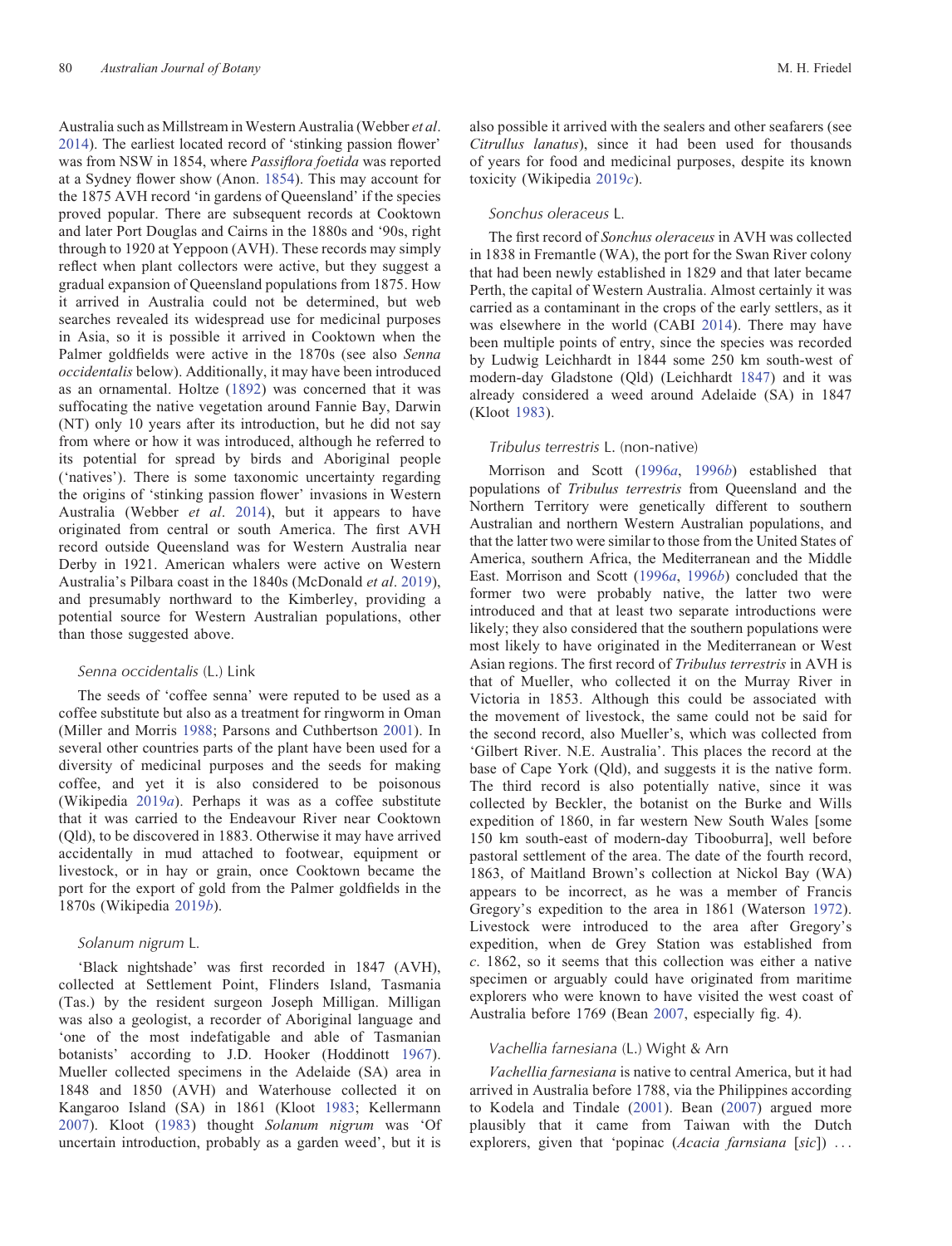and others' were introduced from America and became naturalized during the Dutch occupation of Taiwan (1624–1662) (Yan et al. [2001](#page-21-0)). Bell et al. [\(2017\)](#page-18-0) did not find evidence of an introduction from central America to Australia via the Philippines or via Spain. Instead they found that Australia's Vachellia farnesiana was 'genetically unique' and may represent a significantly older introduction. This could be consistent with introduction via Taiwan but has not been tested. Early Australian collections that pre-date pastoral settlement are referenced by Bean [\(2007](#page-18-0)), who quoted five undated citations by Bentham. The first 'NW Coast, Cunningham' does not appear in AVH but the location and date can be identified through the Australian Dictionary of Biography (Perry [1966\)](#page-20-0) as Exmouth Gulf-Cossack (WA) during the 1818 Phillip Parker King survey of the northern Australian coast. The other records (1843–1856) are represented in AVH (see [Appendix](#page-22-0) 1), including 1843 'Plains of the Condamine [Qld]' collected by Ludwig Leichhardt. The species has multiple uses (Wikipedia [2019](#page-21-0)d) so may have been carried by seafarers for their own use or for trade.

### Xanthium occidentale Bertol

'Noogoora burr' was so named due to its first appearance as a weed on a 6-square mile  $(\sim 16$ -km<sup>2</sup>) block on the Brisbane River (Qld) called Noogoora, which had been used to grow cotton (White-Haney [1930](#page-21-0); Carew [1934](#page-18-0)). According to White-Haney ([1930](#page-21-0)) it was generally accepted that the burr arrived with cotton seed, and the seed was of American cotton, but the source was not known. Carew ([1934\)](#page-18-0) cited his father 'and other old hands' as saying that the seed came from India, whereas Parsons and Cuthbertson ([2001\)](#page-20-0) suggested either India or the Mississippi Delta of the United States of America. The time of introduction is given variously as 1850s (Hocking and Liddle [1986](#page-19-0)) or 1860s (White-Haney [1930;](#page-21-0) Parsons and Cuthbertson [2001](#page-20-0)). The cotton enterprise 'was soon abandoned as unprofitable', but the burr spread rapidly (Hocking and Liddle [1986\)](#page-19-0). Bailey ([1885](#page-17-0)) reported Noogoora burr as 'this dangerous weed', indigenous to 'East India', in the Brisbane Botanical Garden, but Hocking and Liddle [\(1986\)](#page-19-0), quoting Michael [\(1981\)](#page-20-0), said that the burr was native to the southern United States of America, Mexico and the West Indies but had been widely introduced elsewhere 'especially India and Pakistan'.

### Xanthium spinosum L.

According to Maiden [\(1920\)](#page-20-0) 'Bathurst burr' came originally 'from Valparaiso, Chili [sic], South America' in the tails of horses in the 1840s and he added 'I think it came to Twofold Bay [NSW] first'. Hocking and Liddle [\(1986](#page-19-0)) suggested it may alternatively have been introduced as an impurity in grain 'in the first half of the 19th century' and gave the Twofold Bay date as 'about 1830'. John Macarthur is reported to have observed Bathurst burr on the Nepean River (NSW) 'as early as the 1830s' (Parsons and Cuthbertson [2001\)](#page-20-0). The burr got its name following its arrival in Bathurst (NSW) 'via Molong' not many years after reaching Twofold Bay and 'was first noticed on the site of the Old Black Bull Inn' (Maiden [1920](#page-20-0)). The first record in AVH is not until 1882, when it was collected at Port Stephens (NSW). Kloot ([1987](#page-19-0)a) remarked, regarding South Australia, that:

the first collection located of Xanthium spinosum is from 1904, although that species had been the subject of the Thistle and Burr Act of 1862.

### Accidental and intentional introduction

### Cenchrus ciliaris L.

There is little doubt that 'buffel grass' was introduced into Australia in camel harness. As outlined for Acetosa vesicaria above, camels were brought into South Australia via Port Augusta to service communities, pastoral properties and mines in South Australia, the Northern Territory, New South Wales and Queensland from the 1860s and, from the 1880s, camels were imported via Fremantle (near Perth, WA) predominantly, and other coastal ports to the north, to service Western Australia (McKnight [1969\)](#page-20-0). The earliest record of the species is from 1887, and was collected by Charles Nylasy, the warden at the Pilbara Goldfields (WA), in the 'Kimberley District. Ord [River] near Wyndham track' (AVH). This was the track to Hall's Creek, site of a gold rush in 1885–86, and the river crossing is a likely location to rest camels and restuff saddles. Camels carrying mining provisions were overlanded from Derby in the first instance but, from 1886 when Wyndham Port was established, the main route for the camels was between the Port and Hall's Creek (McKnight [1969\)](#page-20-0). Camels were also off-loaded at Albany, Geraldton and less commonly Port Hedland in Western Australia (McKnight [1969\)](#page-20-0), the latter on the north-west coast. Marriott [\(1955](#page-20-0)) reported that buffel grass was introduced to Western Australia between 1870 and 1880 at coastal Wallal, 'some 150 miles [~241 km] E.N.E. of Port Hedland', as an escapee of camel harness. It was subsequently said that Joe Moore, a Port Hedland storekeeper, brought the seeds from Wallal in 1910 and encouraged its spread (Humphreys [1967](#page-19-0)). Wallal as a source is unlikely. The only camels in the region in the 1870s were two survivors of Warburton's expedition (Warburton [1875\)](#page-21-0) that were left at de Grey Station in 1874. Camel imports to Western Australia did not begin until the 1880s and probably the largest shipment ever made to Australia was in 1907 and it landed at Port Hedland (McKnight [1969](#page-20-0)). This was likely to have been Joe Moore's source of seed. There is no doubt he encouraged its spread (Burnside [2018](#page-18-0)) and AVH records from the 1920s–1930s show how successful his efforts were. Of the 32 AVH records (excluding duplicates) to 1950, 20 could be associated with camel cartage routes or depots (McKnight [1969](#page-20-0)) and Joe Moore's seed distribution, 10 were from experimental introduction sites and 2 were of unknown origin.

After the First World War, the Western Australian Department of Agriculture distributed Cenchrus ciliaris and other Cenchrus species, sent by Field Marshall Baron William Birdwood from India, to station properties in the region (Anon. [1934](#page-17-0)a). Buffel grass was planted in experimental plots and on station properties in NSW and Queensland by the 1920s (AVH;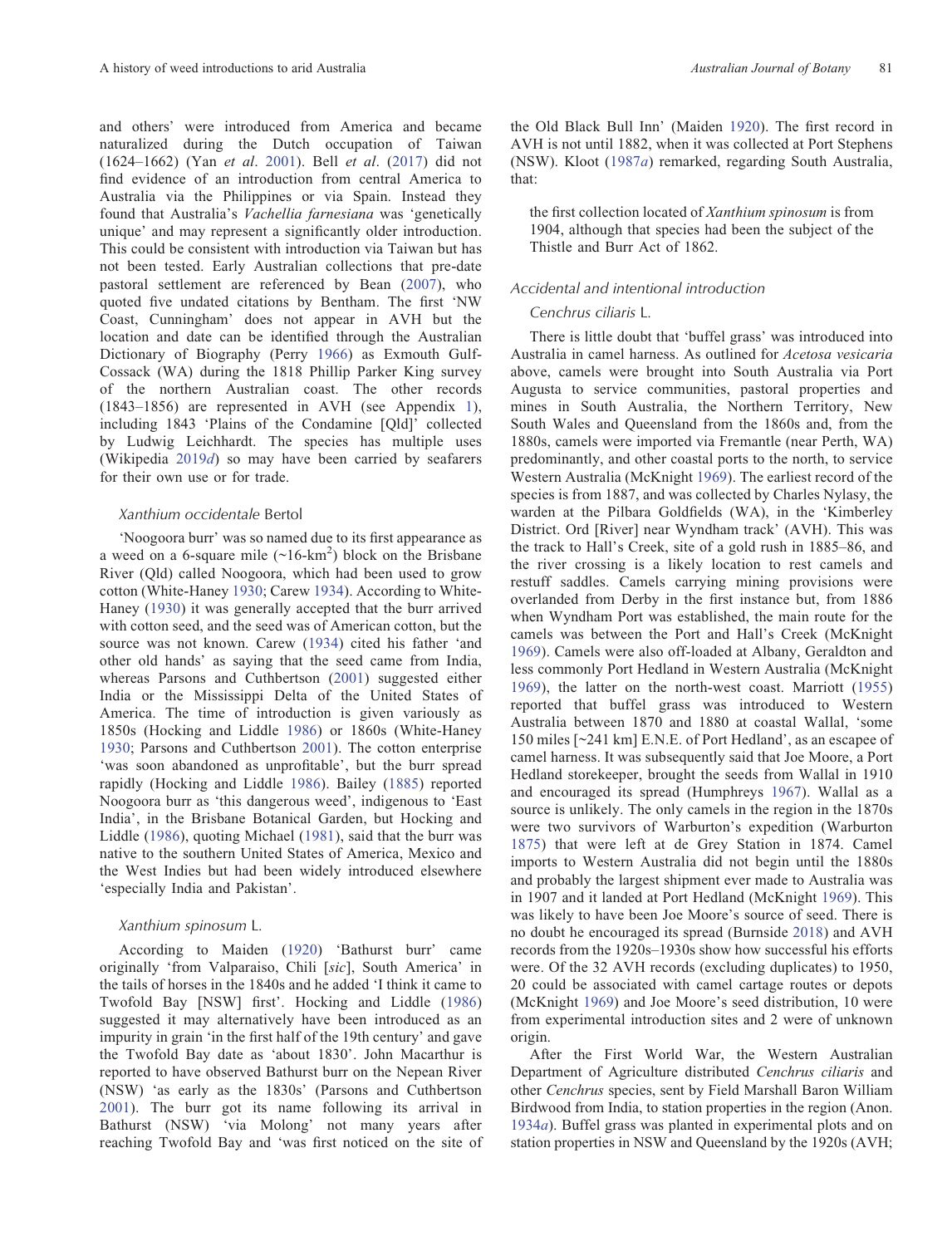Humphreys [1967](#page-19-0)). Cameleer Walter Smith, speaking of the period from 1914 to the 1930s, described deliberate spread of buffel grass along camel routes from Oodnadatta (SA) to Alice Springs and northwards to Newcastle Waters (NT) and out to cattle stations and missions.

[Cameleers] carried small cloth parcels of seeds and, at favoured localities such as the good soil at watering points, loosened the soil, broadcast the seeds, covered them over, and then watered the area [Kimber [1997](#page-19-0)].

Subsequently, government agencies actively sought seed from diverse locations for plant introduction trials (Marriott [1955;](#page-20-0) Millington and Squires [1980](#page-20-0); Albrecht [1985;](#page-17-0) Cook and Dias [2006\)](#page-18-0).

### Cenchrus pennisetiformis Hochst. & Steud.

Camel harness was almost certainly the source of Cenchrus pennisetiformis. This species was first collected in 1915 in the Geraldton district of Western Australia (AVH), Geraldton being a location for off-loading camels, as was Port Hedland (McKnight [1969](#page-20-0)), where the second collection was made in 1922 (AVH). The third record, in 1930, was from Tea Tree Well (NT) (AVH), where cameleers were known to rest and restuff harness (Scherer [1993](#page-20-0)), and the fourth, in 1931, was in Cloncurry (Qld) (AVH). As McKnight ([1969](#page-20-0)) wrote:

Both copper and gold were mined in several localities in the Cloncurry district in pre-camel days, but by the 1890s there were hundreds of camels at work in the area.

Evidence that camel harness was the source of 'Cloncurry buffel' has been detailed by Hall [\(1978](#page-19-0)). Intentional introduction followed, as for Cenchrus ciliaris (Hall [1978;](#page-19-0) Millington and Squires [1980;](#page-20-0) Albrecht [1985\)](#page-17-0).

### Cenchrus setaceus (Forssk.) Morrone

'Fountain grass' was sold as an ornamental plant outside its North African home from the late 19th century and seeds were available for sale in the United States of America in 1883 (CABI [2017](#page-18-0)b). It first appeared in AVH records in 1903 at Eurelia (SA). Eurelia was a small town ~60 km east of Port Augusta providing for the local farming community, with a railway station and a population of over 100 at the time (Flinders Ranges Research [2019\)](#page-18-0). The source of the initial introduction, and hence whether introduction was accidental or intentional, is unknown. It took until the 1930s for Cenchrus setaceus to appear again in AVH, when it was collected in Queensland, New South Wales and Western Australia. At what point intentional introduction occurred is not clear.

### Cynodon dactylon (L.) Pers.

Bean ([2007\)](#page-18-0) argued that Cynodon dactylon is alien, while acknowledging arguments for both alien and indigenous origins. 'It was certainly present at Sydney soon after settlement' (Bean [2007](#page-18-0)) and 'even the 'native' forms present in northern Australia probably came from a very early (i.e. possibly pre-European) introduction' (Lucid). The earliest record in AVH is Leichhardt's in 1843 from 'Mr MacKenzie's flat' [modern-day Kilcoy, near Brisbane, Qld].

AVH records are prolific and drawn from all states by the 1870s. An extensive list of cultivars and dates of release are available at Tropical Forages ([2017](#page-18-0)a).

### Dichanthium annulatum (Forssk.) Stapf

Dichanthium annulatum first appears in AVH in 1856, collected by Mueller in the headwaters of the Victoria River (NT) during the Augustus Gregory North Australian Exploring Expedition (Project Gutenberg Australia [2014](#page-20-0)). The headwaters are 500 km from the river mouth, so it is unlikely that the grass was introduced during an earlier exploration of the river by Captain J.C. Wickham in 1839 since Wickham's party travelled upstream only some 200 km (Wikipedia [2017](#page-21-0)). It seems more likely that the grass arrived with maritime travellers from the north before British settlement (Bean [2007\)](#page-18-0) since it is native to south-east Asia, including Indonesia and Papua New Guinea ([Appendix](#page-22-0) 1). Much later the grass was 'repeatedly intentionally introduced in tropical and subtropical regions to be used as fodder, forage, hay and silage crop' (CABI [2019](#page-18-0)b) and is valued in Australia for the same purposes (Tropical Forages 2017b).

### Emex australis Steinh.

One of the reported common names for Emex australis is 'Cape spinach', which reflects its early history in Australia.

In 1830 the ship Margaret left Bristol, England, with passengers for the Swan River settlement, Western Australia, and during the voyage called at Capetown, South Africa, where one of the intending settlers procured some seeds of the so-called Cape spinach ... with the view of cultivating it in the land of his adoption ... it has proved to be one of the most obnoxious and aggressive weed pests ever acclimatised in Australia [Turner [1912](#page-21-0)].

It was cultivated along the Canning River in 1833:

Mr. William Tanner, on his way out to Fremantle in 1831, with Mr. D. Wainsborough, obtained some seed at the Cape and the latter sowed a bed with the seed at Mr. J. Phillips' place on the Canning River in 1833. It did not prove a palatable spinach and soon became a troublesome weed ... it received the name of 'Tanner's Curse' [Anon. [1910\]](#page-17-0).

Its subsequent spread in Western Australia was attributed largely to livestock (Gardner [1930](#page-19-0)). Emex australis has also been known as 'prickly jacks' and, under this name, its arrival in South Australia was described in The Advertiser (Anon. [1934](#page-17-0)b).

E. Linklater, of Brighton, tells me that his father, who arrived here in 1840, declared that Dr. Nash, who was on his way in a sailing ship to South Australia, called at the Cape and purchased hay for his horse. From this hay the 'Jacks' started in South Australia. Dr Nash settled near Seacliff, and it was from this place that the plants spread all over the sandhills, and sheep carried the seeds further north.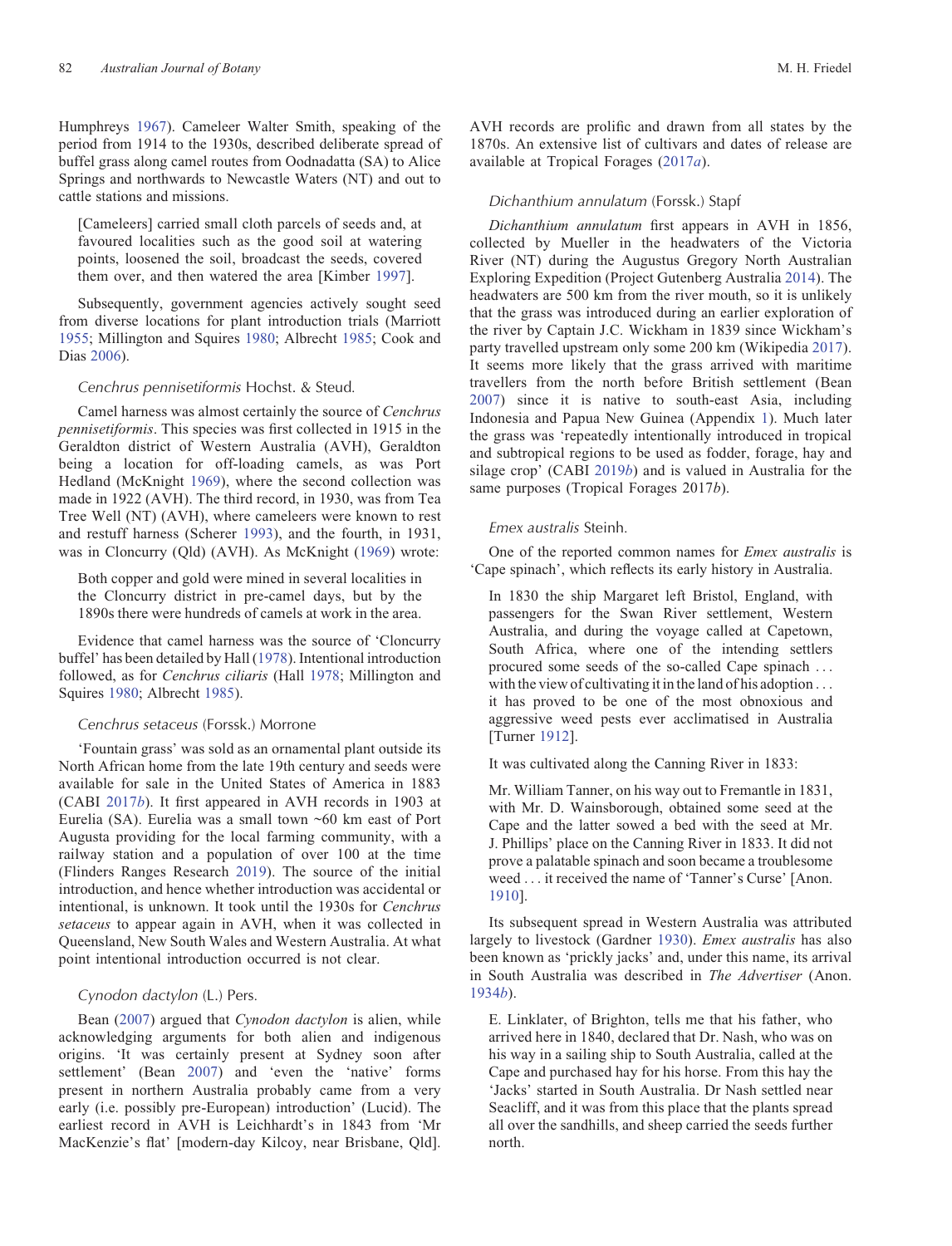The first record in AVH is Mueller's, collected in the vicinity of Adelaide in 1848.

### Vachellia nilotica subsp. indica (Benth.) Kyal. & Boatwr.

The nomenclature for Vachellia nilotica subsp. indica is complex and whether early records are of this subspecies or of Vachellia nilotica (L.) P.J.H.Hurter & Mabb. cannot always be determined. Mackey ([1997](#page-19-0)) and Parsons and Cuthbertson ([2001\)](#page-20-0) did not always make the distinction in their considerations. The earliest record of Mimosa nilotica is in King ([1803](#page-19-0)), at Sydney Cove (NSW). Because ships travelling to the colony of Sydney Cove sailed from England via Rio de Janiero and the Cape Colony (Maiden [1914\)](#page-20-0), this species is likely to be of African origin. The first record of Mimosa nilotica in AVH was collected at Apsley River (no state specified) in 1887. According to the Council of Heads of Australasian Herbaria ([2017](#page-18-0)) the collector was A. R. Crawford, who worked in the Apsley River region of New South Wales. This AVH specimen is now identified as Vachellia nilotica subsp. indica in AVH.

Searches for Acacia arabica in AVH were directed to the Vachellia nilotica subsp. indica page. As listed in [Appendix](#page-22-0) 1, Acacia arabica was advertised for sale in 1845 at J. Bailey's nursery, Adelaide (SA) (Bailey [1845\)](#page-18-0) and it was also listed as present in 1887 in the Port Darwin Botanical Garden (NT) (Holtze [1887\)](#page-19-0), potentially as a result of active exchange amongst botanical gardens of that era (Bailey [1910;](#page-17-0) Morris [1974\)](#page-20-0). Acacia arabica Willd. 'the Mimosa arabica of Lamark and Roxburgh', was presented at the Centennial International Exhibition in Melbourne in 1888 as one of the economic plants of Queensland, used for 'gum arabic', tanning and as a tonic (Bailey [1888](#page-17-0)).

J. Bailey also advertised Acacia nilotica for sale as a separate entity in the same catalogue in 1845 (Bailey [1845\)](#page-18-0). The first AVH record is that of Maria Crouch, one of many collectors for Mueller (Council of Heads of Australasian Herbaria [2017\)](#page-18-0), who collected Acacia nilotica at Nichol [Nickol] Bay near Karratha (WA) in 1874. This specimen is now listed as Acacia nilotica (L.) Del. in AVH. The second AVH record with the same nomenclature was also collected in Western Australia, 50 km inland from Coral Bay, in I885. I note that in a review of the invasive subspecies indica, 'prickly acacia', Mackey ([1997](#page-19-0)) did not consider the subspecies to be present in Western Australia at the time (1997). However it was recognised not long after, in 2002, growing by a Kimberley (WA) roadside (Department of Natural Resources, Mines and Energy [2004](#page-18-0)). Subsequent searches in the Kimberley identified a large specimen very close to the remains of the old Nulla Nulla homestead, established on an Aboriginal reserve in 1921, and which I speculate may have been deliberately planted as a shade tree (Wikipedia [2019](#page-21-0)e; N. Wilson, pers. comm.). The source is unknown but, as is apparent from the evidence, prickly acacia was already in Australia and sharing plant seeds was common. Subsequent spread was attributed to livestock transport (N. March, pers. comm.) and it is now an important weed in Western Australia (CRC for Australian Weed Management [2003](#page-18-0)a). Mackey ([1997\)](#page-19-0) noted high variability in morphology of the

subspecies and the potential for hybridisation, and reports of introductions from Africa as well as India.

The first record of Vachellia nilotica subsp. indica in AVH is dated 1883, collected by Eugene Fitzalan (another of Mueller's collectors: Council of Heads of Australasian Herbaria [2017](#page-18-0)) as '[c]ultivated at Port Denison, Qld', near Bowen. The Crawford record (above), from New South Wales in 1887, is the second. The records are somewhat at odds with reports that prickly acacia was first introduced into Queensland in the 1890s from Pakistan and India for shade and fodder (Mackey [1997](#page-19-0); CRC for Australian Weed Management  $2003a$  $2003a$ ). Note that it was also reported that prickly acacia was 'initially introduced into Rockhampton, Queensland by the botanist Fitzalan in the late 1800s as a source of gum arabic' (Johnson [1995](#page-19-0)). Consequently, I suggest that the subspecies or related entities reviewed above may have been introduced deliberately more than once as well as accidentally.

#### Intentional introduction

### Arundo donax L.

In May 1845, J. Bailey's Hackney Nursery advertised Arundo donax for sale (Bailey [1845\)](#page-18-0) and, in 1885, F. M. Bailey, Colonial Botanist, reported it present in the Brisbane Botanic Garden (Qld) (Bailey [1885\)](#page-17-0). The earliest record in AVH was collected at Gosford (NSW), in 1894 and was 'not cultivated', so 'giant reed' had already escaped cultivation. It was widely planted as an ornamental (Lucid), but Csurhes [\(2016\)](#page-18-0) listed many uses including:

...wind-break, erosion control, saline ground reclamation, garden ornamental, paper production, treatment of waste water (removal of nutrients), forage and, more recently, as a potential source of biofuel.

He cites evidence from Ahmad et al. [\(2008](#page-17-0)) suggesting that a single genetic clone has been cultivated in multiple regions of the world but there have been no studies to ascertain if Australian populations are the same clone (Csurhes [2016\)](#page-18-0).

### Asphodelus fistulosus L.

'Onion weed' was probably introduced as an ornamental (Parsons and Cuthbertson [2001\)](#page-20-0). It was growing in the Melbourne Botanic Garden (Vic.) in 1857 and in the Adelaide Botanic Garden (SA) in 1858 (Parsons and Cuthbertson [2001\)](#page-20-0), and first appeared in AVH as a record from Clarendon, near Adelaide (SA) in 1881, followed by Queenscliffe [sic] (Vic.) in 1884. It was proclaimed a weed in Victoria by 1895 (Parsons and Cuthbertson [2001\)](#page-20-0).

### Cactaceae

Cylindropuntia fulgida var. mamillata (A.Schott ex Engelm.) Backeb. The literature that I located regarding Cylindropuntia fulgida var. mamillata, 'coral cactus' or 'boxing glove cactus', was general to invasive cacti, reporting that they had been introduced for ornamental purposes, stock feed or hedging (e.g. Australian Weeds Committee [2012](#page-17-0); Novoa et al. [2015\)](#page-20-0). Although some species e.g. Opuntia stricta were specifically noted as used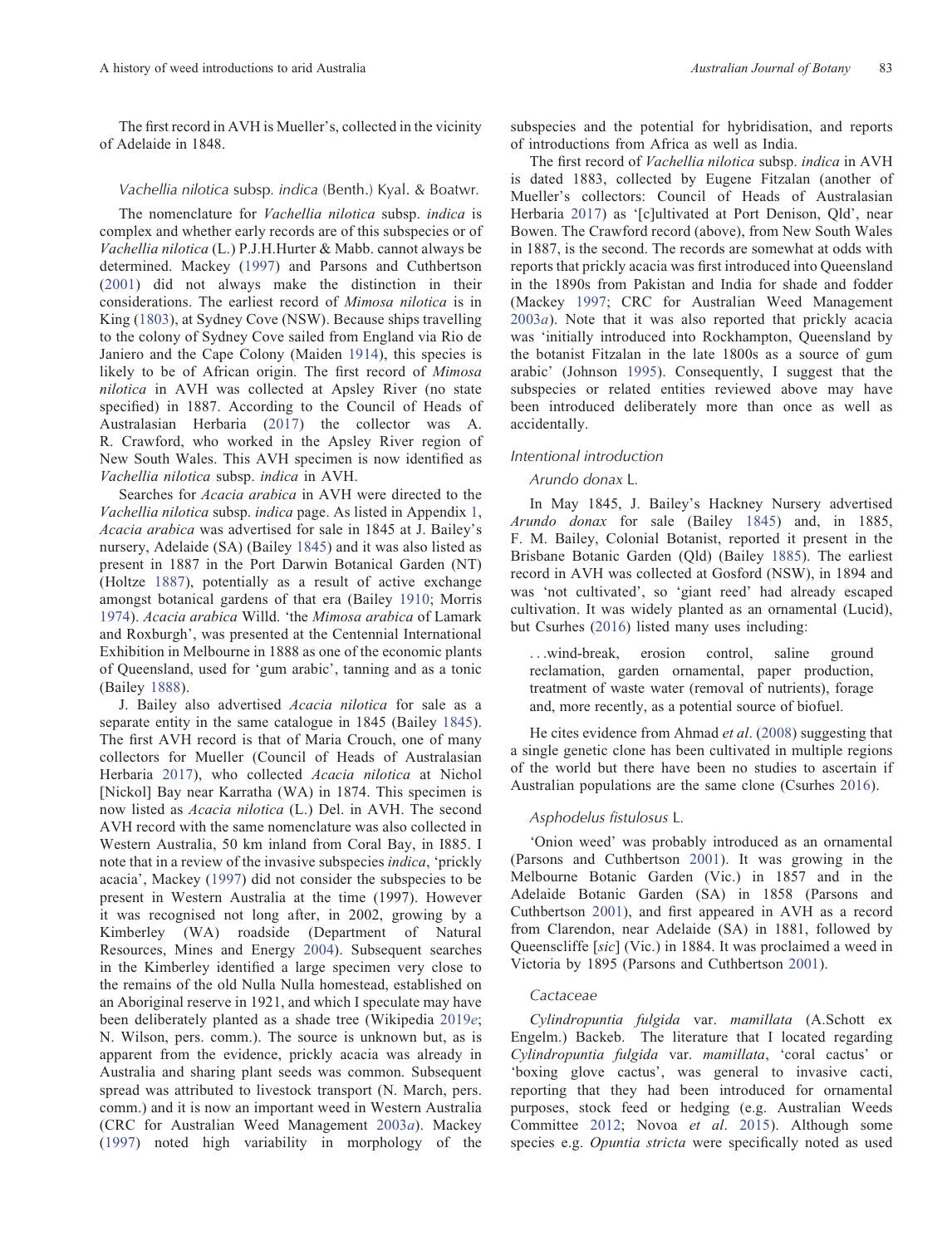for stock feed or hedging, there was no indication that 'coral cactus' was introduced for any purpose other than ornamental. Interestingly it reportedly does not produce flowers or fruit (Lucid), with one exception (Australian Weeds Committee [2012\)](#page-17-0). It was first recorded in AVH as late as 1984, when it was collected from an abandoned garden at the Radium Hill Mine Reserve (SA), '[s]ome plants about 300 m from original garden' and from a roadside planting near the Parachilna Hotel (SA). When it was introduced could not be determined.

Cylindropuntia imbricata (Haw.) F.M.Knuth. By 1911 'devil's rope cactus' was growing in gardens in New South Wales and had escaped into the bush (Maiden [1911](#page-19-0)a).

[It] is said to have been introduced to this district as a flower-garden shrub, in the garden of the local parsonage [but] [s]ome of the ridges around Sofala are fairly thickly covered with it, and I am informed that the plant is becoming prevalent along the river so far as Turondale [Maiden [1911a](#page-19-0)].

How the species was introduced into Australia is not known but it may well have occurred through plant exchange as described for Opuntia aurantiaca below. It seems to have been planted for ornamental purposes only (e.g. Hodges [2014\)](#page-19-0) and it does not appear in AVH until 1934, at Quirindi (NSW). Late record dates in AVH may be due to the difficulty of collecting and processing succulent and spiny specimens.

Opuntia aurantiaca Lindl. Information about the introduction of 'tiger pear' was not readily locatable. Parsons and Cuthbertson ([2001](#page-20-0)) said that the history of introduction is not known and that it was first noted in New South Wales in 1883. Referring to Opuntia aurantiaca, CABI  $(2017c)$  $(2017c)$  $(2017c)$  remarked that '[i]t was fashionable in the nineteenth century for collectors of exotic plants in Europe to exchange specimens with other collectors' and that the same was true in Australia (e.g. Morris [1974\)](#page-20-0). Tiger pear arrived in Cape Town c. 1843 almost certainly by plant exchange with collectors in England (Moran and Annecke [1979](#page-20-0)) and CABI proposed that this was probably the case for Australia too. 'In both cases, [tiger pear] was distributed as a garden ornament to settlers who also used it as a barrier plant and for protecting graves' (CABI [2017](#page-18-0)c). Maiden [\(1911](#page-19-0)b), New South Wales Government Botanist, received specimens from two different sources in the Hawkesbury area (NSW) in 1906, and he was aware of its weedy potential:

[t]his species has been known for many years in south west Queensland ... where it has obtained a great hold.

Opuntia stricta (Haw.) Haw. Parsons and Cuthbertson ([2001\)](#page-20-0) suggested Opuntia stricta was brought to Australia:

in the early days of settlement possibly as an ornamental shrub, a hedge plant, a fodder crop or as a food plant for cochineal insects...

'Prickly pear' appears to have been a collective name for a variety of Opuntia species early on, for example, Maiden ([1914\)](#page-20-0) noted:

Prickly Pear was introduced to Australia (the number of species is unknown) from Rio de Janeiro when Governor

Philip [sic] touched at that port on his outward voyage...

Maiden ([1914\)](#page-20-0) goes on to list several Opuntia species in addition to Opuntia inermis DC, an earlier name for Opuntia stricta, so it is unclear on which species Governor Phillip's cochineal insects arrived in Australia. Mann [\(1970](#page-20-0)), cited by Hosking et al. ([1988\)](#page-19-0), reported that Opuntia stricta was growing in cultivation in Parramatta (NSW) before 1839 and that a potted plant was taken to Scone (NSW) in that year.

From here joints or cuttings were taken to many areas of New South Wales and Queensland for use as pot plants or hedges.

It was taken from New South Wales to Warwick (Qld) in 1848 as a garden plant (Tanner [2015](#page-21-0)) and planted widely by early settlers in New South Wales and Queensland as drought fodder as well as hedging around homesteads. By 1870 it was causing concern and by 1886 the first legislation was enacted in New South Wales requiring its control (Tanner [2015](#page-21-0)).

#### Cenchrus setiger Vahl

Although 'Birdwood grass' originated in the homeland of cameleers, it arrived in Australia through the efforts of Field Marshall Baron William Birdwood. Birdwood was born in India and served on the North West Frontier (between Afghanistan and India) and in South Africa before going on to greater heights in the First World War (Hill [1979](#page-19-0)). A few years after the war, while he was living in India, he sent seeds of Cenchrus setiger in a matchbox to the brother of his daughter's husband Colin Craig, living at that time on Mundabullangana Station (Anon. [1934](#page-17-0)a; Hardie [1981\)](#page-19-0) ~100 km south-west of Port Hedland (WA).

Gordon [Craig] planted the seed in a moist area under a tap, went to Perth and on returning 19 days later found that the seeds had germinated, grown and were developing seed heads [Hardie [1981](#page-19-0)].

As reported for Cenchrus ciliaris, the Western Australian Department of Agriculture actively distributed 'Cenchrus lines', including Cenchrus setiger, to pastoral properties during the 1920s (Anon. [1934](#page-17-0)a; Humphreys [1967](#page-19-0)) and it first appeared in AVH in 1932 at Roebourne (WA), one of the introduction sites (Anon. [1934](#page-17-0)a).

### Melinis repens (Willd.) Zizka

'Red natal grass', as Panicum teneriffæ R.Br., was growing in the Bowen Park grounds of the Queensland Acclimatisation Society in 1885 (Bailey [1885](#page-17-0)) and had been provided to the Society by Dr Schombergh of the Adelaide Botanical Garden in 1876 (Bailey [1910\)](#page-17-0). Seed was sent to the United States Department of Agriculture trial gardens between 1891 and 1894, where red Natal grass was being cultivated for its forage value, although it was also grown as an ornamental (Stokes et al. [2011\)](#page-21-0). Macpherson ([1894](#page-19-0)) wrote that the seed was readily windblown:

and I have no doubt the red grass may be found on many allotments in and around Brisbane... There are several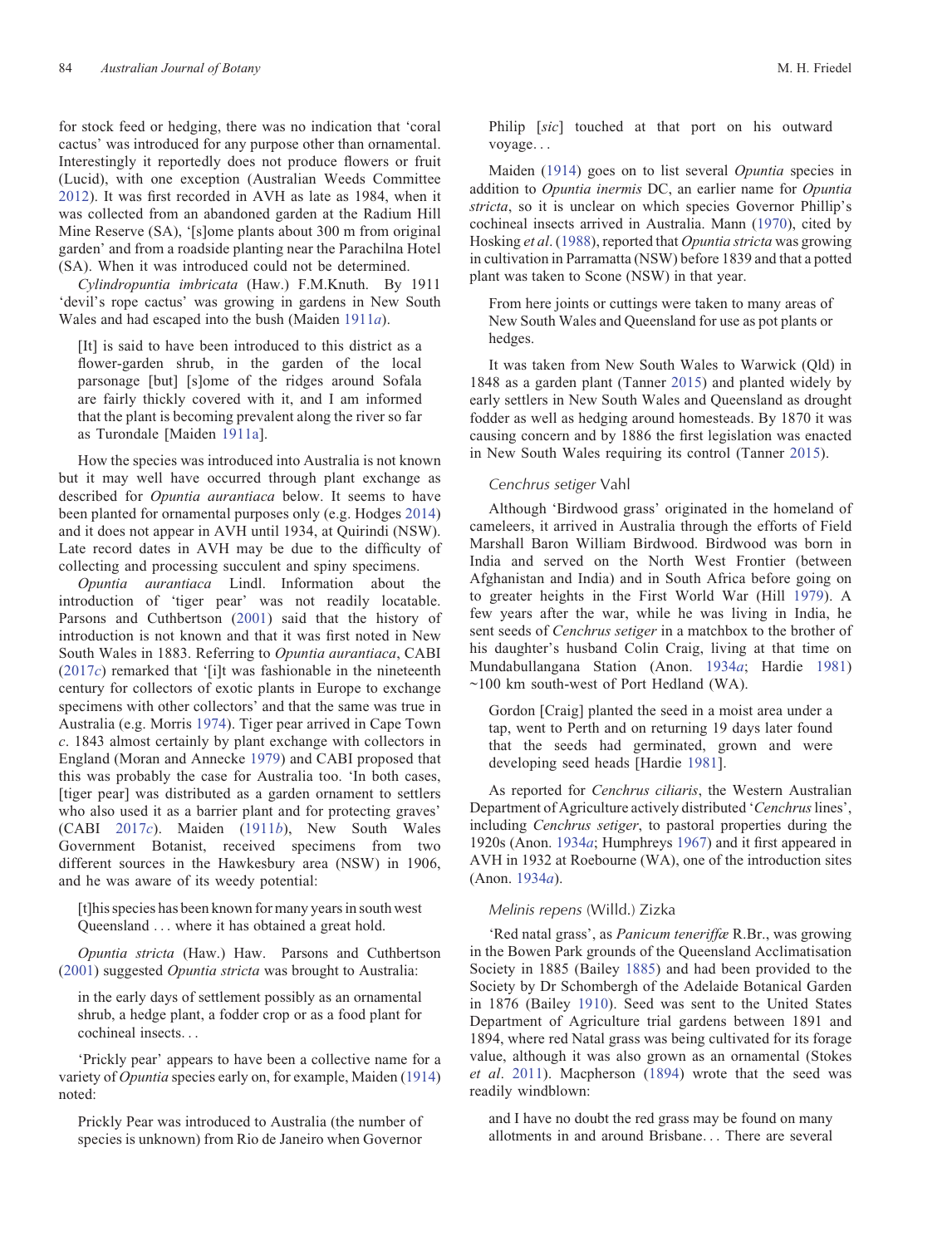hundreds of miles of railway intersecting vast portions of the colony. If a man were to start with his eyes open, carry a small bag of the red Natal grass seed, take a chance of a windy day and throw out a small pinch of the seed here and there as he proceeds, choice grasses might in this way be largely disseminated.

There is no record to indicate whether his advice was followed.

### Nicotiana glauca Graham

The worldwide history of introduction and spread of Nicotiana glauca is summarised in CABI [\(2013](#page-18-0)): 'wild tobacco' was most commonly introduced as a garden and landscape ornamental, although Steenkamp et al. ([2002\)](#page-21-0), cited by CABI [\(2013](#page-18-0)), reported contaminated horse feed as a source. Spread was subsequently deliberate or accidental. It appears that Nicotiana glauca was first introduced to Australia as a garden plant, since Bentham's Flora Australiensis described it as 'Escape [sic] from gardens' (Kloot [1983\)](#page-19-0). Kloot ([1983\)](#page-19-0) went on to say:

This plant was introduced to Adelaide from Melbourne about 1847 by Mr. F.M. Dutton and one box was given to Bailey's Hackney Nurseries [Anon. [1894](#page-17-0) in Kloot [1983](#page-19-0)].

The earliest record in AVH is that of Mueller in 1850, who collected it on the River Torrens, Adelaide Hills (SA). It was not collected outside South Australia until 1884–5, when it was recorded near outback Bourke (NSW) and the Warrego River (Qld).

### Orbea variegata (L.) Haw.

I was unable to locate information about the arrival of 'carrion flower' in Australia. It first appeared in AVH in 1967, when T.R.N. Lothian collected it at 'Hyde Park (near Broken Hill Proprietory [sic] Nursery) 1 mile [~1.6 km] W of Whyalla  $[SA]'$ .

It is believed to have been introduced to the region as an easycare garden perennial [Dunbar and Facelli [1999\]](#page-18-0).

By 1985, Hudson [\(1985](#page-19-0)) had discovered eight separate populations in the Whyalla region and there were additional records in AVH. It was collected at Wallumbilla in south-east Queensland in 1969 and cultivated in Tasmania in 1982. Carrion flower is naturalised in South Australia, Kalgoorlie (WA) and inland south-east Queensland (Lucid). It appears it was widely distributed as a garden plant and, at the time of writing, it was available for sale on a variety of websites.

### Parkinsonia aculeata L.

'Parkinsonia' was widely introduced around the world from the eighteenth century (van Klinken et al. [2009\)](#page-21-0). It was often first introduced as an ornamental tree in towns and botanic gardens, but also for other uses such as hedging (Hughes 1989, cited by van Klinken et al. [2009\)](#page-21-0). In 1876, von Mueller [\(1876](#page-21-0)) was promoting Parkinsonia aculeata as an evergreen hedge plant for the warmer parts of Victoria: 'The flowers are

handsome', he reported. Parkinsonia was presented to the Centennial International Exhibition in Melbourne in 1888 as an economic plant of Queensland, for its use as a hedgemaking plant (Bailey [1888\)](#page-17-0). However, less than 20 years later, Bailey [\(1906\)](#page-17-0) reported its invasiveness in the Fitzroy River area of central Queensland. Van Klinken et al. [\(2009](#page-21-0)) proposed its introduction to that area could have been as early as the 1860s, soon after settlement, and this seems altogether possible given the establishment of the Brisbane Botanic Garden in 1854 and the Queensland Acclimatisation Society in 1862, and their enthusiasm for plant introduction (Bailey [1910\)](#page-17-0). Earliest records located were 1885 in the Brisbane Botanic Garden (Bailey [1885](#page-17-0)), 1894 in the Melbourne Botanic Gardens (Vic.) (AVH) and 1901 in the Sydney Botanic Garden (NSW) (AVH). Genetic analyses by Hawkins et al. [\(2007\)](#page-19-0) showed that Parkinsonia aculeata in Australia was likely to have originated from South America, as Bailey [\(1906](#page-17-0)) had indicated, possibly from a single introductory event.

### Phoenix dactylifera L.

The Afghan cameleers are often associated with date palms in Australia and there is no doubt that they grew them in their Ghantowns and in extensive plantations as well as distributed them where they travelled (Stevens [1989](#page-21-0); M. H. Friedel, pers. obs.). However, J. Bailey's Hackney Nursery (SA) was advertising them for sale in 1845 (Bailey [1845\)](#page-18-0), 15 years before the first cameleers arrived in Australia, and it was present in 'Captain Wickham's garden, Newstead' in Brisbane (Qld) in 1856 (Bailey [1910\)](#page-17-0). The first Queensland plantation 'was one formed by Mr Barnes, in Mackay, prior to 1868' (Bailey [1910](#page-17-0)). The South Australian Government planted three hundred palms at various locations in the north of that state between 1884 and 1887, although with little long-term success (Stevens [1989\)](#page-21-0). During that time cameleer Abdul Kadir planted 9 acres (3.6 ha) with date palms on his land outside Hergott Springs (now Maree) and laboriously hand pollinated them in the absence of the pollinating bees native to his country. According to Stevens ([1989\)](#page-21-0) these palms were probably part of an 1884 consignment for South Australia from Saudi Arabia. Abdul Kadir's date plantation was a commercial success and his dates and seeds were popular with Afghan people who used them to grow their own date palms. The Afghans were likely to have carried the fruit on the camel route between Adelaide (SA) and Alice Springs (NT) (Stevens [1989](#page-21-0)), and, I would suggest, on the many camel routes in northern South Australia and the Northern Territory, where the palms can still be found at remote springs. Independently, The Hon. John Lewis, South Australian parliamentarian and leaseholder of the Dalhousie Springs (SA) area, sent a box of dates to the property and in 1899 requested that the seeds be planted out. Later he was pleased that some young ones were growing (AusEmade [2015\)](#page-17-0). Date palms subsequently became invasive around the mound springs at Dalhousie (Noack [1994](#page-20-0)), as they did at Millstream Station (WA) where they had been planted in the nineteenth century by the leaseholders for shade and beautification along the Fortescue River (Keighery [2010](#page-19-0)).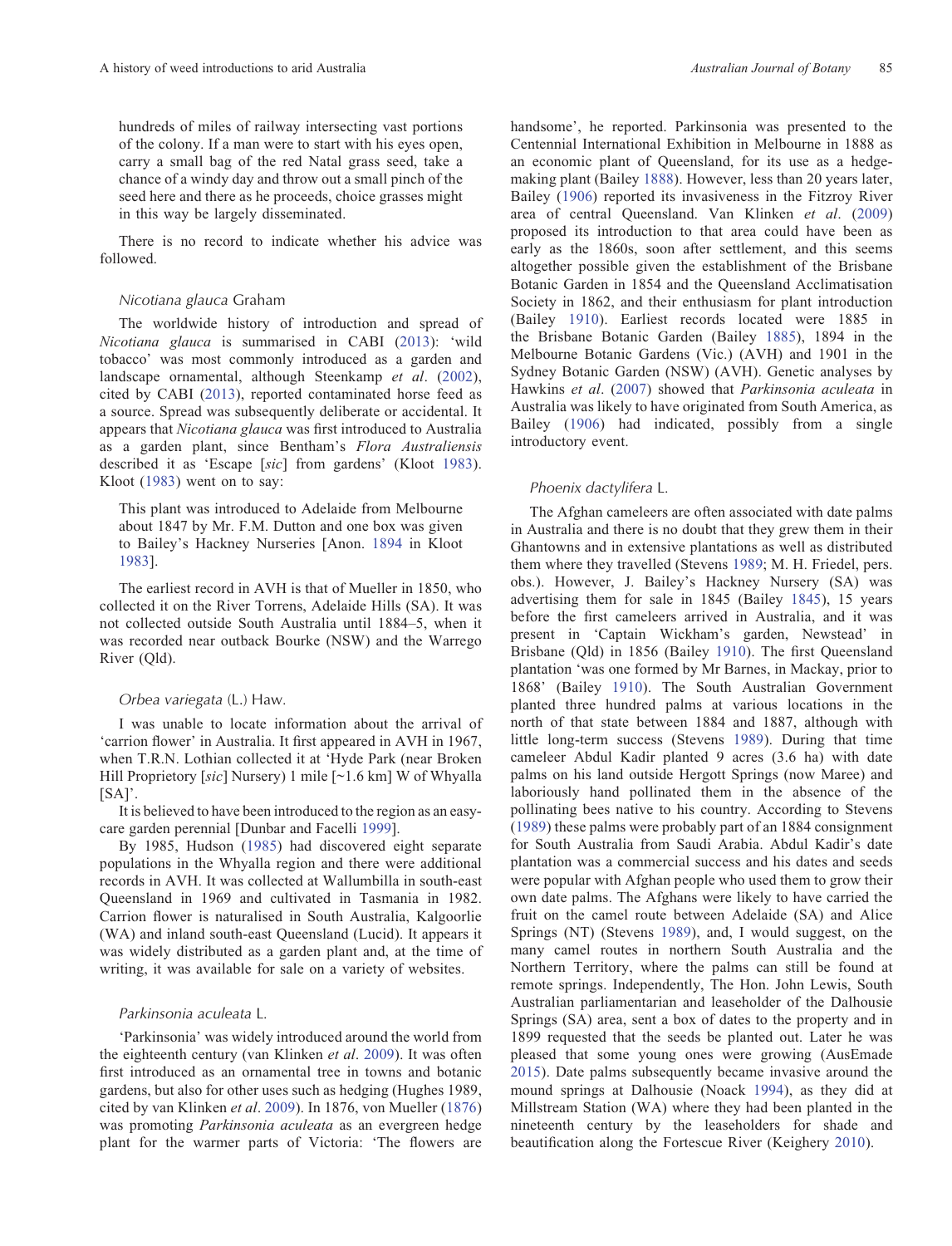### Prosopis spp. – Mesquites

The taxonomy of Prosopis spp. in Australia is complex (Parsons and Cuthbertson [2001](#page-20-0); van Klinken and Campbell [2009\)](#page-21-0). Although four species, Prosopis glandulosa, Prosopis juliflora, Prosopis pallida and Prosopis velutina, are reputed to be present in Australia on the basis of morphological attributes, genetic analysis suggests that Prosopis juliflora may only have been present as populations from two sites, one of which has since been eradicated (van Klinken and Campbell [2009](#page-21-0); R. van Klinken, pers. comm.). The earliest Prosopis records are those of Bailey [\(1910\)](#page-17-0) who reported:

Algaroba Bean (P. juliflora) and Mesquit (P. pubescens) introduced by the Brisbane Botanic Gardens and Acclimatisation Society in 1877. Received from Honolulu.

Confusingly, Bailey ([1885\)](#page-17-0) reported the presence in 1885 in the Brisbane Botanic Gardens of Prosopis glandulosa Sorr. 'Mesquit or Algaroba of Texas' from West Texas, Prosopis juliflora DC. (no common name) from Jamaica and Prosopis pubescens Benth. 'Screw Bean or Screw Mesquit' from Texas – and no mention of Honolulu. Presumably in light of revised taxonomy, van Klinken and Campbell ([2009](#page-21-0)) described the first recorded Prosopis plant as being Prosopis pallida, 'planted in the early 1880s' in the Brisbane Botanic Gardens. Complexity is increased by multiple introductions of mesquite into Australia and by hybrids, which are difficult to distinguish, occurring in different localities (van Klinken and Campbell [2009\)](#page-21-0).

A further record, for 1886, for an unidentified Prosopis species, appears in AVH for a locality 'N of Macdonnell [sic] Range; Plenty River, Marshall River, Milne River, Lake Nash'. The collector was Lieutenant Dittrich, and the 'locality' simply describes the route of David Lindsay's 1886 survey expedition (see Chloris virgata and Citrullus lanatus). Dittrich was not a careful collector and 'had a major falling-out with Lindsay by the expedition's end' (Jones [2007](#page-19-0)). Lindsay's nephew was less diplomatic than his uncle (Lindsay and Lindsay [1952](#page-19-0)):

Dietrich [sic] was a supposed German scientist who accompanied the party on behalf of the Baron von Mueller. The term 'supposed' is used because this man proved to combine Prussian arrogance in an extreme form with a woeful inefficiency as a scientist. The botanical collection which he made on the trip was allowed to become worthless through mould developing on it...

and, one could add, his inadequate record keeping. The plant may have been encountered at Lake Nash Station but this and how it arrived in the region is only surmise. The station had been stocked in 1879 (Anon. [1879](#page-17-0)) from a Costello property near Rockhampton, but no records could be found of Prosopis in that area at the time.

References to Prosopis species in [Appendix](#page-22-0) 1 reflect morphologically based identifications at the time of first observation or at subsequent re-examinations of herbarium specimens, and so are not necessarily consistent with van Klinken and Campbell's [\(2009\)](#page-21-0) modern taxonomic interpretation, based on genetic analyses. Thus, species identities in [Appendix](#page-22-0) 1 should be treated with caution. The history of introduction of individual species or varieties has been described where possible by van Klinken and Campbell ([2009\)](#page-21-0) and is not repeated here.

### Ricinus communis L.

'Castor oil plant' has been grown for medicinal purposes for thousands of years (Miller and Morris [1988](#page-20-0); CABI [2017](#page-18-0)d). Not surprisingly it appeared soon after European settlement in 1788, as 'Palma Christi', in King's [\(1803](#page-19-0)) list of plants at Sydney Cove. In addition to its medicinal value, it was planted for ornamental purposes (Lucid) and was reported by the South Australian Government Botanist to be flowering in the old Adelaide Botanical Garden in 1841 (Bailey [1841\)](#page-17-0). Indeed it was 'apparently naturalised [in South Australia] during the 1840s' (Kloot [1983](#page-19-0)). It was growing in the Brisbane Botanic Garden (Qld) in 1861 the Director of the Garden reported, and it had 'since become a great weed on our waste lands' (Bailey [1910\)](#page-17-0). Gardener and botanist Maurice Holtze [\(1892\)](#page-19-0) listed Ricinus communis as 'introduced during these last 20 years' in the Darwin (NT) area and escaped from cultivation. It did not appear in arid Northern Territory and New South Wales collections until 1955 and in arid South Australia until the 1960s (AVH). It is currently advertised for sale on the internet as 'Palma Christi' (castor oil) for health and beauty purposes.

### Sorghum  $\times$  almum Parodi

'Columbus grass' was introduced into Australia by CSIRO in the 1940s as a forage crop (NSW WeedWise [2014\)](#page-20-0). After widespread planting in central and southern Queensland it spread to localised areas of western New South Wales and NT (NSW WeedWise [2014](#page-20-0)); it was first recorded in arid central Australia in 1983 (AVH; Flora NT [2013](#page-18-0)).

### Tamarix aphylla (L.) H.Karst

Valued as a windbreak and a source of wood in semi-arid areas, various Tamarix species became widespread in the south-western United States of America after they were introduced from the mid-nineteenth century onwards (Shafroth et al. [2005,](#page-20-0) citing Robinson [1965](#page-20-0)). Essington Lewis (Blainey and Smith [1986](#page-18-0)), son of John Lewis (see Phoenix dactylifera), followed in his father's footsteps and introduced Tamarix aphylla to Whyalla (SA) in the 1930s, having seen it growing in California (Parsons and Cuthbertson [2001\)](#page-20-0). Lewis worked for the Broken Hill Proprietary mining company and subsequently took 'tamarisk' (or 'athel pine') from the Whyalla works to Broken Hill (NSW) in 1936. Tamarisk became popular in the outback as a shade tree and windbreak and was widely planted well before the potential for Tamarix spp. to become serious invaders of arid river systems was recognised in the 1960s in the United States of America (Shafroth et al. [2005](#page-20-0), citing Robinson [1965](#page-20-0)) and in the 1970s in Australia (CRC for Australian Weed Management [2003](#page-18-0)b).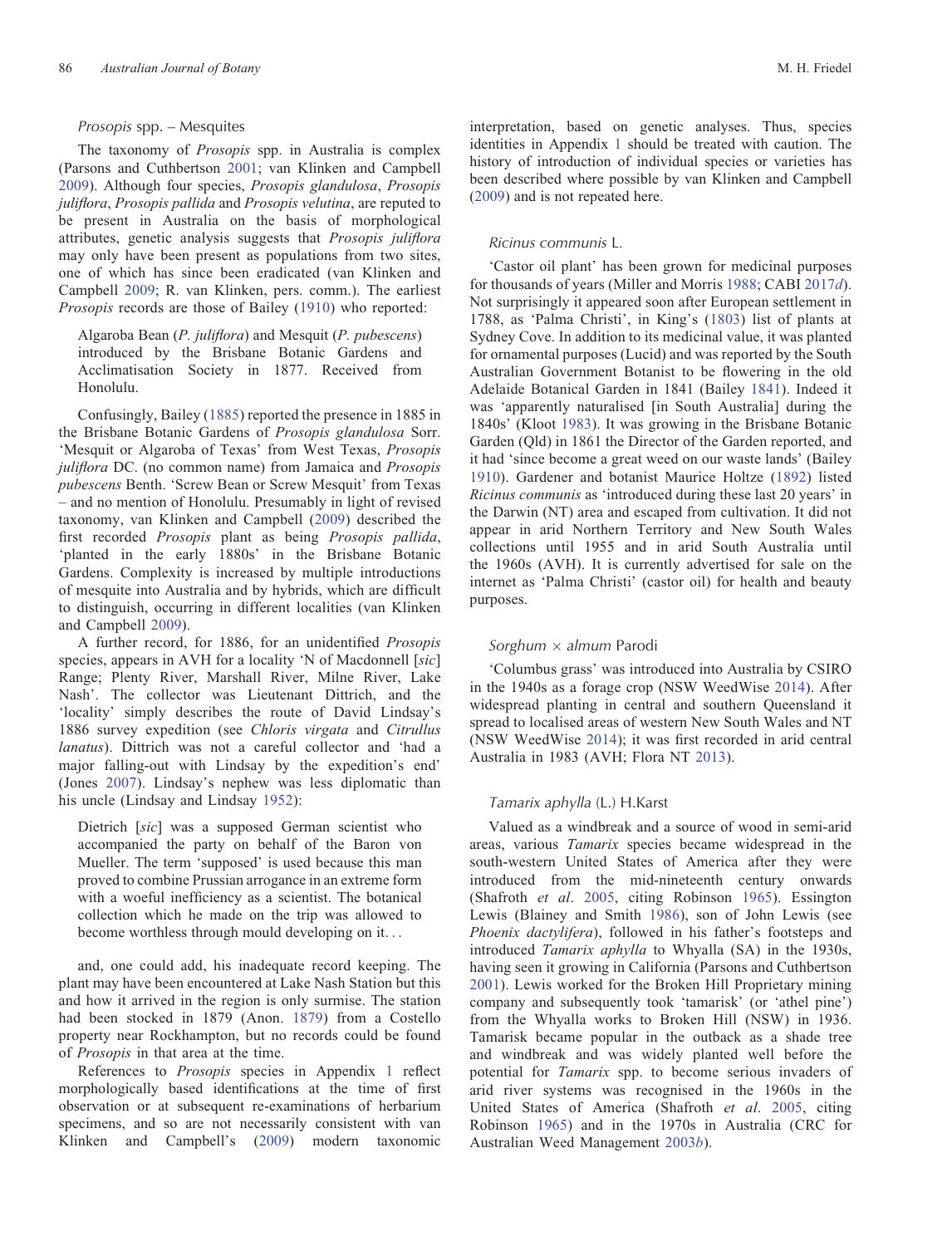### Ziziphus mauritiana Lam.

Parsons and Cuthbertson ([2001\)](#page-20-0) suggested that 'Chinee apple' (or 'Indian jujube') was so named because it was associated with Chinese miners during the 1860s gold rushes in Queensland. They also suggested that it was first recorded in 1842 in Mr Stevenson's garden in North Adelaide (SA) as Chinese jujube, citing McEwen ([1842](#page-20-0)), but McEwen ([1842\)](#page-20-0) gives the species as Ziziphus jujuba. According to Grice ([2002](#page-19-0)) and APNI, the two species may be treated as taxonomic synonyms, although AVH lists them separately. 'Chinee apple' was planted for its horticultural value and is often associated with early mining settlements (Grice [2002\)](#page-19-0). The earliest record in AVH for Ziziphus mauritiana is for the Etheridge River (Qld) in 1886. Gold was detected at Etheridge [now Georgetown] in 1868 and a gold rush ensued the following year. The population of Chinese miners in the Etheridge–Gilbert area reached 430 by 1871 (Burke and Grimwade [2013\)](#page-18-0), giving credence to the suggested source of the common name. A further AVH record at 'Pandanus Creek' (no state specified) in 1911 almost certainly relates to the establishment in 1904 of a stamper battery for a gold mine at Pandanus Creek in north Queensland (Wikipedia [2016\)](#page-21-0). However, the species was established in the Brisbane Botanic Garden (Qld) as early as 1864 (Bailey [1910\)](#page-17-0), in addition to Ziziphus jujuba in North Adelaide (SA) in 1842 (McEwen [1842\)](#page-20-0). The geographic origin of Chinee apple in Australia is unknown (Grice [2002](#page-19-0)).

### Discussion

Of the 54 species considered here, including the 7 that were introduced both accidentally and intentionally, there were a total of 34 accidental introductions and 27 intentional introductions. Hence, the proportion of species that were accidentally introduced was 57% of the total. In South Australia in 1984, the proportion of plants accidentally introduced that had become established (56%) was greater than the proportion of established, intentionally introduced plants (44%), which Kloot ([1987](#page-19-0)b) remarked could be due to the competitive advantage of 'weedy' characteristics. In Queensland, 53% of highly successful introductions were accidental, compared to a total of 47% for three classes of intentional introductions: ornamental, crops and pastures (Johnson [1995\)](#page-19-0). Keighery's [\(2010](#page-19-0)) categories for 104 established weeds of the Pilbara (WA) are not directly comparable because they were limited to the purpose of intentional introduction. Only 7 were categorised as 'accidental' and 22 were 'unknown', and the list of 'intentional' introductions included species that had previously arrived accidentally. The list also included species that were largely confined to towns (Keighery [2010\)](#page-19-0). Consequently, for South Australia, Queensland and the more constrained number of widespread arid zone species presented in this study, it appears that accidental introductions generally represent somewhat over half of all alien naturalised species.

The history of intentional plant introduction in Australia has been well covered (e.g. Lonsdale [1994](#page-19-0); Groves et al. [2005;](#page-19-0) Cook and Dias [2006\)](#page-18-0), the history of accidental introductions less so. As Kloot ([1987](#page-19-0)c) has pointed out:

The means of accidental introduction, whilst clear in principle, are very rarely documented in practice

and

As with intentional introductions, it is rarely possible to be certain that any particular means of entry was the source of present infestations.

In the present study, the evidence for the mode of accidental introduction has been relatively well documented in some cases, whereas in others I have indicated in the text where conclusions are speculative. The most common modes of accidental introduction (Table [1](#page-14-0)) are similar to those for South Australia and Queensland, which is by contaminated seed, fodder and hay, ballast, clothing and footwear ('people'), livestock, machinery and packaging (Kloot [1987](#page-19-0)b; Johnson [1995\)](#page-19-0). Some accidental introductions in the present study occurred across more than one mode, which had no equivalent in data presented by Kloot ([1987](#page-19-0)b) or Johnson ([1995\)](#page-19-0). In addition, some modes were further subdivided here, in particular 'livestock', showing that camel harness was likely to have been an important source of accidental introduction, exceeded only by contaminated seed and hay (Table [1\)](#page-14-0).

Regarding intentional introductions, garden plants make up 70% of all invasive plants Australia-wide (Groves et al. [2005](#page-19-0)) and likewise for South Australia (Kloot [1987](#page-19-0)b). Equivalent proportions are not available in Johnson [\(1995\)](#page-19-0), but intentionally introduced ornamentals occurred much less commonly in Queensland Herbarium collections than intentionally introduced pasture species. In the arid zone, a larger number of intentionally introduced ornamentals were invasive than intentionally introduced pasture plants but the numbers are small (Table [2\)](#page-15-0). Moreover, ornamentals may be confined to niche habitats compared with widespread pasture plants. Species usually considered of subtropical-tropical origin e.g. Arundo donax, Phoenix dactylifera, Ricinus communis, have successfully invaded moister environments, such as river frontages and springs, within generally arid environments (Keighery [2010](#page-19-0)). Not surprisingly, crop species do not appear in the list of introduced invasive plants in Table [2](#page-15-0), due to climatic limitations.

Arid zone weed species came most commonly from the Middle East, South Asia, North Africa and South America (Table [3](#page-16-0)). The figures may be somewhat misleading because some species originated in more than one region, even though historical records may show that one region was the likely source of initial invasion, e.g. early Cenchrus ciliaris invasion most likely originating from South Asia. However, it seems intuitively reasonable that successful invaders would come from similar arid environments while species from European or Mediterranean climates would be less likely to persist. Direct comparisons with other states are difficult due to differences in definitions of regions. Additionally, climate and landscape differences within Queensland (Johnson [1995\)](#page-19-0), South Australia (Kloot [1987](#page-19-0)a), Western Australia's Pilbara region (Keighery [2010](#page-19-0)) and arid Australia will have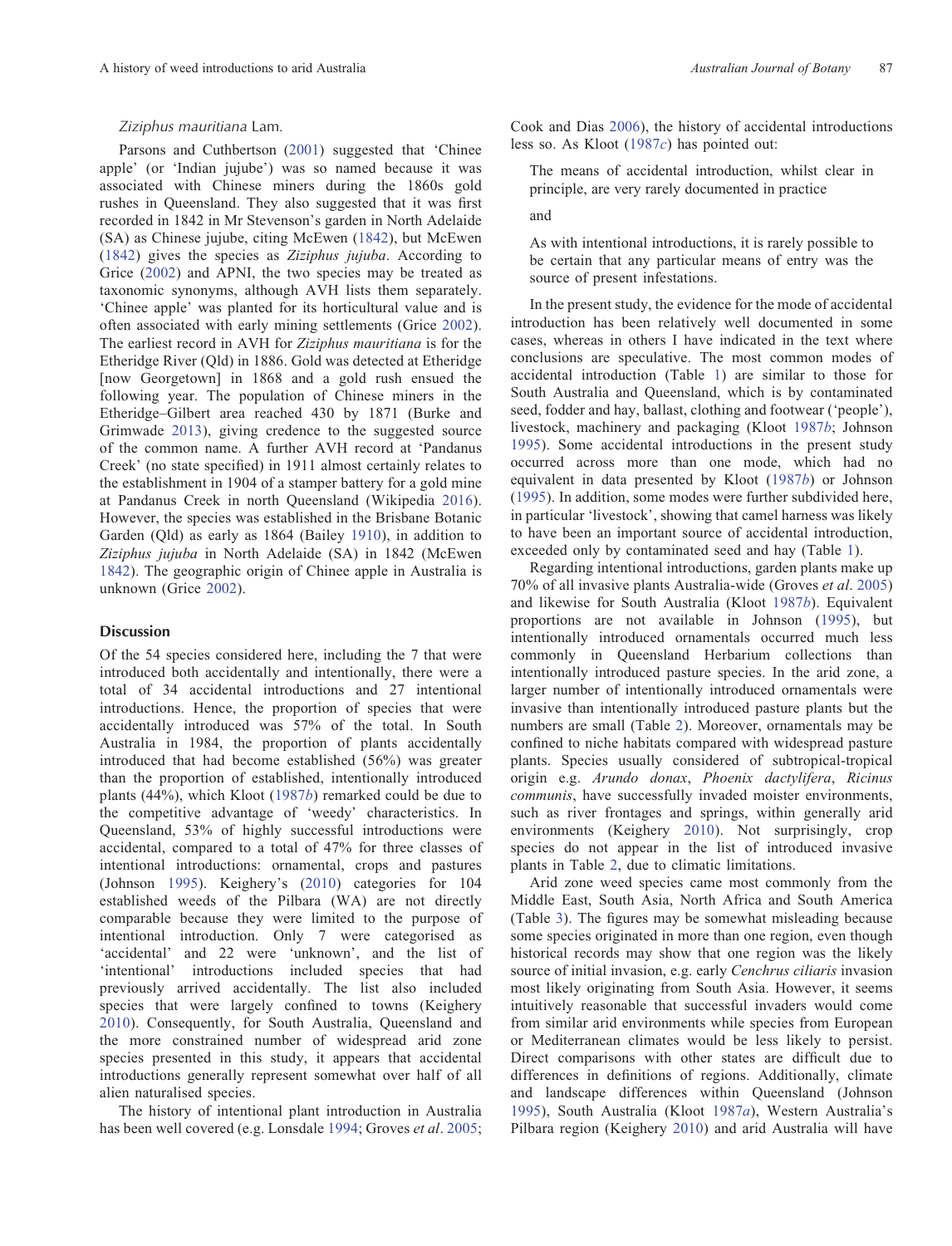<span id="page-14-0"></span>'Camel harness', 'livestock', 'people', 'seed or hay', 'equipment', 'packaging' and 'ballast' are likely sources of accidental contamination, post-European settlement; 'maritime travellers' includes pre-European settlement traders of Dutch and British origin, Macassans and sealers and whalers. 'Medicinal or horticultural' refers to species which may have been perceived to have medicinal or horticultural value in their country of origin. There may be more than one mode of arrival for an individual species

| Species                          | Camel<br>harness | Livestock   | People      | Maritime<br>travellers | Seed<br>or hay | Equipment   | Packaging | <b>Ballast</b> | Medicinal<br><b>or</b><br>horticultural | Unknown     |
|----------------------------------|------------------|-------------|-------------|------------------------|----------------|-------------|-----------|----------------|-----------------------------------------|-------------|
| Acetosa vesicaria                | $\mathbf X$      |             |             |                        |                |             |           |                |                                         |             |
| Aerva javanica                   | $\mathbf X$      |             |             |                        |                |             |           |                |                                         |             |
| Alternanthera pungens            |                  | $\mathbf X$ | $\mathbf X$ |                        |                |             |           |                |                                         | $\mathbf X$ |
| Argemone ochroleuca              |                  |             |             |                        | $\mathbf X$    |             |           |                |                                         |             |
| subsp. ochroleuca                |                  |             |             |                        |                |             |           |                |                                         |             |
| Calotropis procera               | $\mathbf X$      |             |             |                        |                |             |           |                |                                         |             |
| Carrichtera annua                |                  |             |             |                        |                |             | X         |                |                                         |             |
| Carthamus lanatus                |                  |             |             |                        |                |             |           |                |                                         | $\mathbf X$ |
| Cenchrus ciliaris                | $\mathbf X$      |             |             |                        |                |             |           |                |                                         |             |
| Cenchrus echinatus               |                  |             | $\mathbf X$ |                        |                |             |           | $\mathbf X$    |                                         |             |
| Cenchrus pennisetiformis         | $\mathbf X$      |             |             |                        |                |             |           |                |                                         |             |
| Cenchrus setaceus                |                  |             |             |                        |                |             |           |                |                                         | $\mathbf X$ |
| Chloris virgata                  | $\mathbf X$      |             |             |                        |                |             |           |                |                                         |             |
| Citrullus colocynthis            |                  |             | $\mathbf X$ |                        |                |             |           | $\mathbf X$    |                                         |             |
| Citrullus lanatus                |                  |             |             | X                      |                |             |           |                |                                         |             |
| Conyza bonariensis               |                  |             |             |                        | $\mathbf X$    |             |           |                |                                         |             |
| Cucumis myriocarpus              |                  | $\mathbf X$ |             |                        |                |             |           |                |                                         |             |
| Cynodon dactylon                 |                  |             |             | X                      |                |             |           |                |                                         |             |
| Dichanthium annulatum            |                  |             |             | $\mathbf X$            |                |             |           |                |                                         |             |
| Emex australis                   |                  |             |             |                        | $\mathbf X$    |             |           |                |                                         |             |
| Eragrostis barrelieri            | $\mathbf X$      |             |             |                        |                |             |           |                |                                         |             |
| Eragrostis cilianensis.          |                  |             |             |                        |                |             |           |                |                                         | $\mathbf X$ |
| Eragrostis minor                 |                  |             |             |                        |                |             |           |                |                                         | $\mathbf X$ |
| Eragrostis trichophora also      |                  |             |             |                        | $\mathbf X$    |             |           |                |                                         |             |
| known as E. cylindriflora        |                  |             |             |                        |                |             |           |                |                                         |             |
| Neurada procumbens               |                  |             | $\mathbf X$ |                        |                |             |           |                |                                         |             |
| Parthenium hysterophorus         |                  |             |             |                        | $\mathbf X$    | $\mathbf x$ |           |                |                                         |             |
| Passiflora foetida               |                  |             |             | $\mathbf X$            |                |             |           |                | $\mathbf X$                             |             |
| Senna occidentalis               |                  | $\mathbf X$ | $\mathbf X$ |                        | $\mathbf X$    | $\mathbf X$ |           |                | $\mathbf X$                             |             |
| Solanum nigrum                   |                  |             |             |                        |                |             |           |                | $\mathbf X$                             |             |
| Sonchus oleraceus                |                  |             |             |                        | $\mathbf X$    |             |           |                |                                         |             |
| Tribulus terrestris (non-native) |                  |             |             | $\mathbf X$            |                |             |           |                |                                         |             |
| Vachellia farnesiana             |                  |             |             | $\mathbf X$            |                |             |           |                |                                         |             |
| Vachellia nilotica subsp. indica |                  | $\mathbf X$ |             |                        |                |             |           |                |                                         |             |
| Xanthium occidentale             |                  |             |             |                        | $\mathbf X$    |             |           |                |                                         |             |
| Xanthium spinosum                |                  | $\mathbf X$ |             |                        |                |             |           |                |                                         |             |
| Total                            | 7(16%)           | $5(11\%)$   | $5(11\%)$   | 6(14%)                 | 8(18%)         | 2(5%)       | $1(2\%)$  | 2(5%)          | 3(7%)                                   | $5(11\%)$   |

enhanced or limited the success of invasive species. Kloot ([1987](#page-19-0)b) reported that South Australia's weed flora was predominantly from the Mediterranean, Europe and South Africa, whereas Queensland's was predominantly from the 'Old World Tropics', the 'New World Tropics' and the Mediterranean (Johnson [1995](#page-19-0)). Pilbara (WA) weeds mainly originated from the Americas, Asia and Africa (Keighery [2010\)](#page-19-0).

Some weedy arrivals may have been an accident of history. For example, South America and southern Africa became early sources of weeds in Australia because Rio de Janeiro and the Cape Colony were ports of call for shipping en route from Britain to Australia (Maiden [1920](#page-20-0); Kloot [1987](#page-19-0)a). Ships also

visited the Cape Colony and Calcutta [Kolkata] from Sydney Cove (NSW) for food supplies (Maiden [1920\)](#page-20-0). However, a great many species arrived in Australia and were subsequently distributed far and wide through the diligence of acclimatisation societies and Government Botanists (Cook and Dias [2006](#page-18-0)). Exchange amongst botanic gardens and distribution of species for trial plantings was common from the 1860s (e.g. Bailey [1910](#page-17-0)). Baron Sir Ferdinand von Mueller was one such advocate for plant exchange (von Mueller [1876](#page-21-0)).

Apart from his critical taxonomic faculties, Mueller also looked upon vegetation through the eyes of the geographer, the forester, agriculturalist and pharmacist [Willis [1961\]](#page-21-0).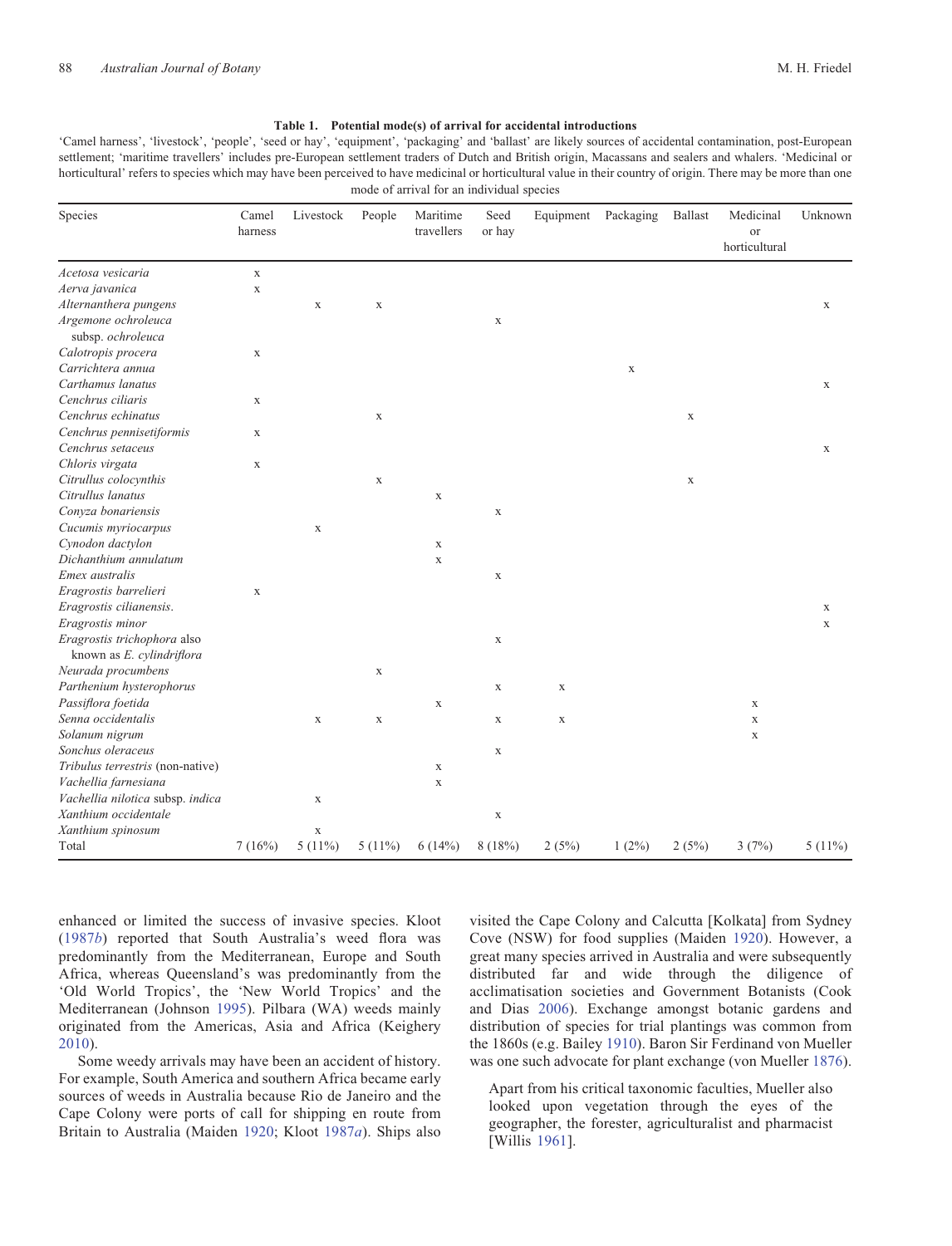#### Table 2. Purpose of intentional introductions

<span id="page-15-0"></span>'Livestock feed or shade' includes grasses, shrubs and trees; 'horticulture' includes fruit, vegetables and flowers for sale; 'ornamental' includes plants grown in public and private parks and gardens, for example for beauty or shade; 'hedging' includes barriers, windbreaks and screens. An individual species may have been introduced for more than one purpose

| Species                               | Livestock<br>feed or shade | Horticulture | Ornamental  | Hedging     | Medicinal |
|---------------------------------------|----------------------------|--------------|-------------|-------------|-----------|
| Arundo donax                          |                            |              | $\mathbf X$ |             |           |
| Asphodelus fistulosus                 |                            |              | X           |             |           |
| Cactaceae examples                    |                            |              |             |             |           |
| Cylindropuntia fulgida var. mamillata |                            |              | $\mathbf X$ |             |           |
| Cylindropuntia imbricata              |                            |              | X           |             |           |
| Opuntia aurantiaca                    |                            |              | X           | X           |           |
| Opuntia stricta                       | X                          |              | X           | X           |           |
| Cenchrus ciliaris                     | X                          |              |             |             |           |
| Cenchrus pennisetiformis              | $\mathbf X$                |              |             |             |           |
| Cenchrus setaceus                     |                            |              | X           |             |           |
| Cenchrus setiger                      | X                          |              |             |             |           |
| Cynodon dactylon                      | X                          |              |             |             |           |
| Dichanthium annulatum                 | $\mathbf X$                |              |             |             |           |
| Emex australis                        |                            | X            |             |             |           |
| Melinis repens                        | $\mathbf X$                |              |             |             |           |
| Nicotiana glauca                      |                            |              | X           |             |           |
| Orbea variegata                       |                            |              | $\mathbf x$ |             |           |
| Parkinsonia aculeata                  |                            |              | X           | X           |           |
| Phoenix dactylifera                   |                            | $\mathbf X$  | $\mathbf X$ |             |           |
| Mesquites                             |                            | X            |             | $\mathbf X$ |           |
| Prosopis glandulosa                   |                            |              |             |             |           |
| Prosopis juliflora                    |                            |              |             |             |           |
| Prosopis pallida                      |                            |              |             |             |           |
| Prosopis velutina                     |                            |              |             |             |           |
| Ricinus communis                      |                            |              | $\mathbf X$ |             | X         |
| Sorghum $\times$ almum                | $\mathbf X$                |              |             |             |           |
| Tamarix aphylla                       |                            |              | $\mathbf X$ |             |           |
| Vachellia nilotica subsp. indica      | $\mathbf X$                |              | X           |             |           |
| Ziziphus mauritiana                   |                            | $\mathbf X$  |             |             |           |
| Total                                 | 10(31%)                    | 3(9%)        | 15 (47%)    | 3(9%)       | 1(3%)     |

As Director of the Melbourne Botanic Gardens,

he was responsible for exchanging seeds and plants with botanists throughout Australia as well as European and American herbaria [Morris [1974](#page-20-0)],

and he enlisted the help of non-specialists to trial species in new environments. In 1872, explorer Ernest Giles planted seeds, given to him by Mueller, near Glen Helen in central Australia (NT):

Among these were blue gum (tree), cucumbers, melons, culinary vegetables, white maize, prairie grass, sorghum, rye and wattle-tree seeds [Giles [1889](#page-19-0)].

At the remote Hermannsburg Mission in central Australia (NT) in 1879 the missionaries planted seed supplied by Mueller to see what crops would do well.

Everything was tried, from dates and apricots, to sweet potatoes and bananas [Strehlow [2011\]](#page-21-0).

Perhaps fortunately the climate was too harsh for many of these to survive.

Examining the introduction of 155 grass species in northern Australia, van Klinken et al. ([2015](#page-21-0)) found ~85% had first been recorded before 1940 and 90% naturalised before 1980, naturalisation being defined according to Richardson et al. ([2000\)](#page-20-0). Of the 54 arid zone species reported here ([Appendix](#page-22-0) 1), all but 6 were first recorded before 1940 and 44 were first recorded before 1900. Van Klinken et al. [\(2015](#page-21-0)) estimated that, for 77 tropical grass species, the time between introduction and naturalisation averaged ~30 years but could be as high as 124 years. For longer lived woody perennials in South Australia Caley et al. ([2008\)](#page-18-0) estimated a likely mean time to naturalisation of 149 years. It could be assumed that many of the 54 arid zone species were naturalised due to the elapsed time since first recording and their widespread distribution, but available information was not sufficient to confirm it. However, it appears that the rate of naturalisations has slowed due to declining numbers of new species colonising the arid zone.

New plant introductions have not ceased, but they have been constrained by the establishment of pre-border, border and post-border protections, especially since the 1990s (Department of Agriculture, Water and the Environment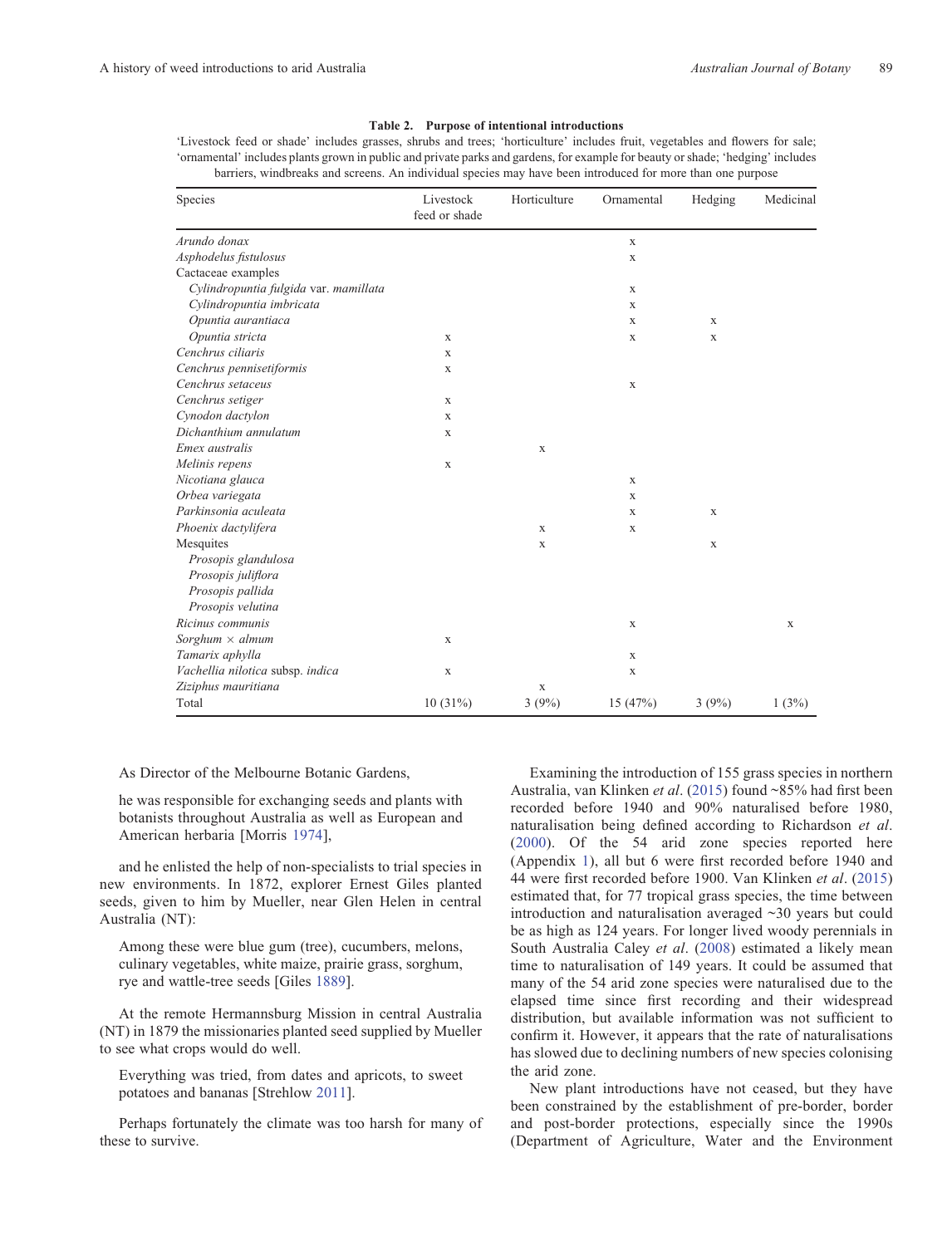<span id="page-16-0"></span>

| Species                                                  |                  | Europe Mediterranean | Middle<br>East | South<br>Asia            | China            | Northern Africa | Southern<br>Africa | North<br>America | Central<br>America | South<br>America |
|----------------------------------------------------------|------------------|----------------------|----------------|--------------------------|------------------|-----------------|--------------------|------------------|--------------------|------------------|
| Accidental introduction                                  |                  |                      |                |                          |                  |                 |                    |                  |                    |                  |
| Acetosa vesicaria                                        |                  |                      | $\mathbf X$    |                          |                  | $\mathbf X$     |                    |                  |                    |                  |
| Aerva javanica                                           |                  |                      | $\mathbf X$    | $\mathbf x$              |                  | $\mathbf X$     | $\mathbf x$        |                  |                    |                  |
| Alternanthera pungens                                    |                  |                      |                |                          |                  |                 |                    |                  |                    | $\mathbf X$      |
| Argemone ochroleuca subsp. ochroleuca                    |                  |                      |                |                          |                  |                 |                    | $\mathbf X$      |                    |                  |
| Calotropis procera                                       |                  |                      | $\mathbf X$    | $\mathbf x$              |                  | $\mathbf X$     |                    |                  |                    |                  |
| Carrichtera annua                                        |                  | $\mathbf X$          | $\mathbf X$    |                          |                  |                 |                    |                  |                    |                  |
| Carthamus lanatus                                        | $\mathbf X$      | $\mathbf X$          |                |                          |                  |                 |                    |                  |                    |                  |
| Cenchrus echinatus                                       |                  |                      |                |                          |                  |                 |                    |                  | $\mathbf X$        | X                |
| Chloris virgata                                          |                  |                      |                | $\mathbf x$              |                  | $\mathbf X$     | $\mathbf X$        | $\mathbf x$      | $\mathbf X$        | $\mathbf x$      |
| Citrullus colocynthis                                    |                  |                      | $\mathbf X$    |                          |                  | $\mathbf X$     |                    |                  |                    |                  |
| Citrullus lanatus                                        |                  |                      |                |                          |                  |                 | $\mathbf X$        |                  |                    |                  |
| Conyza bonariensis                                       |                  |                      |                |                          |                  |                 |                    |                  |                    | $\mathbf X$      |
| Cucumis myriocarpus                                      |                  |                      |                |                          |                  |                 | $\mathbf X$        |                  |                    |                  |
| Eragrostis barrelieri                                    |                  | $\mathbf x$          | $\mathbf X$    |                          |                  | $\mathbf X$     |                    |                  |                    |                  |
| Eragrostis cilianensis                                   | $\mathbf X$      |                      | $\mathbf X$    | $\mathbf X$              | $\mathbf X$      | $\mathbf X$     |                    |                  |                    |                  |
| Eragrostis minor                                         |                  | $\mathbf X$          | $\mathbf X$    | $\mathbf x$              | $\mathbf x$      |                 |                    |                  |                    |                  |
| Eragrostis trichophora also known as E. cylindriflora    |                  |                      | $\mathbf X$    |                          |                  | $\mathbf X$     | $\mathbf X$        |                  |                    |                  |
| Neurada procumbens                                       |                  |                      | $\mathbf X$    | $\mathbf x$              |                  | $\mathbf X$     |                    |                  |                    |                  |
| Parthenium hysterophorus                                 |                  |                      |                |                          |                  |                 |                    |                  |                    |                  |
|                                                          |                  |                      |                |                          |                  |                 |                    | $\mathbf X$      |                    | $\mathbf X$      |
| Passiflora foetida                                       |                  |                      |                |                          |                  |                 |                    | $\mathbf X$      | $\mathbf X$        | $\mathbf x$      |
| Senna occidentalis                                       |                  |                      |                |                          |                  |                 |                    | $\mathbf x$      | $\mathbf x$        | $\mathbf x$      |
| Solanum nigrum                                           | $\mathbf X$      | $\mathbf x$          | $\mathbf X$    | $\mathbf x$              | $\mathbf X$      |                 |                    |                  |                    |                  |
| Sonchus oleraceus                                        | $\mathbf X$      |                      | $\mathbf X$    |                          |                  | $\mathbf X$     |                    |                  |                    |                  |
| Tribulus terrestris (non-native)                         |                  | $\mathbf X$          |                |                          |                  |                 |                    |                  |                    |                  |
| Vachellia farnesiana                                     |                  |                      |                |                          |                  |                 |                    |                  | $\mathbf X$        | $\mathbf X$      |
| Xanthium occidentale                                     |                  |                      |                |                          |                  |                 |                    | $\mathbf X$      | $\mathbf X$        |                  |
| Xanthium spinosum                                        |                  |                      |                |                          |                  |                 |                    |                  |                    | $\mathbf X$      |
| Total accidental introduction                            | $\overline{4}$   | 6                    | 12             | $\tau$                   | $\mathfrak{Z}$   | 10              | 5                  | 6                | 6                  | 9                |
| Accidental and intentional introduction                  |                  |                      |                |                          |                  |                 |                    |                  |                    |                  |
| Cenchrus ciliaris                                        |                  |                      |                | $\mathbf X$              |                  | $\mathbf x$     | $\mathbf X$        |                  |                    |                  |
| Cenchrus pennisetiformis                                 |                  |                      |                | $\mathbf x$              |                  | $\mathbf X$     | $\mathbf X$        |                  |                    |                  |
| Cenchrus setaceus                                        |                  |                      | $\mathbf x$    |                          |                  | $\mathbf X$     |                    |                  |                    |                  |
| Cynodon dactylon                                         |                  |                      |                |                          |                  | $\mathbf x$     |                    |                  |                    |                  |
| Dichanthium annulatum                                    |                  |                      | $\mathbf x$    | $\mathbf X$              |                  | $\mathbf X$     | $\mathbf X$        |                  |                    |                  |
| Emex australis                                           |                  |                      |                |                          |                  |                 | $\mathbf X$        |                  |                    |                  |
| Vachellia nilotica subsp. indica                         |                  |                      |                | $\mathbf X$              |                  | $\mathbf X$     |                    |                  |                    |                  |
| Total accidental and intentional introduction            | $\boldsymbol{0}$ | $\boldsymbol{0}$     | $\overline{c}$ | $\overline{4}$           | $\boldsymbol{0}$ | 6               | $\overline{4}$     | $\boldsymbol{0}$ | $\boldsymbol{0}$   | $\boldsymbol{0}$ |
| Intentional introduction                                 |                  |                      |                |                          |                  |                 |                    |                  |                    |                  |
| Arundo donax <sup>A</sup>                                |                  |                      |                |                          |                  |                 |                    |                  |                    |                  |
| Asphodelus fistulosus                                    |                  | $\mathbf X$          | $\mathbf X$    | $\mathbf X$              |                  |                 |                    |                  |                    |                  |
| Cactaceae examples                                       |                  |                      |                |                          |                  |                 |                    |                  |                    |                  |
| Cylindropuntia fulgida var. mamillata                    |                  |                      |                |                          |                  |                 |                    |                  |                    | $\mathbf X$      |
| Cylindropuntia imbricata                                 |                  |                      |                |                          |                  |                 |                    | $\mathbf X$      |                    |                  |
| Opuntia aurantiaca                                       |                  |                      |                |                          |                  |                 |                    | $\mathbf x$      |                    | $\mathbf X$      |
| Opuntia stricta                                          |                  |                      |                |                          |                  |                 |                    | $\mathbf X$      | $\mathbf X$        | $\mathbf X$      |
| Cenchrus setiger                                         |                  |                      |                | X                        |                  | X               |                    |                  |                    |                  |
| Melinis repens                                           |                  |                      | $\mathbf X$    | $\mathbf X$              |                  | $\mathbf X$     | $\mathbf X$        |                  |                    |                  |
| Nicotiana glauca                                         |                  |                      |                |                          |                  |                 |                    |                  |                    | $\mathbf X$      |
| Orbea variegata                                          |                  |                      |                |                          |                  |                 | $\mathbf X$        |                  |                    |                  |
| Parkinsonia aculeata                                     |                  |                      |                |                          |                  |                 |                    | $\mathbf X$      | $\mathbf X$        | $\mathbf X$      |
| Phoenix dactylifera                                      |                  |                      | $\mathbf X$    | $\mathbf X$              |                  | $\mathbf X$     |                    |                  |                    |                  |
| Mesquites                                                |                  |                      |                |                          |                  |                 |                    |                  |                    |                  |
| Prosopis glandulosa                                      |                  |                      |                |                          |                  |                 |                    |                  | $\mathbf X$        |                  |
| Prosopis juliflora                                       |                  |                      |                |                          |                  |                 |                    | $\mathbf X$      |                    |                  |
|                                                          |                  |                      |                |                          |                  |                 |                    | $\mathbf X$      |                    |                  |
| Prosopis pallida                                         |                  |                      |                |                          |                  |                 |                    |                  |                    | $\mathbf X$      |
| Prosopis velutina                                        |                  |                      |                |                          |                  |                 |                    | $\mathbf X$      |                    |                  |
| Ricinus communis                                         |                  |                      |                |                          |                  | $\mathbf X$     |                    |                  |                    |                  |
| Sorghum $\times$ almum                                   |                  |                      |                |                          |                  |                 |                    |                  |                    | $\mathbf X$      |
| Tamarix aphylla                                          |                  |                      | $\mathbf X$    | $\mathbf X$              |                  | $\mathbf X$     |                    |                  |                    |                  |
| Ziziphus mauritiana                                      |                  |                      |                | $\mathbf X$              |                  | $\mathbf X$     |                    |                  |                    |                  |
| Total intentional introduction                           | $\boldsymbol{0}$ | 1                    | $\overline{4}$ | 6                        | $\boldsymbol{0}$ | 6               | $\sqrt{2}$         | $\tau$           | $\mathfrak{Z}$     | $\boldsymbol{7}$ |
| Total accidental introduction, accidental and            | 4(3%)            | 7(6%)                |                | 18 (15%) 17 (14%) 3 (3%) |                  | 22 (18%)        | 11 $(9%)$          | 13 $(11%)$       | 9(8%)              | 16(13%)          |
| intentional introduction and intentional<br>introduction |                  |                      |                |                          |                  |                 |                    |                  |                    |                  |

### Table 3. Regions of origin

Wikipedia definitions have been used to standardise regions or countries listed in [Appendix](#page-22-0) 1

AOrigin 'contentious'.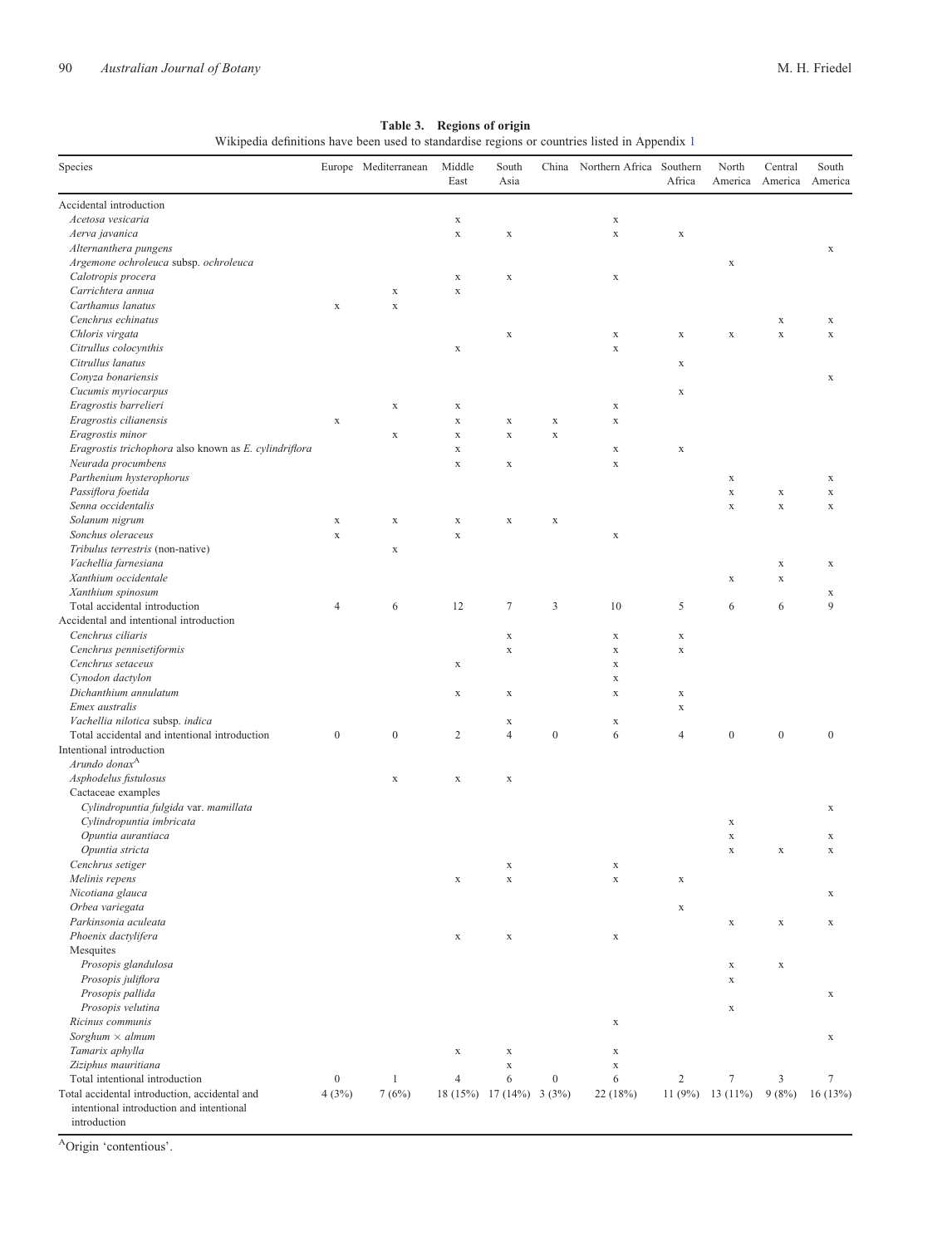<span id="page-17-0"></span>([2020](#page-22-0)b). The development of plant and particularly seed trading on the internet has increased the chances of new incursions or unwitting distribution of weedy species already in Australia. McLaren [\(2008](#page-20-0)), citing King ([2005\)](#page-19-0), reported that

a quick search showed 15 million 'mail order plants' global web sites, and 5 million 'mail order seeds' global web sites [in 2005].

Given this, surprisingly few known weeds have penetrated pre-border and border protection barriers recently.

Incursion of new potential weeds into the arid zone no doubt continues to occur, but few species become established e.g. Eragrostis trichophora (first recorded 1971), Cylindropuntia fulgida var. mamillata (1984) and Neurada procumbens (2000). Nevertheless, some already established weed species that appear to be insignificant contributors to the arid zone flora may prove to be 'sleeper weeds' (Groves [1999\)](#page-19-0), and recognised weeds will continue to spread, e.g. Cenchrus ciliaris (Lawson et al. [2004](#page-19-0)), via wind and water, people, vehicles, livestock, transport corridors and wildlife. Knowing the most likely pathways of introduction of invasive plants through examination of the historical record can help to prevent invasion and inform targeted management. As a point of historical interest, the expanding distribution in remote arid Australia of Cenchrus ciliaris is likely to be enhanced through seed spread by feral camels, whose harnesses first brought it to Australia.

### Conflicts of interest

The author declares that she has no conflicts of interest.

### Declaration of funding

This research did not receive any specific funding.

#### Acknowledgements

This paper would not have been possible without the support of CSIRO Library staff, who located many obscure documents at short notice. Colleagues who also provided much valuable assistance included Rieks van Klinken, John Scott, Garry Cook, Bruce Webber, Karen Bell and Raghu Sathyamurthy. Dick Kimber volunteered many historical records from his collection and the Alice Springs Town Library was also most helpful. Several people provided quotable 'personal communications' which are acknowledged in the text; their help was greatly appreciated. Both Charles Darwin University and Desert Knowledge Australia provided a congenial workplace during the development of this work. I also acknowledge the valuable comments provided on earlier drafts of this paper by Bruce Strong, Dane Panetta and an unnamed reviewer.

#### References

- Ahmad R, Liow PS, Spencer DF, Jasieniuk M (2008) Molecular evidence for a single genetic clone of invasive Arundo donax in the United States. Aquatic Botany 88, 113–120. doi:[10.1016/j.aquabot.2007.08.015](dx.doi.org/10.1016/j.aquabot.2007.08.015)
- Albrecht DE, Barker RM, Barker WR, Gavin J (2002) Neurada procumbens L. (Neuradaceae): a new record for Australia and a potential threat to Australia's sandy deserts. Plant Protection Quarterly 17, 158–161.
- Albrecht R (1985) Patience proves pasture possibility. Northern Territory Rural News 11(3), 4–7.
- Anon. (1854) Flower show. In The Sydney Morning Herald, Saturday 30 December, p. 5. Available at [https://trove.nla.gov.au/newspaper/article/](https://trove.nla.gov.au/newspaper/article/28640819) [28640819](https://trove.nla.gov.au/newspaper/article/28640819) [Verified 17 December 2019]
- Anon. (1868) The Argus, Saturday 8 February 1868, p. 5. Available at<https://trove.nla.gov.au/newspaper/page/220650> [Verified 25 September 2018]
- Anon. (1879) Port Curtis. In The Queenslander, Saturday 16 August 1879, p. 217. Available at<https://trove.nla.gov.au/newspaper/article/20327996> [Verified 7 May 2019]

Anon. (1894) Journal of the Bureau of Agriculture 7, 211.

- Anon. (1910) Noxious weeds and poison plants. Illustrated. For the guidance of settlers. Department of Agriculture, Western Australia. Bulletin number 32. (Government Printer: Perth, WA, Australia)
- Anon. (1929) Mossman river grass. Cenchrus echinatus. In The Queenslander, Thursday 12 September 1929, p. 7. Available at <https://trove.nla.gov.au/newspaper/article/22918089> [Verified 23 March 2017]
- Anon. (1934a) Birdwood grass. A valuable importation. In The West Australian, Thursday 28 June 1934, p. 9. Available at [https://trove.](https://trove.nla.gov.au/newspaper/article/32959980) [nla.gov.au/newspaper/article/32959980](https://trove.nla.gov.au/newspaper/article/32959980) [Verified 10 April 2018]
- Anon. (1934b) Prickly jacks 80 years ago. In The Advertiser, Wednesday 19 December 1934, p. 25. Available at [https://trove.nla.gov.au/newspaper/](https://trove.nla.gov.au/newspaper/article/35026752) [article/35026752](https://trove.nla.gov.au/newspaper/article/35026752) [Verified 11 September 2018]
- Anon. (1969) Browne, William James (1815–1894). In 'Australian Dictionary of Biography'. (National Centre of Biography, Australian National University, Canberra, ACT, Australia) Available at [http://adb.](http://adb.anu.edu.au/biography/browne-william-james-3087) [anu.edu.au/biography/browne-william-james-3087](http://adb.anu.edu.au/biography/browne-william-james-3087) [Verified 12 February 2019]
- Anon. (2016) William Oswald Hodgkinson. In 'Burke and Wills Web'. Available at [http://www.burkeandwills.net.au/Explorers/Additional\\_](http://www.burkeandwills.net.au/Explorers/Additional_Members/hodgkinson.htm) [Members/hodgkinson.htm](http://www.burkeandwills.net.au/Explorers/Additional_Members/hodgkinson.htm) [Verified 29 August 2016]
- Auld BA, Hosking J, McFadyen RE (1982) Analysis of the spread of tiger pear and parthenium weed in Australia. Australian Weeds 2, 56–60.
- AusEmade (2015) Dalhousie homestead ruins. Available at [http://](http://www.ausemade.com.au/sa/destination/w/witjira-np/dalhousie-ruins/dalhousie-homestead-images-4.htm) [www.ausemade.com.au/sa/destination/w/witjira-np/dalhousie-ruins/](http://www.ausemade.com.au/sa/destination/w/witjira-np/dalhousie-ruins/dalhousie-homestead-images-4.htm) [dalhousie-homestead-images-4.htm](http://www.ausemade.com.au/sa/destination/w/witjira-np/dalhousie-ruins/dalhousie-homestead-images-4.htm) [Verified 8 March 2017]
- AusGrass2 (2010a) Eragrostis minor. In 'AusGrass2: Grasses of Australia'. Available at<http://ausgrass2.myspecies.info/content/eragrostis-minor> [Verified 30 January 2019]
- AusGrass2 (2010b) Eragrostic trichophora. In 'AusGrass2: Grasses of Australia'. Available at [http://ausgrass2.myspecies.info/content/](http://ausgrass2.myspecies.info/content/eragrostis-trichophora) [eragrostis-trichophora](http://ausgrass2.myspecies.info/content/eragrostis-trichophora) [Verified 30 January 2019]
- Australian War Memorial (2020) Australia and the Boer War, 1899–1902. Available at<https://www.awm.gov.au/articles/atwar/boer> [Verified 18 May 2020]
- Australian Weeds Committee (2012) Weeds of National Significance. Strategic plan: Opuntioid cacti (Austrocylindropuntia, Cylindropuntia, Opuntia spp.) 2012 to 2017. (Australian Weeds Committee: Canberra, ACT, Australia)
- Bailey FM (1885)'Catalogue of Plants in the Two Metropolitan Gardens, the Brisbane Botanic Garden and Bowen Park (the Garden of the Queensland Acclimatisation Society).'(Government Printer: Brisbane, Qld, Australia)
- Bailey FM (1888) 'A Sketch of the Economic Plants of Queensland. Centennial International Exhibition, Melbourne 1888.' (Queensland Commission: Brisbane, Qld, Australia)
- Bailey FM (1906) 'Weeds and Suspected Poison Plants of Queensland.' (H. Pole & Co.: Brisbane, Qld, Australia)
- Bailey FM (1910) Introduction of economic plants into Queensland. Proceedings of the Royal Society of Queensland 22, 27–102.
- Barker HM (1964) 'Camels and the Outback.' (Sir Isaac Pitman & Sons Ltd: Melbourne, Vic., Australia)
- Bailey J (1841) Plants in flower in the month of June. In The South Australian Magazine 1841, Vol 1, p. 30. Available at [http://www.nla.](http://www.nla.gov.au/ferguson/14402149/18410700/00010001/31-38.pdf) [gov.au/ferguson/14402149/18410700/00010001/31-38.pdf](http://www.nla.gov.au/ferguson/14402149/18410700/00010001/31-38.pdf) [Verified 11 September 2018]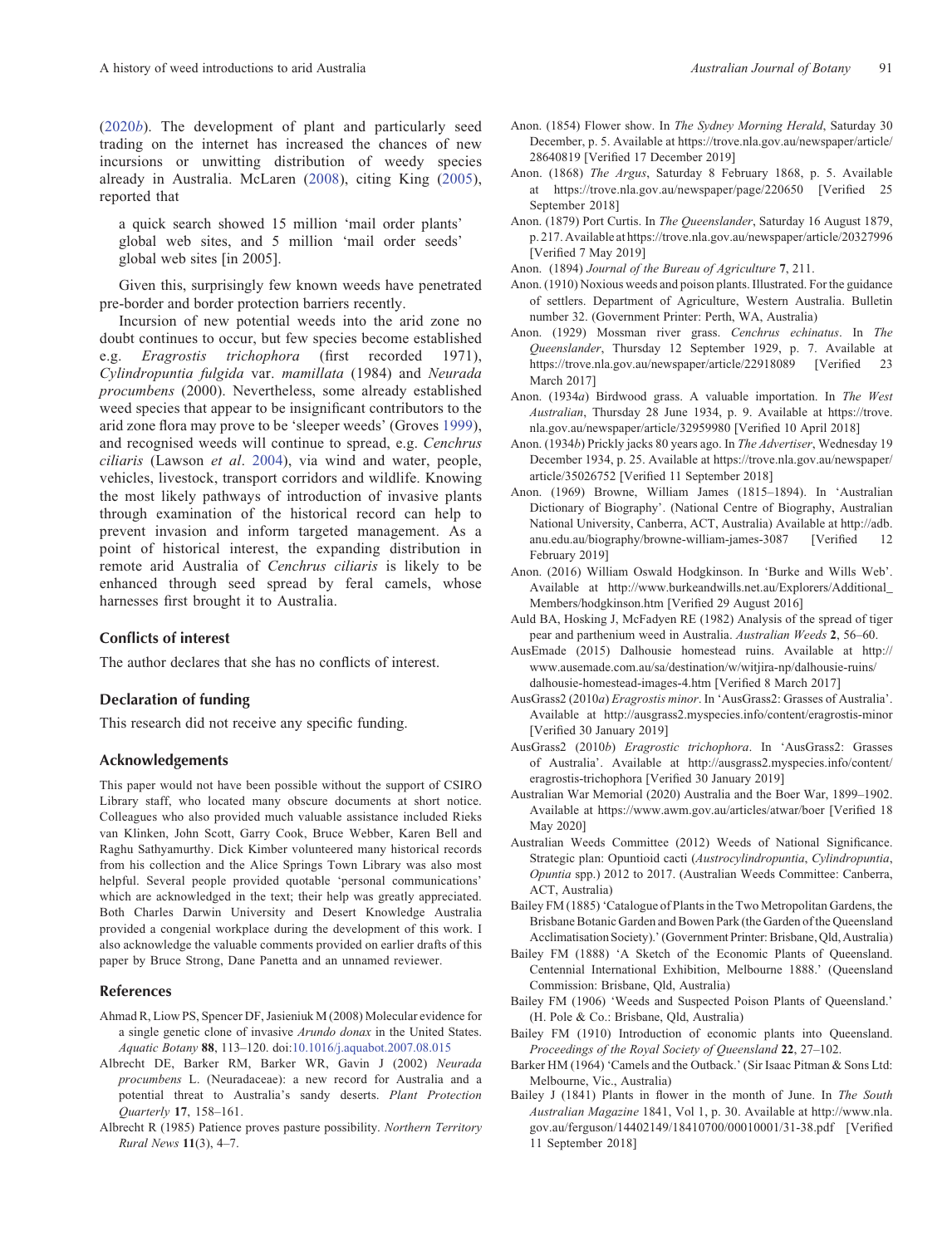- <span id="page-18-0"></span>Bailey J (1845) Hackney Nursery, Adelaide. Catalogue of plants cultivated in and for sale at the Hackney Nursery, Adelaide, 1845. In The Adelaide Observer, Saturday 3 May 1845, pp. 1–2. Available at <https://trove.nla.gov.au/newspaper/page/18834521> [Verified 11 September 2018]
- Bean AR (2007) A new system for determining which plant species are indigenous in Australia. Australian Systematic Botany 20, 1–43. doi[:10.1071/SB06030](dx.doi.org/10.1071/SB06030)
- Bell KL, Rangan H, Fernandes MM, Kull CA, Murphy DJ (2017) Chance long-distance or human-mediated dispersal? How Acacia s.l. farnesiana attained its pan-tropical distribution. Royal Society Open Science 4, 170105. doi:[10.1098/rsos.170105](dx.doi.org/10.1098/rsos.170105)
- Bird JTS (1904) The early history of Rockhampton, dealing chiefly with events up till 1870. (The Morning Bulletin: Rockhampton, Qld, Australia) Available at [https://espace.library.uq.edu.au/view/](https://espace.library.uq.edu.au/view/UQ:216457) [UQ:216457](https://espace.library.uq.edu.au/view/UQ:216457) [Verified 30 January 2019]
- Blainey G, Smith AG (1986) Lewis, Essington (1881–1961). In 'Australian Dictionary of Biography'. (National Centre of Biography, Australian National University, Canberra, ACT, Australia) Available at [http://adb.anu.edu.au/biography/lewis](http://adb.anu.edu.au/biography/lewis-essington-7185)[essington-7185](http://adb.anu.edu.au/biography/lewis-essington-7185) [Verified 9 May 2019]
- Buckley R (1981) Alien plants in central Australia. Botanical Journal of the Linnean Society 82, 369–379.

doi[:10.1111/j.1095-8339.1981.tb00968.x](dx.doi.org/10.1111/j.1095-8339.1981.tb00968.x)

- Burke H, Grimwade G (2013) The historical archaeology of the Chinese in Far North Queensland. Queensland Archaeological Research 16, 121–140. doi[:10.25120/qar.16.2013.226](dx.doi.org/10.25120/qar.16.2013.226)
- Burnside D (2018) Buffel grass and Port Hedland. In 'Rangelands Memo', November 2018. p. 38. (Western Australian Department of Primary Industries and Regional Development: Perth, WA, Australia)
- Burrenuick (1932) First fleet cattle. Disaster and its sequel. In Sydney Morning Herald, Saturday 13 August 1932, 9. Available at [https://](https://trove.nla.gov.au/newspaper/article/16889435) [trove.nla.gov.au/newspaper/article/16889435](https://trove.nla.gov.au/newspaper/article/16889435) [Verified 29 January 2019]
- CABI (2013) Nicotiana glauca (tree tobacco). In 'CABI Invasive Species Compendium'. Available at<https://www.cabi.org/isc/datasheet/36324> [Verified 15 February 2019]
- CABI (2014) Sonchus olaraceus (common sow thistle). In 'CABI Invasive Species Compendium'. Available at [https://www.cabi.org/ISC/](https://www.cabi.org/ISC/datasheet/50584) [datasheet/50584](https://www.cabi.org/ISC/datasheet/50584) [Verified 1 February 2019]
- CABI (2017a) Conyza bonariensis (hairy fleabane). In 'CABI Invasive Species Compendium'. Available at [https://www.cabi.org/isc/](https://www.cabi.org/isc/datasheet/15250) [datasheet/15250](https://www.cabi.org/isc/datasheet/15250) [Verified 5 June 2017]
- CABI (2017b) Pennisetum setaceum (fountain grass). In 'CABI Invasive Species Compendium'. Available at [https://www.cabi.org/isc/datasheet/](https://www.cabi.org/isc/datasheet/116202) [116202](https://www.cabi.org/isc/datasheet/116202) [Verified 29 May 2017]
- CABI (2017c) Opuntia aurantiaca (jointed cactus). In 'CABI Invasive Species Compendium'. Available at [https://www.cabi.org/isc/](https://www.cabi.org/isc/datasheet/37708) [datasheet/37708](https://www.cabi.org/isc/datasheet/37708) [Verified 22 March 2017]
- CABI (2017d) Ricinus communis (castor bean). In 'CABI Invasive Species Compendium'. Available at<https://www.cabi.org/isc/datasheet/47618> [Verified 16 March 2017]
- CABI (2017e) Opuntia stricta (erect prickly pear). In 'CABI Invasive Species Compendium'. Available at [https://www.cabi.org/isc/](https://www.cabi.org/isc/datasheet/37728) [datasheet/37728](https://www.cabi.org/isc/datasheet/37728) [Verified 22 March 2017]
- CABI (2019a) Chloris virgata (feather finger grass). In 'CABI Invasive Species Compendium'. Available at [https://www.cabi.org/isc/datasheet/](https://www.cabi.org/isc/datasheet/113265) [113265](https://www.cabi.org/isc/datasheet/113265) [Verified 11 February 2019]
- CABI (2019b) Dichanthium annulatum (Kleberg's bluestem). In 'CABI Invasive Species Compendium'. Available at [https://www.cabi.org/isc/](https://www.cabi.org/isc/datasheet/113873) [datasheet/113873](https://www.cabi.org/isc/datasheet/113873) [Verified 14 February 2019]
- CABI (2019c) Solanum nigrum (black nightshade). In 'CABI Invasive Species Compendium'. Available at [https://www.cabi.org/isc/datasheet/](https://www.cabi.org/isc/datasheet/50540) [50540](https://www.cabi.org/isc/datasheet/50540) [Verified 22 May 2019]
- CABI (2019d) Tribulus terrestris (puncture vine). In 'CABI Invasive Species Compendium'. Available at<https://www.cabi.org/isc/datasheet/54447> [Verified 20 November 2019]
- Caley P, Groves RH, Barker R (2008) Estimating the invasion success of introduced plants. Diversity & Distributions 14, 196–203. doi[:10.1111/j.1472-4642.2007.00440.x](dx.doi.org/10.1111/j.1472-4642.2007.00440.x)
- Campbell MA, King BJ, Allworth MB (2014) The southern Australian beef industry. In 'Beef Cattle Production and Trade'. (Eds L Kahn, D Cottle) Chapter 10, pp. 185–204. (CSIRO Publishing: Melbourne, Vic., Australia).
- Carew J (1934) Noogoora burr. Agricultural Gazette of New South Wales 45, 546
- Cook GD, Dias L (2006) It was no accident: deliberate plant introductions by Australian government agencies during the 20th century. Australian Journal of Botany 54, 601–625. doi[:10.1071/BT05157](dx.doi.org/10.1071/BT05157)
- Council of Heads of Australasian Herbaria (2017) Australian plant collectors and illustrators: 1780s–1980s. (Australian National Herbarium) Available at<http://www.cpbr.gov.au/bot-biog/index.html> [Verified 8 May 2019]
- CRC for Australian Weed Management (2003a) Prickly acacia (Acacia nilotica). Available at [https://www.environment.gov.au/biodiversity/](https://www.environment.gov.au/biodiversity/invasive/weeds/publications/guidelines/wons/pubs/a-nilotica.pdf) [invasive/weeds/publications/guidelines/wons/pubs/a-nilotica.pdf](https://www.environment.gov.au/biodiversity/invasive/weeds/publications/guidelines/wons/pubs/a-nilotica.pdf) [Verified 20 February 2019]
- CRC for Australian Weed Management (2003b) Athel pine or tamarisk (Tamarix aphylla). Available at [https://www.environment.gov.](https://www.environment.gov.au/biodiversity/invasive/weeds/publications/guidelines/wons/pubs/t-aphylla.pdf) [au/biodiversity/invasive/weeds/publications/guidelines/wons/pubs/t](https://www.environment.gov.au/biodiversity/invasive/weeds/publications/guidelines/wons/pubs/t-aphylla.pdf)[aphylla.pdf](https://www.environment.gov.au/biodiversity/invasive/weeds/publications/guidelines/wons/pubs/t-aphylla.pdf) [Verified 10 May 2019]
- Csurhes S (2016) 'Invasive Plant Risk Assessment: Giant Reed Arundo donax.' (Queensland Government: Brisbane, Qld, Australia)
- Dane F, Liu J (2007) Diversity and origin of cultivated and citron type watermelon (Citrullus lanatus). Genetic Resources and Crop Evolution 54, 1255–1265. doi[:10.1007/s10722-006-9107-3](dx.doi.org/10.1007/s10722-006-9107-3)
- Dane F, Liu J, Zhang C (2007) Phylogeography of the bitter apple, Citrullus colocynthis. Genetic Resources and Crop Evolution 54, 327–336. doi:[10.1007/s10722-005-4897-2](dx.doi.org/10.1007/s10722-005-4897-2)
- Department of Agriculture, Water and the Environment (2020a) Outback Australia – the rangelands. Available at [https://www.environment.gov.](https://www.environment.gov.au/land/rangelands) [au/land/rangelands](https://www.environment.gov.au/land/rangelands) [Verified 12 February 2020]
- Department of Agriculture, Water and the Environment (2020b) Changes to Australia's biosecurity system. Available at [https://www.agriculture.](https://www.agriculture.gov.au/biosecurity/australia/biosecurity-reform) [gov.au/biosecurity/australia/biosecurity-reform](https://www.agriculture.gov.au/biosecurity/australia/biosecurity-reform) [Verified 23 May 2020]
- Department of Natural Resources, Mines and Energy (2004) 'Prickly Acacia: National Case Studies Manual. Approaches to the Management of Prickly Acacia (Acacia nilotica subsp. indica) in Australia.' (Department of Natural Resources, Mines and Energy, Queensland: Brisbane, Qld, Australia)
- Dunbar KR, Facelli JM (1999) The impact of a novel invasive species, Orbea variegata (African carrion flower), on the chenopod shrublands of South Australia. Journal of Arid Environments 41, 37–48. doi[:10.1006/jare.1998.0471](dx.doi.org/10.1006/jare.1998.0471)

Everist SL (1976) Parthenium weed. Queensland Agricultural Journal 102, 2 Flinders Ranges Research (2019) Eurelia. Available at [https://www.](https://www.southaustralianhistory.com.au/eurelia.htm)

[southaustralianhistory.com.au/eurelia.htm](https://www.southaustralianhistory.com.au/eurelia.htm) [Verified 8 February 2019] Flora NT (2013) Sorghum almum Parodi. Available at http://efl[ora.nt.gov.au/](http://eflora.nt.gov.au/factsheet?id=4768)

[factsheet?id=4768](http://eflora.nt.gov.au/factsheet?id=4768) [Verified 23 May 2020]

Forages T (2016) Cenchrus pennisetiformis. Available at [http://www.](http://www.tropicalforages.info/key/forages/Media/Html/entities/cenchrus_pennisetiformis.htm) [tropicalforages.info/key/forages/Media/Html/entities/](http://www.tropicalforages.info/key/forages/Media/Html/entities/cenchrus_pennisetiformis.htm) [cenchrus\\_pennisetiformis.htm](http://www.tropicalforages.info/key/forages/Media/Html/entities/cenchrus_pennisetiformis.htm) [Verified 15 November 2016]

- Forages T (2017a) Cynodon dactylon. Available at [http://www.](http://www.tropicalforages.info/key/forages/Media/Html/entities/cynodon_dactylon.htm) [tropicalforages.info/key/forages/Media/Html/entities/](http://www.tropicalforages.info/key/forages/Media/Html/entities/cynodon_dactylon.htm) [cynodon\\_dactylon.htm](http://www.tropicalforages.info/key/forages/Media/Html/entities/cynodon_dactylon.htm) [Verified 14 February 2019]
- Forages T (2017b) Dichanthium annulatum. Available at [http://www.](http://www.tropicalforages.info/key/forages/Media/Html/entities/dichanthium_annulatum.htm) [tropicalforages.info/key/forages/Media/Html/entities/](http://www.tropicalforages.info/key/forages/Media/Html/entities/dichanthium_annulatum.htm) [dichanthium\\_annulatum.htm](http://www.tropicalforages.info/key/forages/Media/Html/entities/dichanthium_annulatum.htm) [Verified 15 February 2019]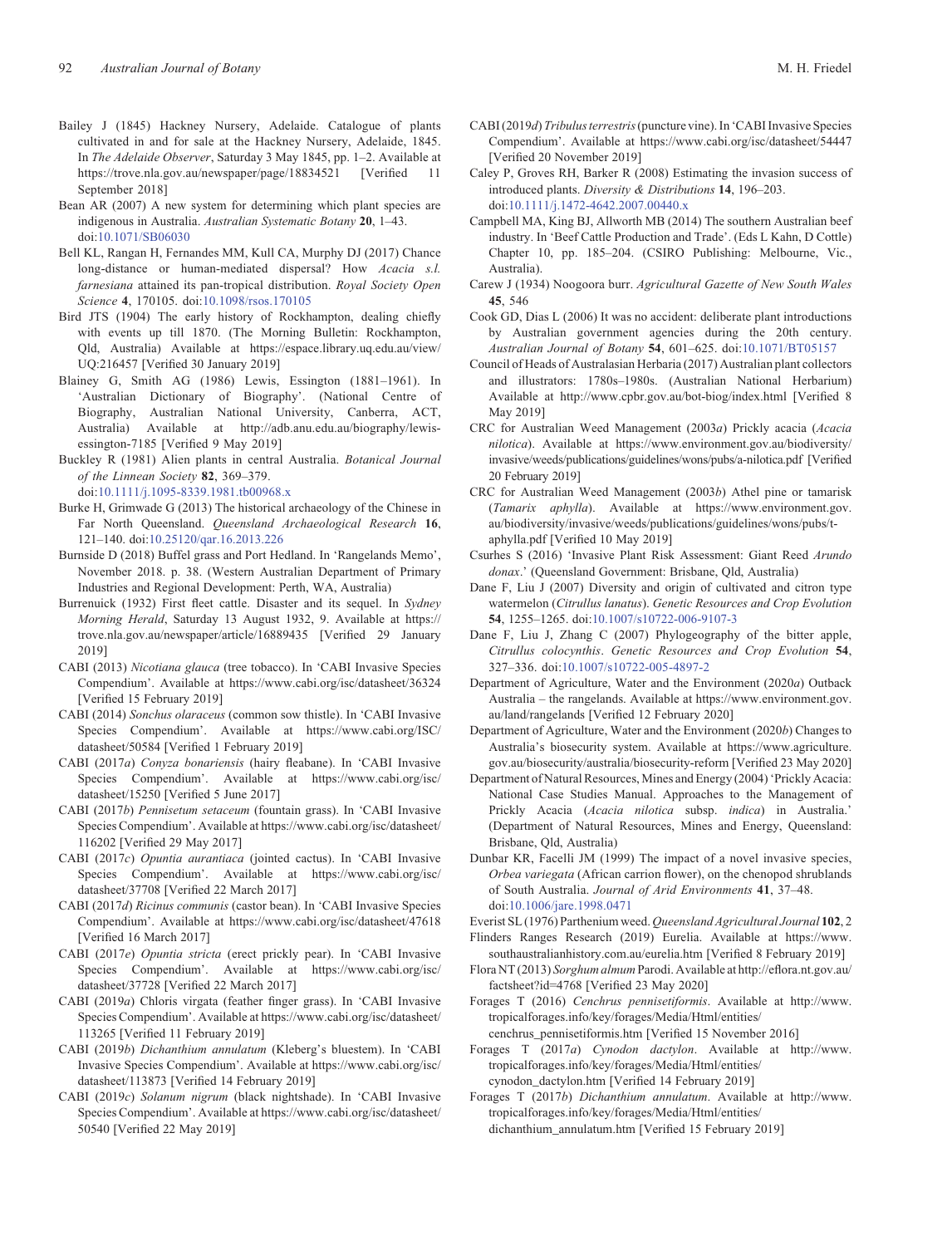- <span id="page-19-0"></span>Forages T (2018) Sorghum  $\times$  almum. Available at [http://www.](http://www.tropicalforages.info/key/forages/Media/Html/entities/sorghum_perennial.htm) [tropicalforages.info/key/forages/Media/Html/entities/sorghum\\_](http://www.tropicalforages.info/key/forages/Media/Html/entities/sorghum_perennial.htm) [perennial.htm](http://www.tropicalforages.info/key/forages/Media/Html/entities/sorghum_perennial.htm) [Verified 25 September 2018]
- Gardner CA (1930) The double gee. Emex australis Steinh. In Western Mail, Thursday 6 November 1930, p. 43. Available at [https://trove.nla.gov.au/](https://trove.nla.gov.au/newspaper/article/38518956) [newspaper/article/38518956](https://trove.nla.gov.au/newspaper/article/38518956) [Verified 11 September 2018]
- Gilbert LA (1972) Dietrich, Amalie (1821–1891). In 'Australian Dictionary of Biography'. (National Centre of Biography, Australian National University, Canberra, ACT, Australia) Available at [http://adb.anu.edu.](http://adb.anu.edu.au/biography/dietrich-amalie-3412) [au/biography/dietrich-amalie-3412](http://adb.anu.edu.au/biography/dietrich-amalie-3412) [Verified 8 May 2019]
- Giles E (1889) 'Australia Twice Traversed, Vol. 1.' (Low, Marston, Searle and Rivington: London, UK) [Facsimile printed in 1979 by Macarthur Press (Books): Sydney, NSW, Australia]
- Grice AC (2002) The biology of Australian weeds 39. Ziziphus mauritiana Lam. Plant Protection Quarterly 17, 2–11.
- Groves RH (1999) Sleeper weeds. In 'Papers and Proceedings of the 12th AustralianWeeds Conference', September 1999, Hobart, Tas., Australia. (Eds AC Bishop, M Boersma, D Barnes) pp. 632–636. (Tasmanian Weed Society: Devonport, Tas., Australia)
- Groves RH, Boden R, Lonsdale M (2005) 'Jumping the garden fence: invasive garden plants in Australia and their environmental and agricultural impacts.' (WWF-Australia: Sydney, NSW, Australia)
- Hall TJ (1978) Cloncurry buffel grass (Cenchrus pennisetiformis) in northwestern Queensland. Tropical Grasslands 12, 10–19.
- Hardie J (1981) 'Nor' Westers of the Pilbara breed.' (Shire of Port Hedland: Port Hedland, WA, Australia)
- Haseler WH (1976) Parthenium hysterophorus L. in Australia. PANS 22, 515–517. doi:[10.1080/09670877609414342](dx.doi.org/10.1080/09670877609414342)
- Hawkins JA, Boutaoui N, Cheung KY, van Klinken RD, Hughes CE (2007) Intercontinental dispersal prior to human translocation revealed in a cryptogenic invasive tree. New Phytologist 175, 575–587. doi:[10.1111/j.1469-8137.2007.02125.x](dx.doi.org/10.1111/j.1469-8137.2007.02125.x)
- Hill AJ (1979) Birdwood, William Riddell (Baron Birdwood) (1865–1951). In 'Australian Dictionary of Biography'. (National Centre of Biography, Australian National University, Canberra, ACT, Australia) Available at [http://adb.anu.edu.au/biography/birdwood-william-riddell-baron](http://adb.anu.edu.au/biography/birdwood-william-riddell-baron-birdwood-5240)[birdwood-5240](http://adb.anu.edu.au/biography/birdwood-william-riddell-baron-birdwood-5240) [Verified 26 February 2019]
- Hocking PJ, Liddle MJ (1986) The biology of Australian weeds: 15. Xanthium occidentale Bertol. complex and Xanthium spinosum L. Journal of the Australian Institute of Agricultural Science 52, 191–221.
- Hoddinott WG (1967) Milligan, Joseph (1807–1884). In 'Australian Dictionary of Biography'. (National Centre of Biography, Australian National University, Canberra, ACT, Australia) Available at [http://adb.](http://adb.anu.edu.au/biography/milligan-joseph-2456) [anu.edu.au/biography/milligan-joseph-2456](http://adb.anu.edu.au/biography/milligan-joseph-2456) [Verified 29 April 2019]
- Hodges P (2014) 'North East Pastoral NRM District Weed Strategy.' (South Australian Arid Lands Natural Resources Management Board: Port Augusta, SA, Australia)
- Holtze M (1887) List of useful plants grown in the Government Botanical Garden at Port Darwin. In 'Government Resident's Report on Northern Territory for the Year 1887.' pp. 33–40. (Government Printer: Adelaide, SA, Australia)
- Holtze M (1892) Introduced plants in the Northern Territory. Transactions and Proceedings and Report of the Royal Society of South Australia 15, 1–4.
- Hosking JR, McFadyen RE, Murray ND (1988) Distribution and biological control of cactus species in eastern Australia. Plant Protection Quarterly 3, 115–123.
- Hudson P (1985) The naturalisation of Stapelia variegata L. (Asclepiadaceae) at Whyalla, South Australia. South Australian Naturalist 60, 32–34.
- Humphreys LR (1967) Buffel grass (Cenchrus ciliaris) in Australia. Tropical Grasslands 1, 123–134.
- Johnson RW (1995) The aliens have landed: an account ofthe development of the naturalised flora of Queensland. Proceedings of the Royal Society of Queensland 105, 5–17.
- Jones P (2007) Notes on Lieutenant Herbert Dittrich (f. 1880s). (Australian National Herbarium) Available at [https://www.anbg.](https://www.anbg.gov.au/biography/dittrich-herbert.html) [gov.au/biography/dittrich-herbert.html](https://www.anbg.gov.au/biography/dittrich-herbert.html) [Verified 13 February 2019]
- Keighery G (2010) The naturalised vascular plants of the Pilbara region, Western Australia. Records of the Western Australian Museum 78, 299–311. doi:[10.18195/issn.0313-122x.78\(1\).2010.299-311](dx.doi.org/10.18195/issn.0313-122x.78(1).2010.299-311)
- Kellermann J (2007) Re-instatement of the name Spyridium waterhousei from Kangaroo Island, South Australia, with a short history of the tribe Pomaderreae (Rhamnaceae). Journal of the Adelaide Botanic Gardens 21, 55–62.
- Kimber RG (1997) Buffel grass: camel drivers main suspects. In Centralian Advocate, Friday 26 September 1997, p. 45.
- King C (2005) Tackling weeds on private land initiative. Stakeholder analysis: garden industry e-commerce and mail order segment report. Department of Primary Industries, Catchment and Agricultural Services, Melbourne, Vic., Australia.
- King PG (1803) Governor King to Lord Hobart. Historical Records of Australia, Series 1 4, 233–239.
- Kloot PM (1983) Early records of alien plants naturalised in South Australia. Journal of the Adelaide Botanic Gardens 6, 93–131.
- Kloot PM (1987a) The naturalised flora of South Australia 2. Its development through time. Journal of the Adelaide Botanic Gardens 10, 91–98.
- Kloot PM (1987b) The naturalised flora of South Australia 3. Its origin, introduction, distribution, growth forms and significance. Journal of the Adelaide Botanic Gardens 10, 99–111.
- Kloot PM (1987c) The naturalised flora of South Australia 4. Its manner of introduction. Journal of the Adelaide Botanic Gardens 10, 223–240.
- Kodela PG, Tindale ND (2001) 'Flora of Australia. Vol. 11A–11B Mimosaceae, Acacia, Subg. 1. Acacia.' pp. 196–207. (Australian Government Publishing Service: Canberra, ACT, Australia)
- Lawson B, Bryant M, Franks A (2004) Assessing the potential distribution of buffel grass (Cenchrus ciliarisL.)in Australia using a climate-soil model. Plant Protection Quarterly 19, 155–163.
- Leichhardt L (1847) 'Journal of an Overland Expedition in Australia, from Moreton Bay to Port Essington, a Distance of Upwards of Some 3000 Miles, During the Years 1844–1845.' (T.W. Boone: London, UK) [Facsimile edition. First published 1847, printed by Macarthur Press (Books): Sydney, NSW, Australia]
- Lindsay D (1889) An expedition across Australia from south to north, between the telegraph line and the Queensland boundary, in 1885–6. Proceedings of the Royal Geographical Society and Monthly Record of Geography 11(11), 650–671. doi[:10.2307/1801028](dx.doi.org/10.2307/1801028)
- Lindsay G, Lindsay HA (1952) Across Australia in 1886 [An account by George Lindsay, aged eighteen, of a trip with a camel team led by his uncle David Lindsay, from Dalhousie Station to Lake Nash, with an introduction and comments by H.A. Lindsay, George Lindsay's son]. Proceedings of the Royal Geographical Society of Australasia, South Australian Branch 54, 35–41.
- Lonsdale WM (1994) Inviting trouble introduced pasture species in northern Australia. Australian Journal of Ecology 19, 345–354. doi:[10.1111/j.1442-9993.1994.tb00498.x](dx.doi.org/10.1111/j.1442-9993.1994.tb00498.x)
- Mackey AP (1997) The biology of Australian weeds 29. Acacia nilotica ssp. indica (Benth.) Brenan. Plant Protection Quarterly 12, 7–17.
- Macpherson A (1894) Red Natal grass. In Brisbane Courier, Friday 13 July 1894, p. 2. Available at<http://nla.gov.au/nla.news-article3583515> [Verified 20 June 2017]
- Maiden JH (1895) The 'saffron' or 'false star thistle' (Kentrophyllum lanatum, D.C. et Dub.). Agricultural Gazette of New South Wales 5, 298–300.
- Maiden JH (1911a) The prickly pears of interest to Australians. Agricultural Gazette of New South Wales 22, 696–698.
- Maiden JH (1911b) The prickly pears of interest to Australians. Agricultural Gazette of New South Wales 22, 321–328.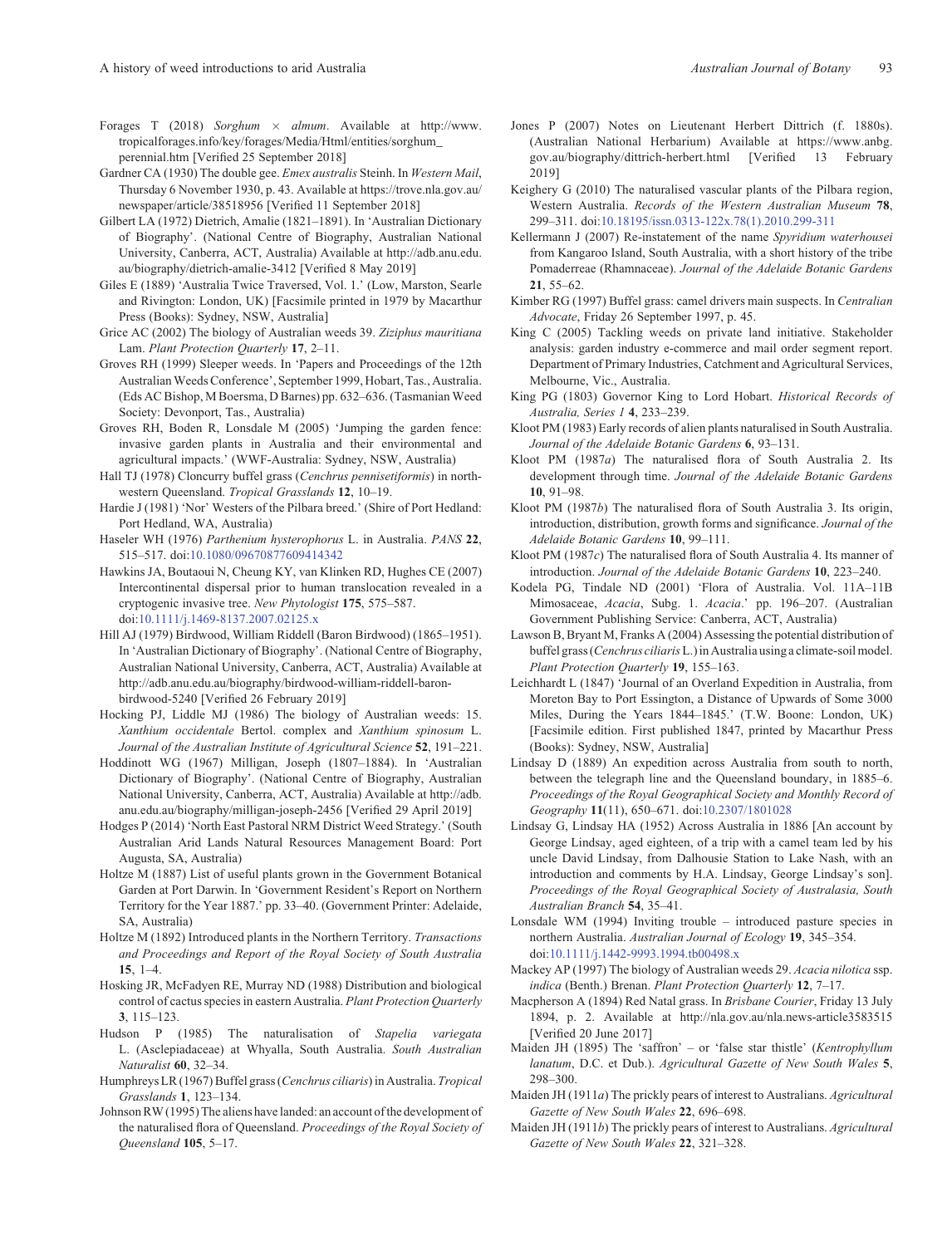- <span id="page-20-0"></span>Maiden JH (1914) Australian vegetation. In 'Federal Handbook, 84th Meeting British Association for the Advancement of Science, Chapter 5'. (Ed CH Knibbs) pp. 163–209. (Government Printer: Melbourne, Vic., Australia)
- Maiden JH (1920) 'The Weeds of New South Wales. Part 1.' (Government Printer: Sydney, NSW, Australia)
- Manly Council (2019) Manly heritage and history. Available at [http://www.](http://www.manlycouncil.info/council/about-manly/manly-heritage–history/index.html) [manlycouncil.info/council/about-manly/manly-heritage](http://www.manlycouncil.info/council/about-manly/manly-heritage–history/index.html)–history/index. [html](http://www.manlycouncil.info/council/about-manly/manly-heritage–history/index.html) [Verified 29 January 2019]
- Mann J (1970) 'Cacti Naturalised in Australia and their Control.' (Government Printer: Brisbane, Qld, Australia)
- Marriott SJ (1955) Buffel grass. Journal of the Australian Institute of Agricultural Science 21, 277–278.
- Marsden S (1991) A short history of Kangaroo Island. In 'Professional Historians Australia (SA)'. Available at [http://www.sahistorians.org.au/](http://www.sahistorians.org.au/175/documents/susan-marsden-a-short-history-of-kangaroo-island.shtml) [175/documents/susan-marsden-a-short-history-of-kangaroo-island.](http://www.sahistorians.org.au/175/documents/susan-marsden-a-short-history-of-kangaroo-island.shtml) [shtml](http://www.sahistorians.org.au/175/documents/susan-marsden-a-short-history-of-kangaroo-island.shtml) [Verified 24 September 2018]
- McDonald J, Paterson A, Anderson R (2019) Rock art shows early contact with US whalers on Australia's remote northwest coast. In The Conversation, 19 February 2019. Available at [https://theconversation.](https://theconversation.com/rock-art-shows-early-contact-with-us-whalers-on-australias-remote-northwest-coast-104931) [com/rock-art-shows-early-contact-with-us-whalers-on-australias](https://theconversation.com/rock-art-shows-early-contact-with-us-whalers-on-australias-remote-northwest-coast-104931)[remote-northwest-coast-104931](https://theconversation.com/rock-art-shows-early-contact-with-us-whalers-on-australias-remote-northwest-coast-104931) [Verified 10 April 2019]
- McEwen G (1842) Catalogue of Plants Introduced by and Cultivated in the Garden of Mr Stevenson, North Adelaide. In South Australian Register, Saturday 23 April 1842, p. 3. Available at [http://nla.gov.au/nla.news](http://nla.gov.au/nla.news-article27443323)[article27443323](http://nla.gov.au/nla.news-article27443323) [Verified 4 July 2017]
- McKnight TL (1969) 'The Camel in Australia.' (Melbourne University Press: Melbourne, Vic., Australia)
- McLaren DA (2008) Historical aspects of commercial weed invasions perennial grass case studies. Plant Protection Quarterly 23, 65–69.
- Meadly GRW (1971) Calotropis, or rubber tree (Calotropis procera (Linn.) Dryand). Journal of Agriculture Western Australia 12, 69–71.
- Michael PW (1981) Alien plants. In 'Australian Vegetation'. (Ed. RH Groves) pp. 44–64. (Cambridge University Press: Cambridge, UK)
- Miller AG, Morris M (1988) 'Plants of Dhofar: the Southern Region of Oman: Traditional, Economic and Medicinal Uses.' (Office of the Advisor for Conservation of the Environment, Diwan of Royal Court, Sultanate of Oman: Muscat, Oman)
- Millington RW, Squires VR (1980) A screening of selected pasture species for the floodplains of central Australia. Technical Memorandum 80/4. CSIRO Division of Land Resources Management, Perth, WA, Australia.
- Moran VC, Annecke DP (1979) Critical reviews of biological pest control in South Africa. 3. The jointed cactus, Opuntia aurantiaca Lindley. Journal of the Entomological Society of Southern Africa 42, 299–329.
- Morris D (1974) Mueller, Sir Ferdinand Jakob Heinrich von (1825–1896). In 'Australian Dictionary of Biography'. (National Centre of Biography, Australian National University, Canberra, ACT, Australia) Available at [http://adb.anu.edu.au/biography/mueller-sir-ferdinand-jakob-heinrich](http://adb.anu.edu.au/biography/mueller-sir-ferdinand-jakob-heinrich-von-4266)[von-4266](http://adb.anu.edu.au/biography/mueller-sir-ferdinand-jakob-heinrich-von-4266) [Verified 1 September 2018]
- Morrison SM, Scott JK (1996a) Variation in populations of Tribulus terrestris (Zygophyllaceae), 2. Chromosome numbers. Australian Journal of Botany 44, 191–199. doi:[10.1071/BT9960191](dx.doi.org/10.1071/BT9960191)
- Morrison SM, Scott JK (1996b) Variation in populations of Tribulus terrestris (Zygophyllaceae), 3. Isozyme analysis. Australian Journal of Botany 44, 201–212. doi:[10.1071/BT9960201](dx.doi.org/10.1071/BT9960201)
- Navie SC, McFadyen RE, Panetta FD, Adkins SW (1996) The biology of Australian weeds 27. Parthenium hysterophorus L. Plant Protection Quarterly 11, 76–88.
- Noack D (1994) Date palms and the exotic flora of Dalhousie Springs. South Australian Geographical Journal 93, 81–89.
- Novoa A, Le Roux JJ, Robertson MP, Wilson JRU, Richardson DM (2015) Introduced and invasive cactus species: a global review. AoB Plants 7(1), plu078. doi[:10.1093/aobpla/plu078](dx.doi.org/10.1093/aobpla/plu078)
- NSW WeedWise (2014) Columbus grass (Sorghum  $\times$  almum). Available at <https://weeds.dpi.nsw.gov.au/Weeds/ColumbusGrass> [Verified 24 May 2020]
- Nunn WM, Suijendorp H (1954) Kapok bush (Aerva tomentosa). A very useful perennial for north-west pastoral areas. Journal of Agriculture Western Australia 3(6), 741–743.
- O'Keeffe M (1966) Archer, Charles (1813–1862). In 'Australian Dictionary of Biography'. (National Centre of Biography, Australian National University, Canberra, ACT, Australia) Available at [http://adb.anu.edu.](http://adb.anu.edu.au/biography/archer-charles-1712) [au/biography/archer-charles-1712](http://adb.anu.edu.au/biography/archer-charles-1712) [Verified 5 September 2016]
- Parsons WT, Cuthbertson EG (2001) 'Noxious Weeds of Australia', 2nd edn. (CSIRO Publishing: Melbourne, Vic., Australia)
- Pearson M, Lennon J (2010) Chapter 1, Genesis 1788–1830. In 'Pastoral Australia: Fortunes, Failures and Hard Yakka'. (Eds M Pearson, J Lennon) pp. 3–18. (CSIRO Publishing: Melbourne, Vic., Australia)
- Peirce JR (1992) The biology of Australian weeds 23. Carthamus lanatus L. Plant Protection Quarterly 7, 86–95.
- Perry TM (1966) Cunningham, Allan (1791–1839). In 'Australian Dictionary of Biography'. (National Centre of Biography, Australian National University, Canberra, ACT, Australia) Available at [http://adb.](http://adb.anu.edu.au/biography/cunningham-allan-1941) [anu.edu.au/biography/cunningham-allan-1941](http://adb.anu.edu.au/biography/cunningham-allan-1941) [Verified 1 September 2018]
- Petheram RJ, Kok B (2003) 'Plants of the Kimberley Region of Western Australia.' (University of Western Australia: Perth, WA, Australia)
- Primary Industries and Regions SA (2017) History of agriculture in SA. Available at [http://www.pir.sa.gov.au/aghistory/industries/](http://www.pir.sa.gov.au/aghistory/industries/livestock) [livestock](http://www.pir.sa.gov.au/aghistory/industries/livestock) [Verified 25 January 2019]
- Project Gutenberg Australia (2014) North Australian expedition 1855–6. Available at<http://gutenberg.net.au/ebooks14/1402621h.html#ch-08> [Verified 14 February 2019]
- Quinn G, Andrew HW (1915) A new weed. Journal of the Department of Agriculture of South Australia 19, 380–383.
- Richardson DM, Pyšek P, Rejmánek M, Barbour MG, Panetta FD, West CJ (2000) Naturalization and invasion of alien plants: concepts and definitions. Diversity & Distributions 6, 93–107. doi[:10.1046/j.1472-4642.2000.00083.x](dx.doi.org/10.1046/j.1472-4642.2000.00083.x)
- Robinson TW (1965) Introduction, spread and areal extent of saltcedar (Tamarix) in the western states. US Geological Survey Professional Paper 491-A. (US Government Printing Office: Washington, DC, USA) Available at<https://pubs.usgs.gov/pp/0491a/report.pdf> [Verified 30 May 2020]
- Scherer PA (1993) 'Sunset of an Era. The Heffernans of Ti-Tree.' (National Library of Australia: Canberra, ACT, Australia)
- Scott JK, Friedel MH, Grice AC, Webber BL (2018) Weeds in Australian arid regions. In 'On the Ecology of Australia's Arid Zone'. (Ed. H Lambers) pp. 307–330. (Springer: Cham, Switzerland). doi[:10.1007/978-3-319-93943-8](dx.doi.org/10.1007/978-3-319-93943-8)
- Shafroth PB, Cleverly JR, Dudley TL, Taylor JP, van Ripper C III, Weeks EP, Stuart JN (2005) Control of Tamarix in the western United States: implications for water salvage, wildlife use, and riparian restoration. Environmental Management 35, 231–246. doi[:10.1007/s00267-004-0099-5](dx.doi.org/10.1007/s00267-004-0099-5)
- Shaik RS, Gopurenko D, Urwin NAR, Burrows GE, Lepschi BJ, Weston LA (2015) Population genetics of invasive Citrullus lanatus, Citrullus colocynthis and Cucumis myriocarpus (Cucurbitaceae) in Australia: inferences based on chloroplast and nuclear gene sequencing. Biological Invasions 17, 2475–2490. doi[:10.1007/s10530-015-0891-6](dx.doi.org/10.1007/s10530-015-0891-6)
- Squires VR (1979) The biology of Australian weeds 1. Tribulus terrestris L. Journal of the Australian Institute of Agricultural Science 45, 75–82.
- Steele W, Steele C (1978) 'To the Great Gulf. The Surveys and Explorations of L.A. Wells, Last Australian Explorer 1869–1838'. (Lynton: Adelaide, SA, Australia)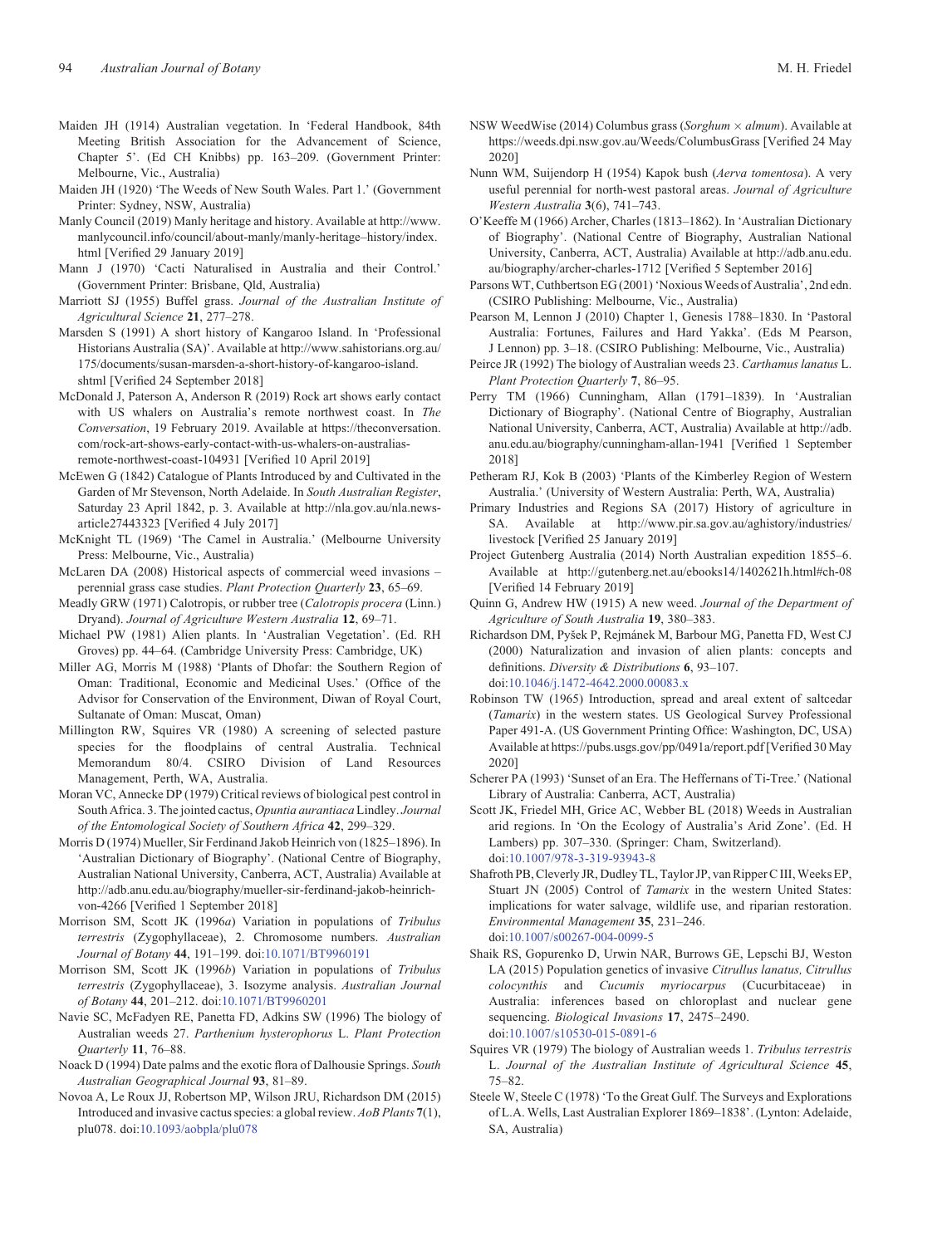- <span id="page-21-0"></span>Steenkamp PA, van Heerden FR, van Wyk B-E (2002) Accidental fatal poisoning by Nicotiana glauca: identification of anabasine by high performance liquid chromatography/photodiode array/mass spectrometry. Forensic Science International 127, 208-217. doi:[10.1016/S0379-0738\(02\)00123-8](dx.doi.org/10.1016/S0379-0738(02)00123-8)
- Stevens C (1989) 'Tin Mosques and Ghantowns: a History of Afghan Cameleers in Australia.' (Oxford University Press: Melbourne, Vic., Australia)
- Stokes CA, MacDonald GE, Adams CR, Langeland KA, Miller DL (2011) Seed biology and ecology of natalgrass (Melinis repens). Weed Science 59, 527–532. doi[:10.1614/WS-D-11-00028.1](dx.doi.org/10.1614/WS-D-11-00028.1)
- Strehlow J (2011) 'The Story of Frieda Keysser. Vol. 1. 1875–1910.' (Wild Cat Press: London, UK)
- Tanner L (2015) Prickly pear history Part 1. In 'North West Weeds'. Available at [http://www.northwestweeds.com.au/prickly-pear-history](http://www.northwestweeds.com.au/prickly-pear-history-nsw/)[nsw/](http://www.northwestweeds.com.au/prickly-pear-history-nsw/) [Verified 22 March 2017]
- Turner F (1912) Cape spinach. An obnoxious plant. In Sydney Morning Herald, Saturday 7 December 1912, p. 7. Available at [https://trove.nla.](https://trove.nla.gov.au/newspaper/article/15381257) [gov.au/newspaper/article/15381257](https://trove.nla.gov.au/newspaper/article/15381257) [Verified 11/9/2018]
- van Klinken RD, Campbell SD (2009) Prosopis L. species. In 'The Biology of Australian Weeds. Vol. 3'. (Ed. FD Panetta) pp. 238–273. (RG & FJ Richardson: Melbourne, Vic., Australia)
- van Klinken RD, Campbell SD, Heard TA, McKenzie J, March N (2009) The biology of Australian weeds 54. Parkinsonia aculeata L. Plant Protection Quarterly 24, 100–117.
- van Klinken RD, Panetta FD, Coutts S, Simon B (2015) Learning from the past to predict the future: an historical analysis of grass invasions in northern Australia. Biological Invasions 17, 565–579. doi:[10.1007/s10530-014-0749-3](dx.doi.org/10.1007/s10530-014-0749-3)
- von Mueller F (1876) 'Select Plants Readily Eligible for Industrial Culture or Naturalisation in Victoria with Indications of their Native Countries and Some of Their Uses.' (Government of Victoria and M'Carron, Bird & Co.: Melbourne, Vic., Australia)
- Warburton PE (1875) 'Journey Across the Western Interior of Australia.' (Sampson Low, Marston, Low, & Searle: London, UK)
- Waterson DB (1972) Gregory, Francis Thomas (Frank) (1821–1888). In 'Australian Dictionary of Biography'. (National Centre of Biography, Australian National University, Canberra, ACT, Australia) Available at <http://adb.anu.edu.au/biography/gregory-francis-thomas-frank-3899> [Verified 1 February 2019]
- Watson KA (1979) Control of Parthenium hysterophorus with Picloram and 2,4-D in central Queensland. In 'Proceedings 7th Annual Asian–Pacific Weed Science Society Conference', 26–30 November 1979, Sydney, NSW, Australia. pp. 133–136. (Council of Australian Weed Science Societies: Sydney, NSW, Australia)
- Webber BL, Yeoh PB, Scott JK (2014) Invasive Passiflora foetida in the Kimberley and Pilbara: understanding the threat and exploring solutions. Phase 1 final report. (CSIRO Australia). Available at [https://library.dbca.](https://library.dbca.wa.gov.au/static/FullTextFiles/071853.pdf) [wa.gov.au/static/FullTextFiles/071853.pdf](https://library.dbca.wa.gov.au/static/FullTextFiles/071853.pdf) [Verified 16 April 2019]
- White-Haney J (1930) Noogoora burr in Queensland. Journal Council for Scientific and Industrial Research (Australia) 3, 77–82.
- Wikipedia (2016) Pandanus Creek battery. Available at [https://en.wikipedia.](https://en.wikipedia.org/wiki/Pandanus_Creek_Battery) [org/wiki/Pandanus\\_Creek\\_Battery](https://en.wikipedia.org/wiki/Pandanus_Creek_Battery) [Verified 2 December 2016]
- Wikipedia (2017) Victoria River (Northern Territory). Available at [https://](https://en.wikipedia.org/wiki/Victoria_River_(Northern_Territory)) [en.wikipedia.org/wiki/Victoria\\_River\\_\(Northern\\_Territory\)](https://en.wikipedia.org/wiki/Victoria_River_(Northern_Territory)) [Verified 23 June 2017]
- Wikipedia (2019a) Senna occidentalis. Available at [https://en.wikipedia.](https://en.wikipedia.org/wiki/Senna_occidentalis) [org/wiki/Senna\\_occidentalis](https://en.wikipedia.org/wiki/Senna_occidentalis) [Verified 1 February 2019]
- Wikipedia (2019b) Cooktown, Queensland. Available at [https://en.](https://en.wikipedia.org/wiki/Cooktown,_Queensland) [wikipedia.org/wiki/Cooktown,\\_Queensland](https://en.wikipedia.org/wiki/Cooktown,_Queensland) [Verified 1 February 2019]
- Wikipedia (2019c) Solanum nigrum. Available at [https://en.wikipedia.org/](https://en.wikipedia.org/wiki/Solanum_nigrum) [wiki/Solanum\\_nigrum](https://en.wikipedia.org/wiki/Solanum_nigrum) [Verified 8 May 2019]
- Wikipedia (2019d) Vachellia farnesiana. Available at [https://en.wikipedia.](https://en.wikipedia.org/wiki/Vachellia_farnesiana) [org/wiki/Vachellia\\_farnesiana](https://en.wikipedia.org/wiki/Vachellia_farnesiana) [Verified 17 May 2019]
- Wikipedia (2019e) Forrest River massacre. Available at [https://en.wikipedia.](https://en.wikipedia.org/wiki/Forrest_River_massacre) [org/wiki/Forrest\\_River\\_massacre](https://en.wikipedia.org/wiki/Forrest_River_massacre) [Verified 28 February 2019]
- Willis JH (1961) Botanical science in Victoria 100 years ago. Proceedings of the Royal Society of Victoria, New Series 73, 41–45. doi:[10.1023/A:1016695609745](dx.doi.org/10.1023/A:1016695609745)
- Wu H (2007) The biology of Australian weeds 49. Conyza bonariensis (L.) Cronquist. Plant Protection Quarterly 22, 122–131.
- Wu H, Shepherd A, Asaduzzaman M, Broster J (2016) Can herbicides affect seed dormancy and viability of flaxleaf fleabane (Conyza bonariensis (L.) Cronquist). In 'Proceedings of the 20th Australasian weeds conference', 11–15 September 2016, Perth, WA, Australia. (Eds R Randall, S Lloyd, C Borger), pp. 128–132. (Weeds Society of Western Australia: Perth, WA, Australia)
- Yan X, Li Z, Gregg WP, Li D (2001) Invasive species in China an overview. Biodiversity and Conservation 10, 1317–1341. doi:[10.1023/A:1016695609745](dx.doi.org/10.1023/A:1016695609745)

Handling editor: Lynda Prior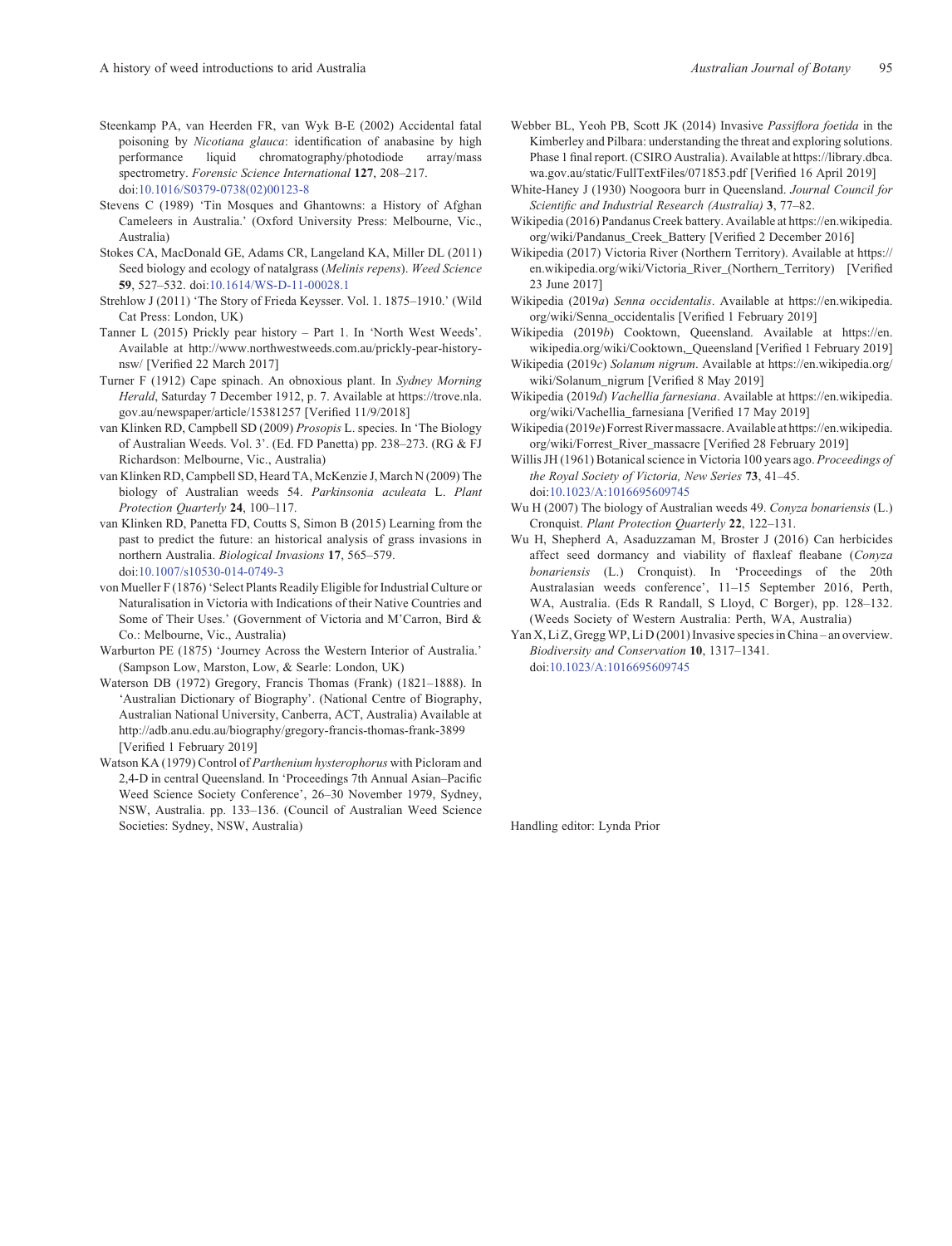| alla<br>i                                                                                     |
|-----------------------------------------------------------------------------------------------|
|                                                                                               |
|                                                                                               |
|                                                                                               |
| l<br>i<br>i                                                                                   |
|                                                                                               |
|                                                                                               |
|                                                                                               |
| ¢<br>٢<br>I                                                                                   |
|                                                                                               |
| $\vdots$<br>j                                                                                 |
|                                                                                               |
| I                                                                                             |
|                                                                                               |
|                                                                                               |
|                                                                                               |
|                                                                                               |
| l                                                                                             |
|                                                                                               |
|                                                                                               |
|                                                                                               |
|                                                                                               |
|                                                                                               |
|                                                                                               |
|                                                                                               |
|                                                                                               |
| ì                                                                                             |
|                                                                                               |
| i<br>)<br>ı                                                                                   |
|                                                                                               |
|                                                                                               |
|                                                                                               |
|                                                                                               |
|                                                                                               |
|                                                                                               |
|                                                                                               |
|                                                                                               |
| n.                                                                                            |
|                                                                                               |
|                                                                                               |
|                                                                                               |
| j                                                                                             |
| ֚֚֚֬                                                                                          |
| i<br>֖֖֖֖֖֧ׅ֖֧֪֪ׅ֖֧ׅ֖֧֧֪֪֪֪֪֪֪֪֪֪֪֪֪֪֪֪֪֪֪֪֪֪֪֪֪֪֪֪֪֪֪ׅ֧֚֚֚֚֚֚֚֚֚֚֚֚֚֚֚֚֚֚֚֚֚֚֚֚֚֚֡֝֝֝֬֓֞֬֝֓֞ |
| i<br>$\overline{\phantom{a}}$<br>l<br>֕<br>l                                                  |
| ∍<br>l<br>l<br>Í<br>l                                                                         |
|                                                                                               |
|                                                                                               |

<span id="page-22-0"></span>(https://weeds.dpi.nsw.gov.au, accessed 24 May 2020); Tropical Forages (http://www.tropicalforages.info/key/forages/Media/Html/entities/index.htm/, accessed 24 May 2020); Weed CRC, CRC for ADB, Australian Dictionary of Biography (http://adb.anu.edu.au, accessed 24 May 2020); ALA, Atlas of Living Australia (https://www.ala.org.au/, accessed 24 May 2020); APNI, Australian Plant (<https://weeds.dpi.nsw.gov.au>, accessed 24 May 2020); Tropical Forages (<http://www.tropicalforages.info/key/forages/Media/Html/entities/index.htm/>, accessed 24 May 2020); Weed CRC, CRC for ADB, Australian Dictionary of Biography (<http://adb.anu.edu.au>, accessed 24 May 2020); ALA, Atlas of Living Australia [\(https://www.ala.org.au/](https://www.ala.org.au/), accessed 24 May 2020); APNI, Australian Plant Name Index (https://www.anbg.gov.au/apni/, accessed 24 May 2020); AVH, Australasia's Virtual Herbarium, (http://avh.chah.org.au/, accessed 24 May 2020); CABI, Centre for Agriculture and Biosciences International, Invasive Species Compendium (https://www.cabi.org/isc, accessed 24 May 2020); Flora of Pakistan (http://www.tropicos.org/Project/Pakistan, accessed 24 May 2020); Name Index (<https://www.anbg.gov.au/apni/>, accessed 24 May 2020); AVH, Australasia's Virtual Herbarium, [\(http://avh.chah.org.au/](http://avh.chah.org.au/), accessed 24 May 2020); CABI, Centre for Agriculture and Biosciences International, Invasive Species Compendium [\(https://www.cabi.org/isc](https://www.cabi.org/isc), accessed 24 May 2020); Flora of Pakistan (<http://www.tropicos.org/Project/Pakistan>, accessed 24 May 2020); JSTOR, Global Plants on JSTOR (https://plants.jstor.org/, accessed 24 May 2020); Lucid (https://keyserver.lucidcentral.org/weeds/data/media/Html/, accessed 24 May 2020); NSW WeedWise JSTOR, Global Plants on JSTOR (<https://plants.jstor.org/>, accessed 24 May 2020); Lucid ([https://keyserver.lucidcentral.org/weeds/data/media/Html/,](https://keyserver.lucidcentral.org/weeds/data/media/Html/) accessed 24 May 2020); NSW WeedWise

| I                   |
|---------------------|
| l<br>ŧ              |
| j<br>ij             |
|                     |
| ł<br>į              |
| Ì<br>j              |
| j                   |
| t                   |
|                     |
| i                   |
| ţ                   |
|                     |
| ١                   |
|                     |
|                     |
| ł                   |
| í                   |
| j                   |
| į                   |
| <b>SACTS</b>        |
| $\ddotsc$<br>i      |
| ansuro              |
|                     |
| $\overline{a}$<br>i |
|                     |
| í<br>¢              |
|                     |
|                     |
|                     |
|                     |
|                     |
| i                   |
|                     |
| аниан<br>ë          |
| $\frac{1}{2}$       |
| l<br>d<br>ı         |

| Species                                                  | Common name(s)                                   | Native to                                                                                                                           | Earliest reports of introduction-see text for further detail                                                                                                                                            |
|----------------------------------------------------------|--------------------------------------------------|-------------------------------------------------------------------------------------------------------------------------------------|---------------------------------------------------------------------------------------------------------------------------------------------------------------------------------------------------------|
| Acetosa vesicaria (L.) A.Löve<br>Accidental introduction | Ruby dock, rosy dock, wild hops                  | North Africa, south-west Asia, Indian subcontinent<br>(Lucid)                                                                       | 1892 Perth, WA (AVH); 1904 Peterborough, SA (AVH);<br>1909 Kalgoorlie, WA (AVH); 1913 Mt Morgans, WA<br>(AVH); 1916 North Adelaide, SA (cultivated) (AVH)                                               |
| Aerva javanica (Burn.f.) Juss. ex Schult.                | Kapok bush                                       | Africa, Arabian Peninsula, southern Asia, Indian<br>subcontinent (Lucid)                                                            | 1880s Western Australia (Petheram and Kok 2003); 1937<br>de Grey River, WA (AVH); 1938 Roy Hill Station, WA<br>(AVH)                                                                                    |
| Alternanthera pungens Kunth                              | Khaki weed                                       | South America (Lucid); tropical America (Parsons and<br>Cuthbertson 2001)                                                           | 1898 NSW (Parsons and Cuthbertson 2001); 1910 Qld<br>(Parsons and Cuthbertson 2001)                                                                                                                     |
| Argemone ochroleuca Sweet subsp.<br>ochroleuca           | Mexican poppy                                    | Mexico (Parsons and Cuthbertson 2001)                                                                                               | 1844 Sydney Cove, 1845 George Street Sydney, NSW<br>(Maiden 1920, Parsons and Cuthbertson 2001)                                                                                                         |
|                                                          |                                                  |                                                                                                                                     | [possibly A. mexicana]; 1885 Brisbane, Qld (Bailey<br>Garden, NT (Holtze 1887) [probably A. mexicana]<br>Rivers, NSW (AVH); 1887 Port Darwin Botanical<br>1885); 1886 Junction of Nepean and Warragamba |
| Calotropis procera (Aiton) R.Br. ex W.T.                 | Rubber bush, calotrope                           | North-west Africa, Middle East to Pakistan and India                                                                                | 1935 Mungana, Qld (AVH); [earlier records may be                                                                                                                                                        |
| Carrichtera annua (L.) DC.<br>Aiton                      | Ward's weed                                      | Mediterranean region and western Asia (Lucid)<br>(Parsons and Cuthbertson 2001)                                                     | c. 1913 Port Pirie, SA (Quinn and Andrew 1915); 1915<br>C. gigantea]                                                                                                                                    |
| Carthamus lanatus L.                                     | False star thistle, saffron thistle              | Southern Europe and Mediterranean region (Lucid)                                                                                    | 1803 Sydney, NSW (King 1803; Parsons and Cuthbertson<br>2001) [but see Kloot 1983: possibly C. tinctorus]; 1872<br>Port Pirie, SA (AVH)                                                                 |
| Cenchrus echinatus L.                                    | Mossman River grass                              | Tropical America (Parsons and Cuthbertson 2001)                                                                                     | Qld 1860s? (Parsons and Cuthbertson 2001); 1901<br>Stawell, Vic. (AVH)                                                                                                                                  |
| Chloris virgata Sw.                                      | Feathertop Rhodes grass, feather<br>finger grass | Africa, Asia (including India and Pakistan), North<br>America, central America, the Caribbean and<br>tropical South America (Lucid) | (AVH); 1879 Hermannsburg Mission, Finke River, NT<br>(AVH); 1880 Barrow Creek, NT (AVH); 1882 Peake,<br>1875 MacDonnell Ranges East, near Alice Springs, NT<br>Townsville, Qld (AVH)                    |
|                                                          |                                                  |                                                                                                                                     | Chandler Range, NT (AVH); 1885 south of Charlotte<br>Waters, NT (AVH)                                                                                                                                   |
| Citrullus colocynthis (L.) Schrad.                       | Colocynth                                        | Northern Africa to western Asia (Parsons and<br>Cuthbertson 2001)                                                                   | medicine (Holtze 1887); 1923 Townsville, Qld (AVH)<br>1887 Port Darwin Botanical Garden, NT - 'coloquint',                                                                                              |
| Citrullus lanatus (Thunb.) Matsum. & Nakai               | Afghan melon, pie<br>Camel melon,<br>melon       | Africa, predominantly southern (Dane and Liu 2007)                                                                                  | 1836 Kangaroo Island, SA (Parsons and Cuthbertson<br>2001); 1845 Tasmania (Parsons and Cuthbertson<br>2001); 1866 Rockhampton, Qld (AVH)                                                                |
| Conyza bonariensis (L.) Cronquist                        | fleabane<br>Flaxleaf, hairy                      | South America (Wu et al. 2016; CABI 2017a)                                                                                          | 1842 Telligerry Creek, NSW (AVH); 1848 Adelaide, St<br>Vincent's Gulf, SA (Kloot 1983)                                                                                                                  |
| Cucumis myriocarpus Naudin                               | Prickly paddy melon                              | Southern Africa (Parsons and Cuthbertson 2001) via<br>stepping-stone country (Shaik et al. 2015)                                    | 1847 Torrens River, SA (Kloot 1983); 1851 Torrens<br>River, SA (AVH)                                                                                                                                    |

(continued next page)

(continued next page)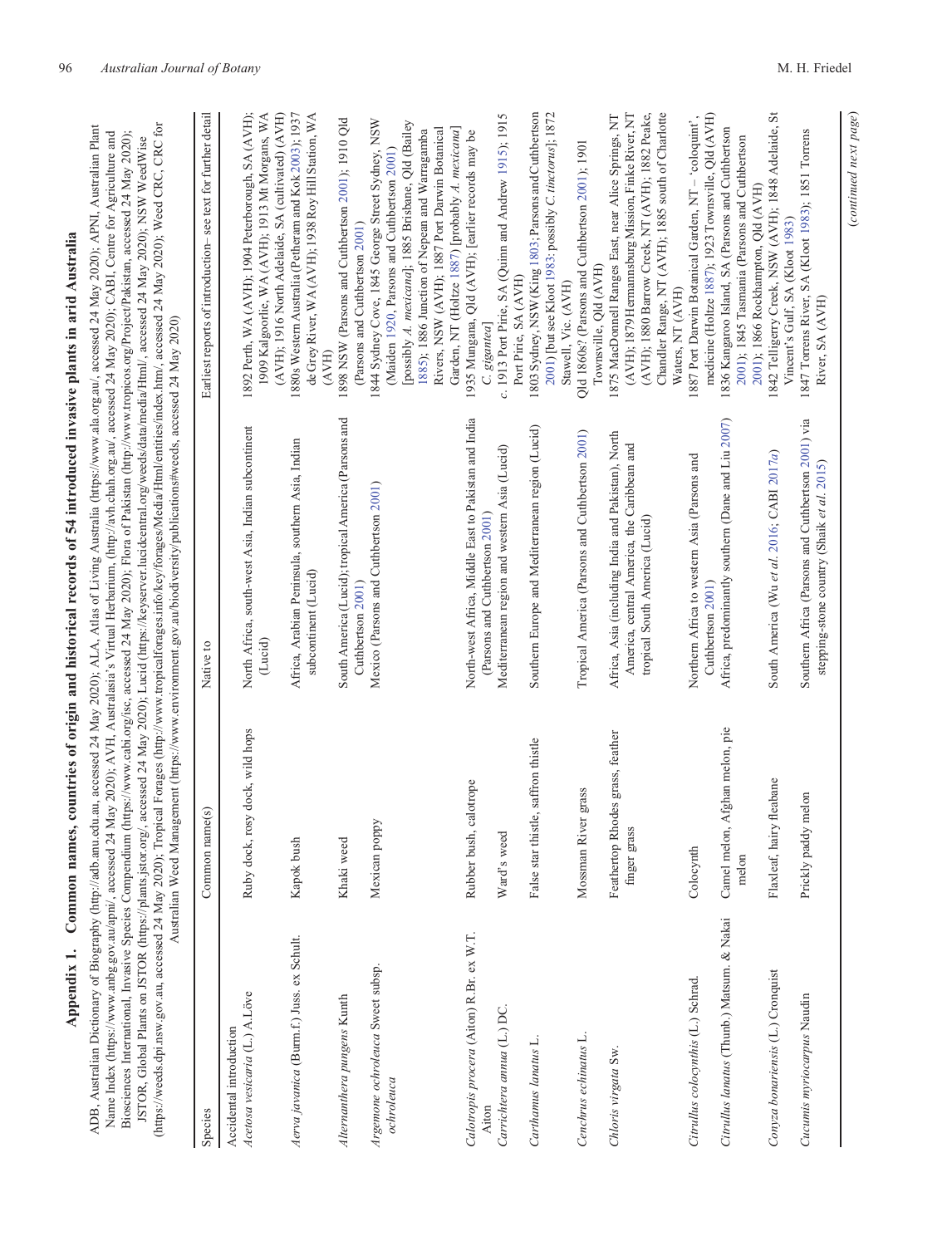|                                                                                                           |                                                      | (continued)<br>Appendix 1.                                                                                                                                                                 |                                                                                                                                                                                                                                              |
|-----------------------------------------------------------------------------------------------------------|------------------------------------------------------|--------------------------------------------------------------------------------------------------------------------------------------------------------------------------------------------|----------------------------------------------------------------------------------------------------------------------------------------------------------------------------------------------------------------------------------------------|
| Species                                                                                                   | $\odot$<br>Common name                               | Native to                                                                                                                                                                                  | Earliest reports of introduction-see text for further detail                                                                                                                                                                                 |
| Eragrostis barrelieri Daveau                                                                              | Pitted love grass                                    | Pakistan, Mediterranean region to the Middle East,<br>tropical Africa (Flora of Pakistan)                                                                                                  | 1883 and 1888 Depot Creek-Mt Parry, SA (AVH); 1896<br>Alice Springs, NT (AVH); 1898 Mt Lyndhurst, SA<br>(AVH)                                                                                                                                |
| Eragrostis cilianensis (All.) Vignolo ex<br>Eragrostis minor Host<br>Janch.                               | Little love grass, little stink grass<br>Stink grass | Pakistan, warm temperate and sub-tropical regions of<br>Europe, Africa, Arabian Peninsula, Western Asia,<br>Indian sub-continent and Eastern Asia (Lucid)<br>Old World (Flora of Pakistan) | 1885 Manly, NSW (AVH); 1899 Dubbo, Mudgee, NSW<br>1907 Rockhampton, Qld (AVH); 1908 Jericho, Qld<br>(AVH); 1909 Duaringa, Qld (AVH)<br>(AVH)                                                                                                 |
| Eragrostis trichophora Coss. & Durieu; also<br>known as E. cylindriflora Hochst.<br>Neurada procumbens L. | Hairy(flower) love grass, curly leaf<br>Neurada      | Northern and southern Africa, tropical Arabia (APNI,<br>North Africa, Middle East to north-west India<br>JSTOR)                                                                            | 2000 150 km SE Alice Springs, NT (Albrecht et al. 2002)<br>1971 Alice Springs, NT (AVH)                                                                                                                                                      |
| Parthenium hysterophorus L.                                                                               | Parthenium weed                                      | Subtropics of North and South America (Weed CRC)<br>(Albrecht et al. 2002)                                                                                                                 | 1950 Toogoolawah, Qld (AVH); 1964 Clermont, Qld                                                                                                                                                                                              |
| Passiflora foetida L                                                                                      | Stinking passion flower                              | Southern United States of America, Caribbean,<br>Mexico, central and South America (Lucid)                                                                                                 | 1854 Sydney flower show (Anon. 1854); 1875 'In gardens<br>of Queensland' (AVH); 1882 Cooktown, Qld (AVH);<br>(AVH)                                                                                                                           |
| Senna occidentalis (L.) Link                                                                              | Coffee senna                                         | Tropical and subtropical regions of the Americas<br>(Lucid)                                                                                                                                | Telegraph Station or vicinity [200 km west of Caims],<br>1883 Cooktown, Qld (AVH); 1885 Brisbane Botanic<br>Garden, Qld (Bailey 1885); 1891 Walsh Electric<br>c. 1882 Fannie Bay [Darwin], NT (Holtze 1892)<br>Qld (AVH)                     |
| Solanum nigrum L                                                                                          | Blackberry nightshade, black<br>nightshade           | Asia, China and northern India, Nepal and Pakistan<br>North-western Africa, Europe, western and central<br>(CABI 2019c; Lucid)                                                             | 1847 Flinders Island, Tas. (AVH); 1848 Norwood, SA<br>Kangaroo Island (Kloot 1983, Kellermann 2007)<br>(AVH); 1850 Adelaide Hills, SA (AVH); 1861                                                                                            |
| Sonchus oleraceus L                                                                                       | Milk thistle, common sow thistle                     | Europe, Northern Africa, western Asia (CABI 2014)                                                                                                                                          | 1838 Fremantle (AVH); 1844 [vicinity of Mt Nicholson<br>State Forest], Qld (Leichhardt 1847); 1847 already a                                                                                                                                 |
| Tribulus terrestris L. (non-native)                                                                       | Caltrop, puncture vine                               | Mediterranean (Squires 1979; CABI 2019d)                                                                                                                                                   | 1853 Murray River, Vic. and NSW (AVH); [native? 1856<br>NSW (AVH); 1863 (?1861) Nickol Bay, WA (AVH)]<br>Gilbert River, Qld (AVH); 1869 near Packsaddle,<br>weed, Adelaide, SA (Kloot 1983)                                                  |
| Vachellia farnesiana (L.) Wight & Arn                                                                     | Mimosa bush, yellow mimosa                           | Tropical regions of the Americas (Lucid)                                                                                                                                                   | Qld (AVH); 1856 Sturts Creek WA, Arnhem Land NT,<br>Exmouth Gulf-Cossack (Perry 1966, Bean 2007); 1843<br>Condamine plains, Qld (AVH); 1847 Dawson River,<br>Pre-1788 (Kodela and Tindale 2001; Bean 2007); 1818                             |
| Xanthium occidentale Bertol.                                                                              | Noogoora burr                                        | Southern United States of America, Mexico and West<br>Indies (Hocking and Liddle 1986)                                                                                                     | 1850s Noogoora Station, floodplain of Brisbane River, 16<br>Liddle 1986); 1885 Brisbane Botanic Garden, Qld<br>km from Ipswich, Qld (Carew 1934; Hocking and<br>Albert River [near Burketown] Qld (AVH)<br>(Bailey 1885)                     |
| Xanthium spinosum L.                                                                                      | Bathurst burr                                        | South America, probably Valparaiso, Chile, (Hocking<br>and Liddle 1986; Parsons and Cuthbertson 2001)                                                                                      | c. 1830 Twofold Bay, NSW (Maiden 1920; Hocking and<br>Liddle 1986), 1830s Nepean River, NSW, observed by<br>John Macarthur (Parsons and Cuthbertson 2001); pre-<br>1862 South Australia (Kloot 1987a)                                        |
| Accidental and intentional introduction<br>Cenchrus ciliaris L.                                           | Buffel grass                                         | Africa, Asia incl. Afghanistan, Pakistan and north-<br>west India (Tropical Forages)                                                                                                       | Station, WA (Hardie 1981); 1931 Woodforde Well, NT<br>(AVH); 1932 Botanic Gardens Sydney, NSW (AVH);<br>1887 Kimberley district, WA (AVH); 1920s Tea Tree<br>Well, NT (Scherer 1993); 1920s Mundabullangana<br>1932 Towera Station, WA (AVH) |

(continued next page) (continued next page )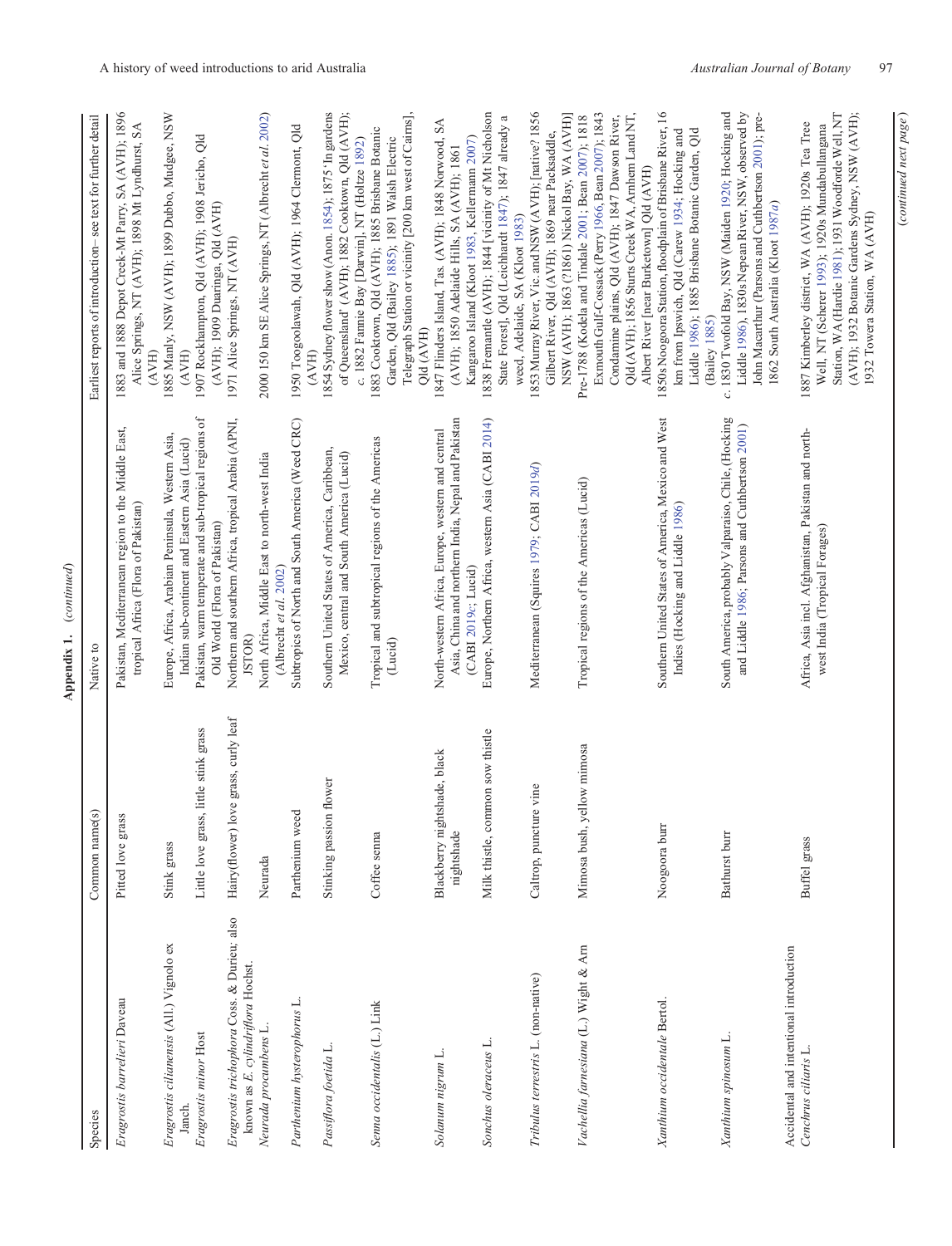| Species                                                                                      | Common name(s)                                 | Native to                                                                                                                                                           | Earliest reports of introduction-see text for further detail                                                                                                                                                                     |
|----------------------------------------------------------------------------------------------|------------------------------------------------|---------------------------------------------------------------------------------------------------------------------------------------------------------------------|----------------------------------------------------------------------------------------------------------------------------------------------------------------------------------------------------------------------------------|
| Cenchrus pennisetiformis Hochst. & Steud.                                                    | Cloncurry buffel                               | Africa, Asia (including India and Pakistan) (Tropical<br>Forages 2016)                                                                                              | Hedland, WA (AVH); 1930 Tea Tree Well, NT (AVH);<br>1915 Geraldton-Greenough, WA (AVH); 1922 Port<br>1931 Cloncurry, Qld (AVH)                                                                                                   |
| Cenchrus setaceus (Forssk.) Morrone                                                          | Fountain grass                                 | Northern and eastern Africa, south-western Asia to<br>Syria (Lucid)                                                                                                 | 1903 Eurelia (Orroroo), SA (AVH); 1930 Brisbane, Qld<br>(AVH); 1931 Strathfield, NSW (AVH); 1931 vicinity<br>of Fremantle, WA (AVH)                                                                                              |
| Cynodon dactylon (L.) Pers.                                                                  | Couch grass                                    | Probably sub-Saharan Africa or islands in western<br>Indian Ocean (Lucid)                                                                                           | [Kilcoy], near Brisbane, Qld (AVH); 1845 Singleton,<br>Likely pre-1788 (Lucid); 1843 Mr. MacKenzie's flat<br>NSW (AVH); 1848 Port Adelaide, SA (AVH)                                                                             |
| Dichanthium annulatum (Forssk.) Stapf                                                        | Sheda grass, Kleberg's bluestem                | Africa, Arabian Peninsula, western Asia, the Indian<br>Thailand, Indonesia, Malaysia and Papua New<br>subcontinent and south-east Asia (Myanmar,<br>Guinea) (Lucid) | 1856 Depot Creek, head of Victoria River [(Dagaragu],<br>NT (AVH)                                                                                                                                                                |
| Emex australis Steinh.                                                                       | Spiny emex, doublegee                          | Southern Africa (Parsons and Cuthbertson 2001)                                                                                                                      | 1830 Swan River settlement, WA (Turner 1912); c. 1840<br>SA (Parsons and Cuthbertson 2001); 1848 Adelaide,<br>SA (AVH)                                                                                                           |
| As Mimosa nilotica L                                                                         | Prickly acacia                                 | V. nilotica subsp. indica is native to drier areas of<br>Africa, Pakistan and India (Mackey 1997)                                                                   | As M. nilotica, 1803 Sydney, NSW (King 1803)                                                                                                                                                                                     |
| As Acacia arabica subsp. indica (Benth.)<br>Brennan                                          |                                                |                                                                                                                                                                     | As A. arabica, 1845 available in J. Bailey's nursery,<br>Adelaide, SA (Bailey 1845); 1887 Port Darwin<br>Botanical Garden, NT (Holtze 1887)                                                                                      |
| As Acacia nilotica subsp. indica (Benth.)<br>Breman.                                         |                                                |                                                                                                                                                                     | Adelaide, SA (Bailey 1845); 1874 Nickol Bay near<br>As A. nilotica, 1845 available in J. Bailey's nursery,<br>Karratha, WA (AVH)                                                                                                 |
| As Vachellia nilotica subsp. indica (Benth.)<br>Intentional introduction<br>Kyal. & Boatwr.  |                                                |                                                                                                                                                                     | As V. nilotica subsp. indica, 1883 cultivated at Port<br>Denison, Qld (AVH)                                                                                                                                                      |
| Arundo donax L                                                                               | Giant reed                                     | Contentious (Csurhes 2016)                                                                                                                                          | (Bailey 1885); 1894 Gosford, NSW (not cultivated)<br>(Bailey 1845); 1885 Brisbane Botanic Garden, Qld<br>1845 available in J. Bailey's nursery, Adelaide, SA                                                                     |
| Asphodelus fistulosus L.                                                                     | Onion weed                                     | Mediterranean to western Asia and northern India<br>(Parsons and Cuthbertson 2001)                                                                                  | Cuthbertson 2001); 1858 Adelaide Botanic Garden, SA<br>1857 Melbourne Botanic Gardens, Vic. (Parsons and<br>(AVH); 1912 Qld, first planting (Csurhes 2016)<br>(Parsons and Cuthbertson 2001)                                     |
| Cylindropuntia fulgida var. mamillata<br>(A.Schott ex Engelm.) Backeb.<br>Cactaceae examples | Coral cactus, boxing glove cactus              | Ecuador and Peru (Hodges 2014)                                                                                                                                      | 1984 Radium Hill and Parachilna, SA (AVH)                                                                                                                                                                                        |
| Cylindropuntia imbricata (Haw.)<br>F.M.Knuth                                                 | Devil's rope, rope pear                        | Southern United States of America and Mexico<br>(Hodges 2014)                                                                                                       | 1911 NSW (Maiden 1911a); 1934 Quirindi, NSW (AVH)                                                                                                                                                                                |
| Opuntia aurantiaca Lindl                                                                     | Tiger pear, jointed cactus                     | Northern Argentina, Paraguay and Uruguay (Lucid)                                                                                                                    | 'many years' before 1911, near Goondiwindi, Qld<br>(Maiden 1911b); 1906 Windsor and Agnes Banks,<br>1883 NSW (Parsons and Cuthbertson 2001);<br>NSW (Maiden 1911b)                                                               |
| Opuntia stricta (Haw.) Haw.                                                                  | ly pear, erect prickly<br>Common prick<br>pear | Drier tropical and subtropical Americas (Hodges<br>2014; CABI 2017e)                                                                                                | Pre-1839 Sydney, NSW (Parsons and Cuthbertson 2001)                                                                                                                                                                              |
| Cenchrus setiger Vahl                                                                        | Birdwood grass                                 | Afghanistan (Humphreys 1967); East Africa and India<br>(Petheram and Kok 2003)                                                                                      | 1933-38 Townsville roadsides and beachfront, Qld<br>(Hardie 1981); 1932 Roebourne, WA (introduced)<br>(AVH); 1933 Canberra, ACT (cultivated) (AVH);<br>1920s Introduced to Mundabullangana Station, WA<br>(not cultivated) (AVH) |
|                                                                                              |                                                |                                                                                                                                                                     | (continued next page)                                                                                                                                                                                                            |

Appendix 1. (continued)

Appendix 1. (continued)